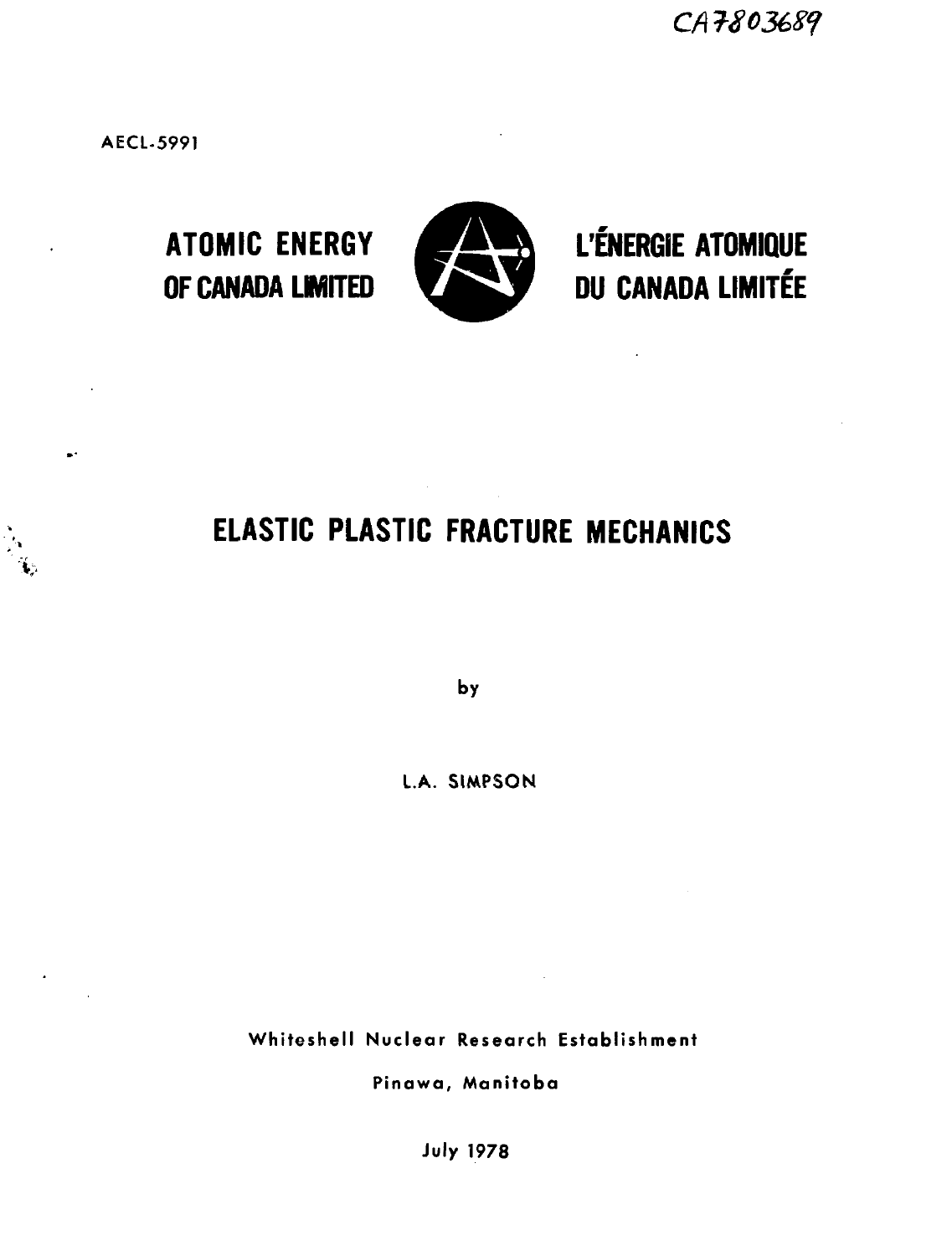## ATOMIC ENERGY OF CANADA LIMITED

ELASTIC PLASTIC FRACTURE MECHANICS

by

L.A. Simpson

 $\bar{\omega}$ 

Whiteshell Nuclear Research Establishment Pinawa, Manitoba, ROE 1LO July 1978

AECL-5991

ċ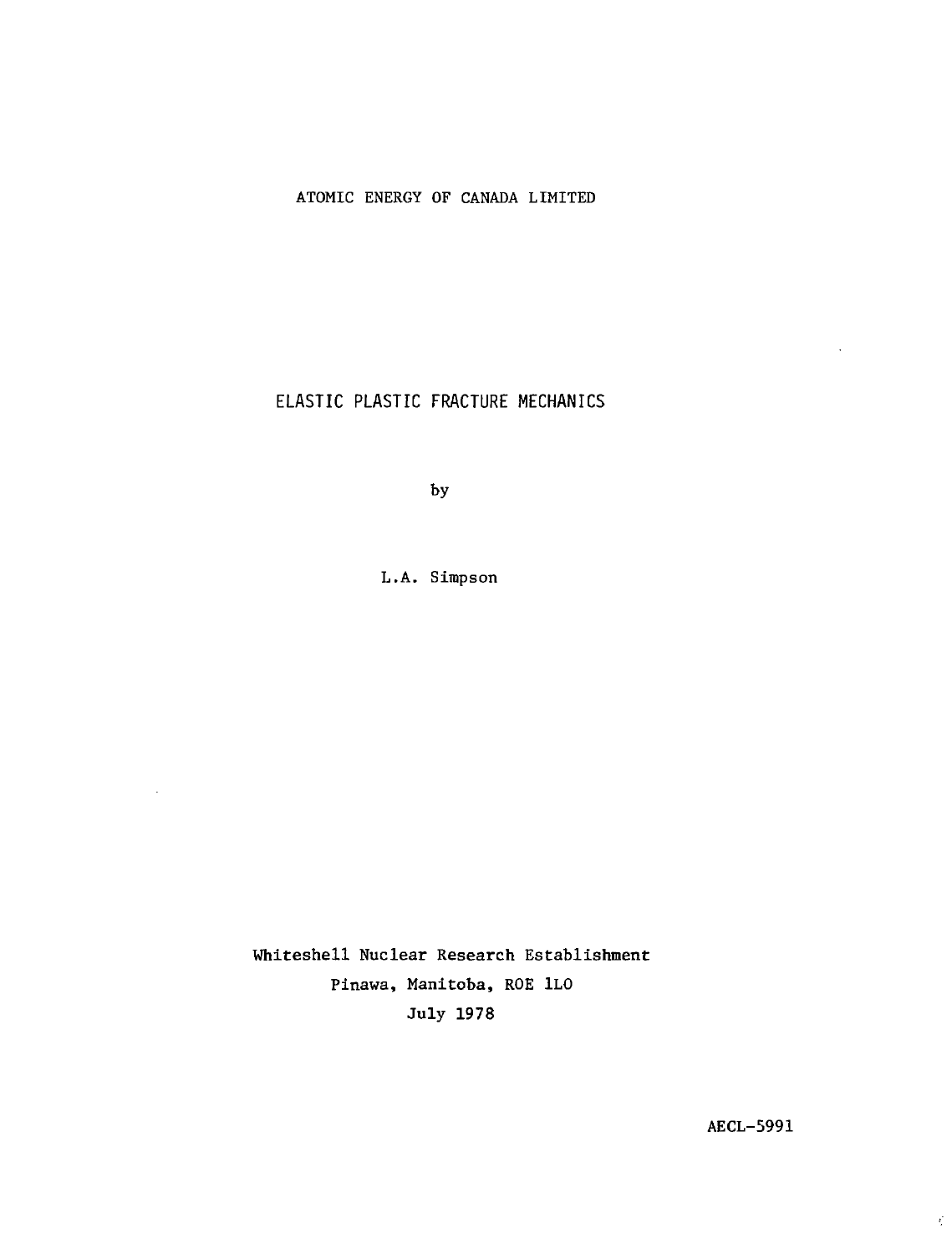#### Mécanique des fractures élastiques linéaires

par

L.A. Simpson

#### Résumé

L'application de la mécanique des fractures élastiques linéaires à la stabilité des fissures dans les structures fragiles est maintenant bien connue et très employée. Cependant, dans de nombreux matériaux structurels, la propagation des fissures s'accompagne d'une plasticité considérable à l'extrémité des fissures qui invalide l'emploi de la mécanique susmentionnée. C'est pourquoi, les recherches actuelles dans le domaine de la mécanique des fractures ont pour but de développer des paramètres permettant de prédire la propagation des fissures dans des conditions d'élasticité et de plasticité. Les concepts étudiés comprennent des méthodes fondées sur l'ouverture et le déplacement critique des fissures et des techniques recourant à l'intégrale J et à la courbe R. Ce rapport sert d'introduction à ces concepts et il fournit quelques exemples de leur application.

> L'Energie Atomique du Canada, Limitée Etablissement de recherches nucléaires de Whiteshell Pinawa, Manitoba, ROE 1L0

> > Juillet 1978

فتنصب ومستردات

AECL-5991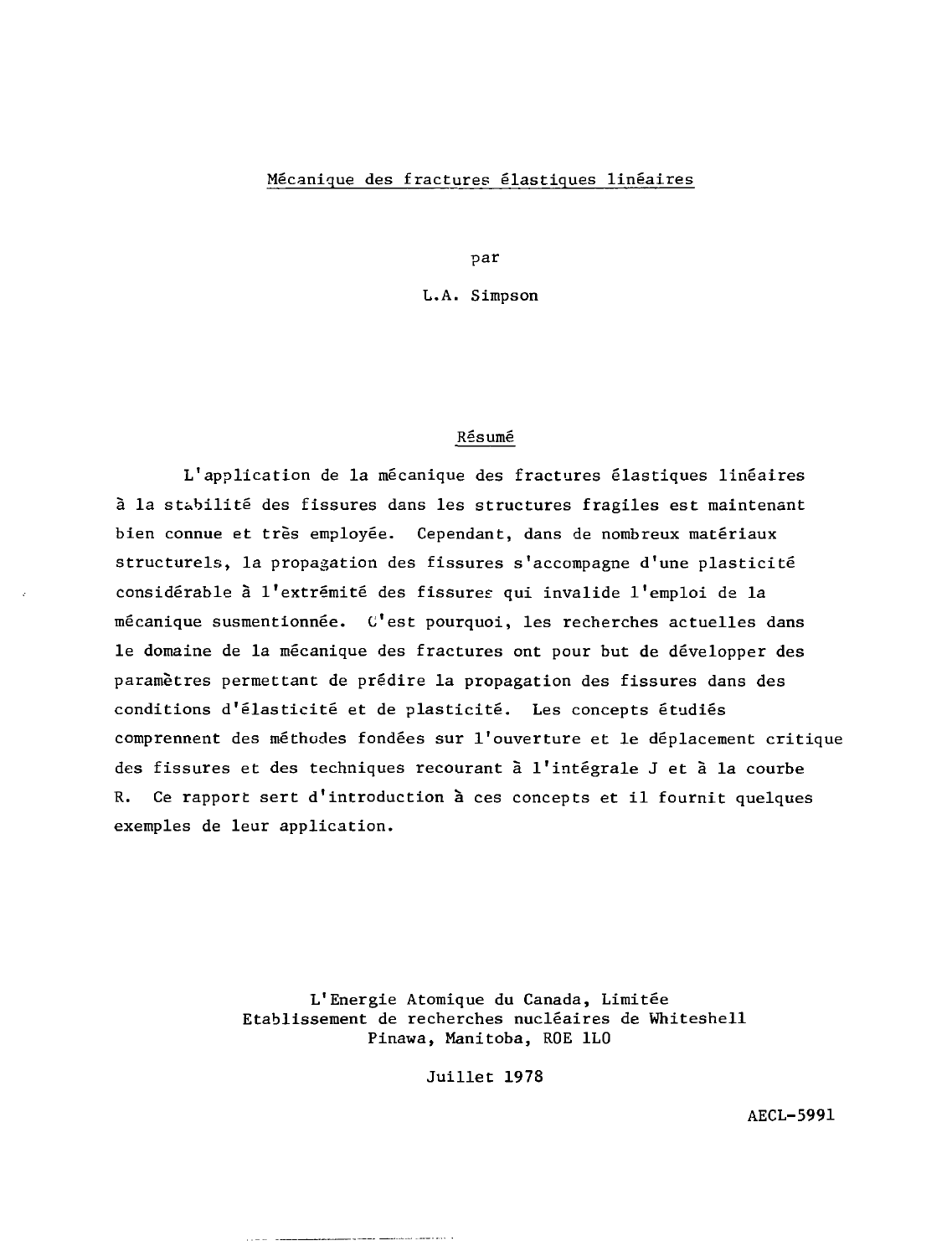# ELASTIC PLASTIC FRACTURE MECHANICS

by

L.A. Simpson

# ABSTRACT

The application of linear elastic fracture mechanics (LEFM) to crack stability in brittle structures is now well understood and widely applied. However, in many structural materials, crack propagation is accompanied by considerable crack-tip plasticity which invalidates the use of LEFM. Thus, present day research in fracture mechanics is aimed at developing parameters for predicting crack propagation under elasticplastic conditions. These include critical crack-opening-displacement methods, the J integral and R-curve techniques. This report provides an introduction to these concepts and gives some examples of their applications.

> Whiteshell Nuclear Research Establishment Pinawa, Manitoba, ROE 1L0 July 1978

> > AECL-5991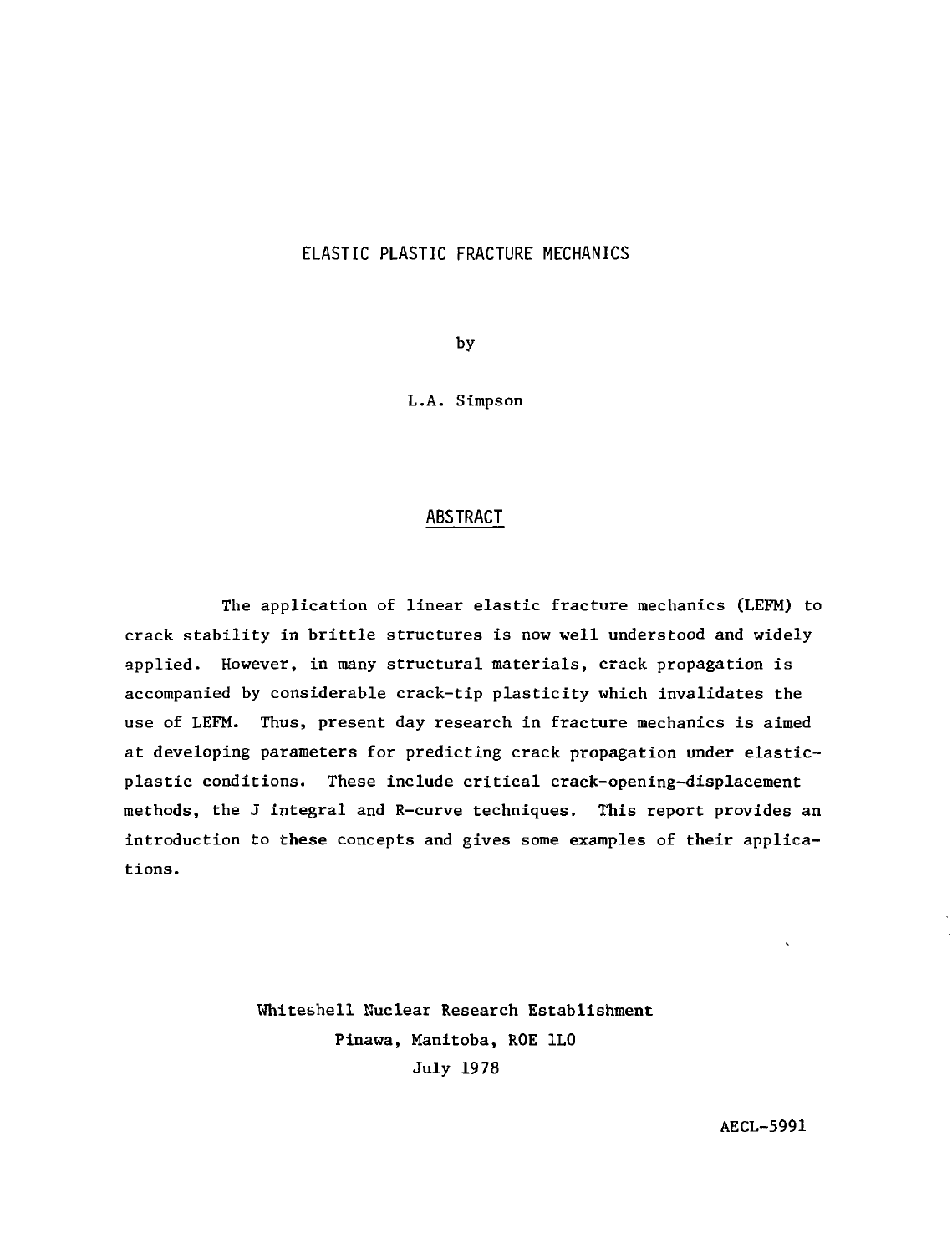# **CONTENTS**

|    |                                                                                                                                                | Page                       |
|----|------------------------------------------------------------------------------------------------------------------------------------------------|----------------------------|
| ı. | INTRODUCTION                                                                                                                                   | 1                          |
| 2. | <b>SPECIMEN TYPES</b>                                                                                                                          | 3                          |
| 3. | LIMITATIONS OF LEFM                                                                                                                            | 4                          |
| 4. | PLASTIC ZONE CORRECTIONS                                                                                                                       | 5                          |
| 5. | YIELD STRESS ELEVATION IN PLASTIC ZONES                                                                                                        | 8                          |
| 6. | CRACK OPENING DISPLACEMENT                                                                                                                     | 9                          |
|    | 6.1 THE CONCEPT<br>6.2 MEASUREMENT OF COD<br>6.3 MEASUREMENT OF $\delta$ <sub>i</sub>                                                          | 9<br>$\overline{1}$<br>12  |
| 7. | THE J INTEGRAL                                                                                                                                 | 13                         |
|    | 7.1 DEFINITIONS<br>7.2 ELASTIC-PLASTIC CRACK TIP FIELDS<br>7.3 J AND COD<br>7.4 APPLICATIONS OF J-INTEGRAL<br>7.5 J AND STABLE CRACK EXTENSION | 13<br>16<br>18<br>19<br>22 |
| 8. | R-CURVE TECHNIQUES                                                                                                                             | 24                         |
| 9. | <b>SUMMARY</b>                                                                                                                                 | 26                         |
|    | <b>REFERENCES</b>                                                                                                                              | 27                         |
|    | <b>FIGURES</b>                                                                                                                                 | 29                         |

 $\int$ 

 $\frac{1}{2}$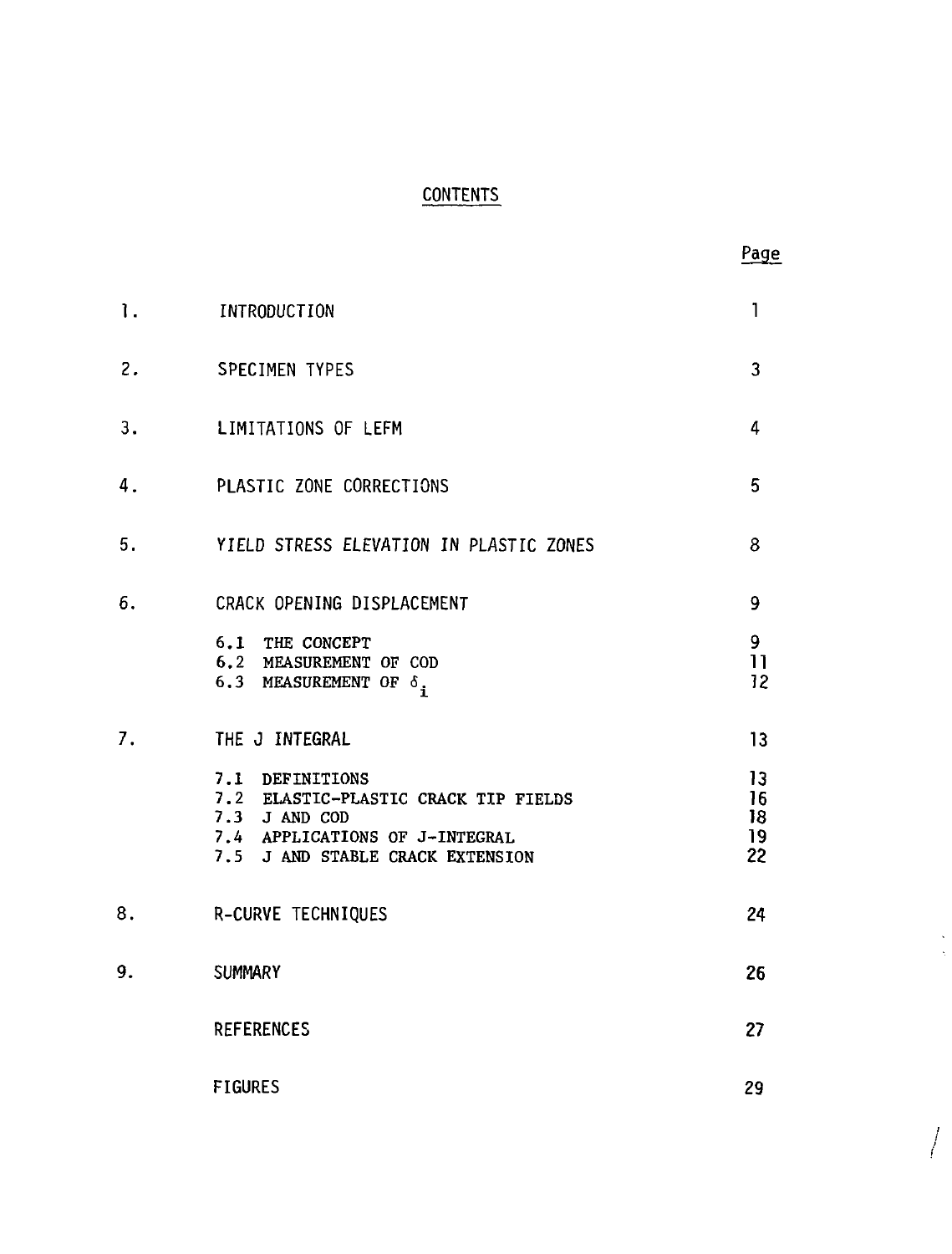#### 1. INTRODUCTION

Recent studies of the fracture behaviour of Zr-2.5% Nb pressure tube material have underlined a need to improve our understanding, within Atomic Energy of Canada Limited (AECL), of fracture mechanics in situations involving significant crack tip plasticity. To respond to this need and to an invitation from the Metallurgy Department at the University of British Columbia to lecture on the subject of elasticplastic fracture, I have written this introductory appraisal of the field.

The fundamental purpose of fracture mechanics is to provide a framework by which a test result on a small specimen can be used to predict the loads under which a structure of the same material will fail by the propagation of an incipient flaw. Therefore, this framework must include a parameter which is a measure of the conditions of stress and strain at the crack tip, can be calculated from the applied forces on both the structure and test specimen, and signals the propagation of the crack at some identifiable critical condition. This parameter or fracture criterion must be geometry independent, that is, the failure conditions at the crack tip must be identical in both the laboratory specimen and in the structure itself.

Linear elastic fracture mechanics (LEFM) utilizes the critical stress intensity factor  $K_{T_c}$  as a fracture criterion for situations where crack propagation is accompanied by little or no plastic deformation. Quantitatively, this means that the extent of crack tip plasticity should be at least fifty times smaller than the dimensions of the structure, including crack length $^{(1)}$ . Because the extent of plasticity depends only on crack tip conditions and not significantly on specimen size, we find that larger structures may obey LEFM conditions while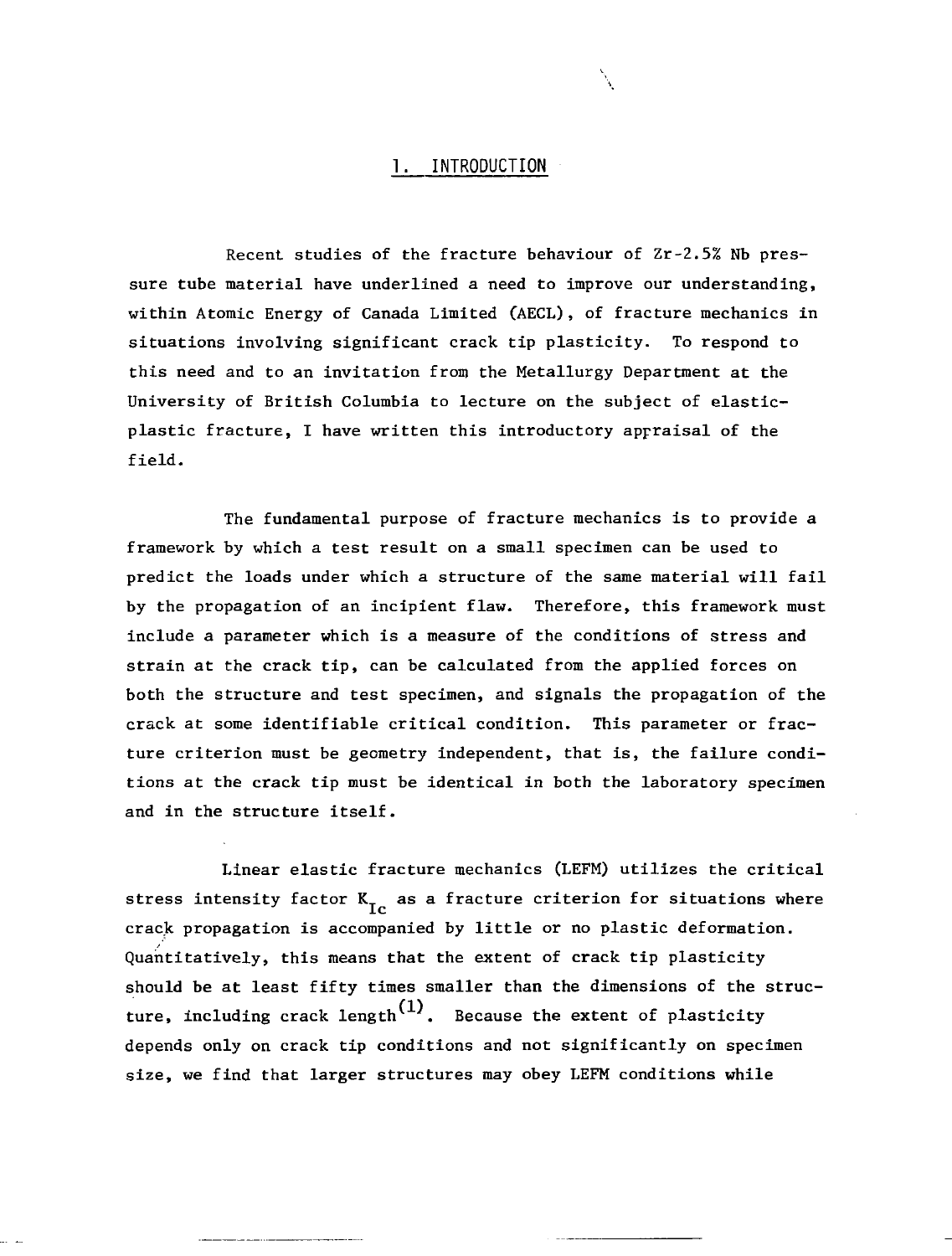small specimens of the same material may not. Thus a larger structure may exhibit brittle fracture behaviour while the small specimen fails in a ductile manner. Designating fracture amenable to LEFM as brittle, B, and elastic-plastic fracture as ductile, D, we can define four potential situations in fracture analysis involving a small specimen and a structure.

- 1. B-B Both specimen and structure amenable to LEFM analysis, e.g. ceramics, brittle metals.
- 2. D-B Specimen failure ductile, structure brittle, e.g. some high strength steels.
- 3. D-D Neither specimen nor structure is amenable to LEFM analysis, e.g.  $GANDU$ <sup>\*</sup> pressure tubes, pipeline steel.
- 4. B-D Specimen brittle, structure ductile, a non-existent situation.

The principal applications for elastic-plastic fracture mechanics are in situations 2 and 3.

 $\tau$ 

Although the bulk of this presentation is concerned with ductile crack propagation, it should be pointed out that failure in ductile materials can often be described more appropriately by theories of plastic collapse than by theories of crack propagation. Plastic collapse is failure by gross yielding of the specimen or structure and can be described by plastic limit analysis. Thus, failure is no longer localized to the crack tip region and may occur without any crack extension at all. In certain circumstances, plastic limit analysis will predict lower failure loads than some elastic-plastic crack propagation theories and must always be considered in ductile failure analysis.

CANada Deuterium Uranium

 $\star$ 

 $- 2 -$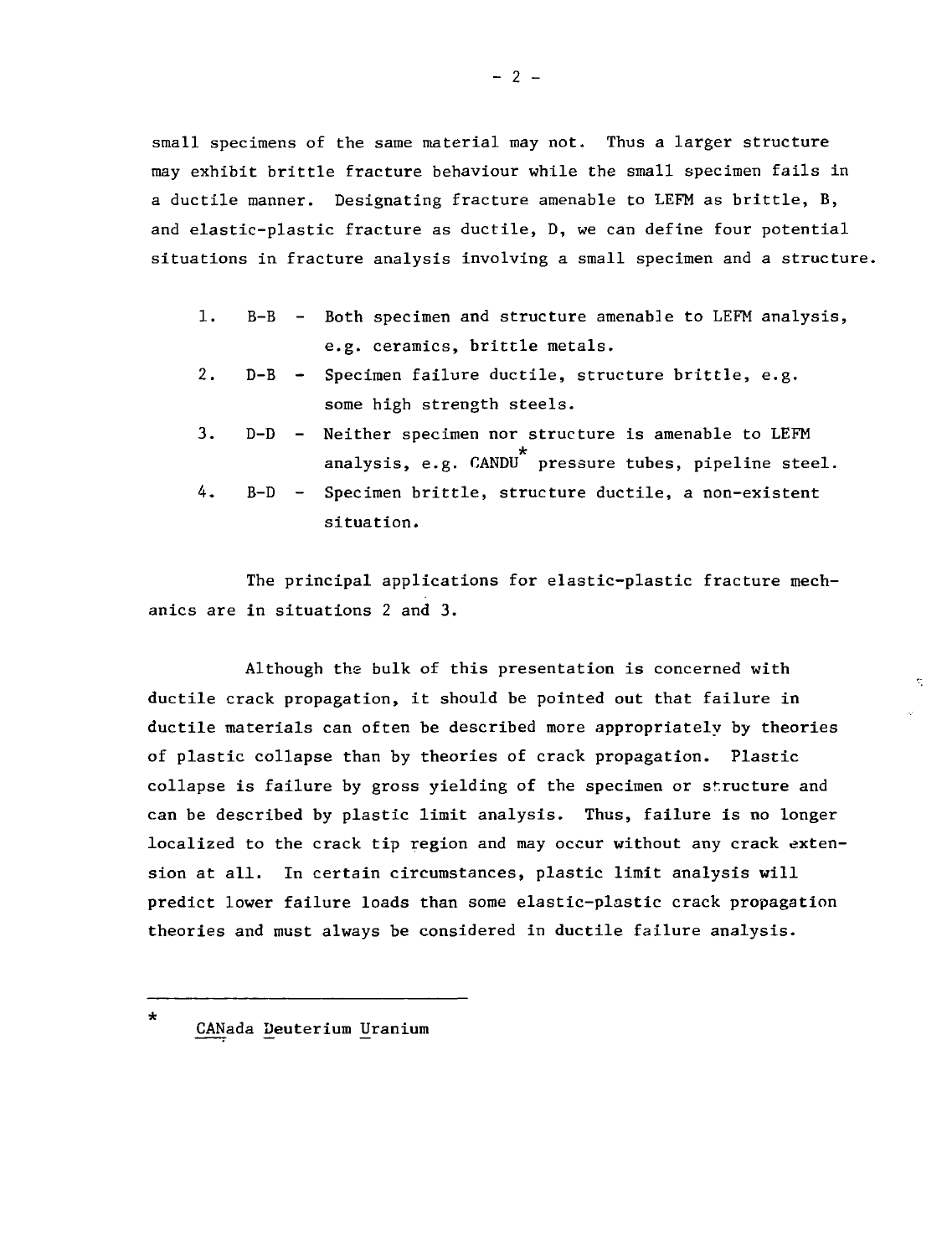#### 2. SPECIMEN TYPES

While a fairly wide variety of fracture mechanics specimens has been developed with rigorous mathematical solutions for the elastic strain fields, the two most extensively used geometries in elasticplastic fracture mechanics are the compact tension (CTS) specimen (including modifications such as the wedge opening load specimen) and the single edge-notched bend (SENB) specimen, Figure 1. For this discussion, these two will be used as the reference specimen geometries.

Figure 2 shows typical load-deflection curves for small specimens of various materials. Figure 2a depicts fully linear behaviour which is easily handled by LEFM and 2b shows "pop-in" behaviour characteristic of certain metals. Here LEFM can often be used to calculate  $K_{T_{c}}$  by the offset procedure as described by ASTM E399-72. Figures 2c and 2d illustrate the behaviour of concern in this presentation. Figure 2c shows considerable non-linear behaviour in the load deflection curve prior to sudden failure, while with the very ductile material in Figure 2d sudden failure never occurs. Obviously, this latter situation can occur only under displacement control. In fact, the shapes of curves 2c and d are as much a function of the testing arrangements (displacement control, load control, machine stiffness etc.) as of the material itself. The non-linearities can arise from two sources, plastic deformation at the crack tip and stable crack extension. The choice of approach in analyzing the fracture behaviour will depend on the amount of crack extension occurring prior to failure. It will also be necessary to define the point on the load-deflection curves at which failure is deemed to occur (measurement point). Some of the choices are (1) initiation of crack growth (stable or otherwise), (2) instability point under load control, (3) a critical amount of stable crack growth. This choice will depend on the degree of conservatism required and the geometry independence of the potential measurement points.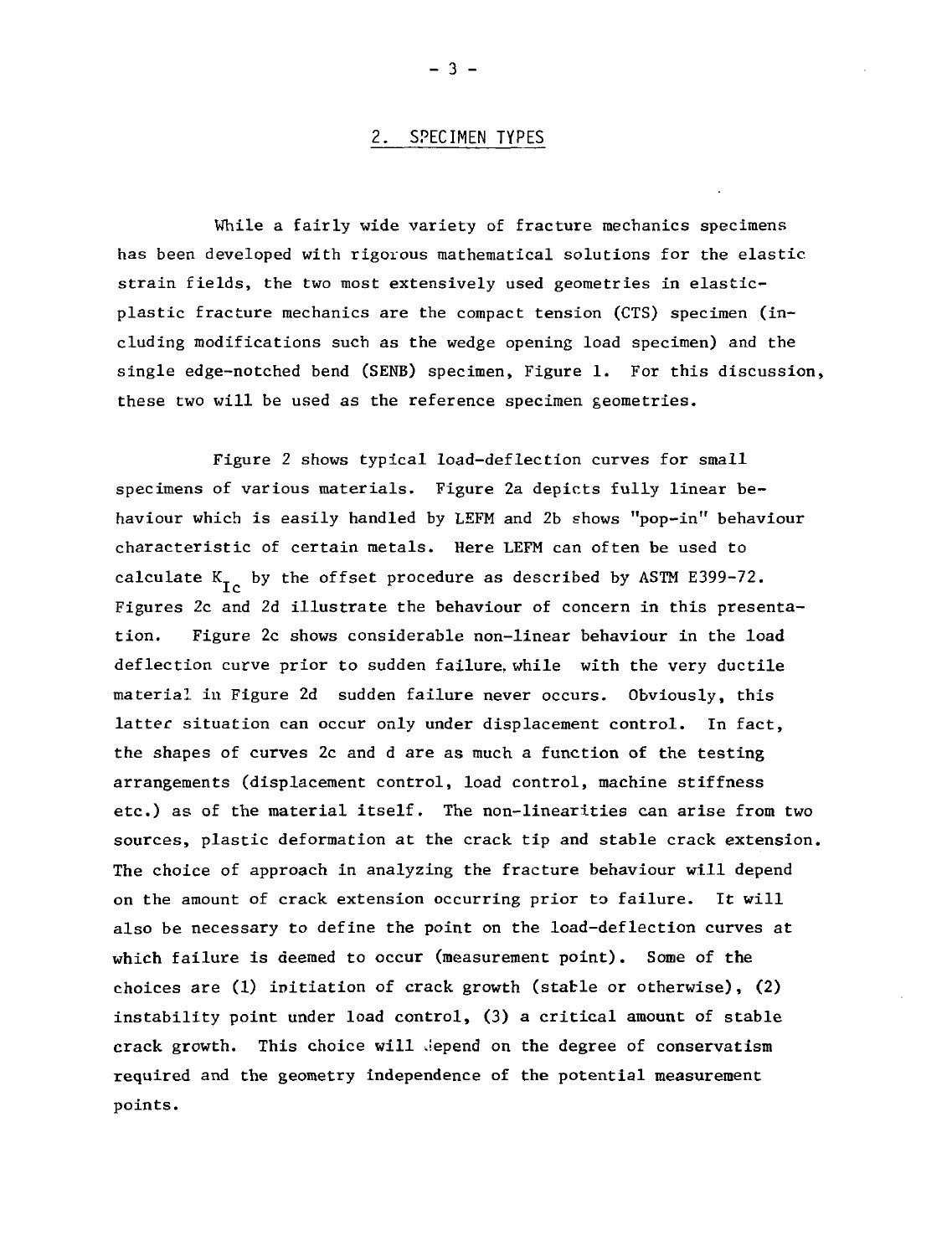#### 3. LIMITATIONS OF LEFM

To appreciate the need for an elastic-plastic fracture mechanics framework, the limitations of LEFM will first be reviewed. Figure 3 shows the crack tip region in a plane body where "a" is the crack length and "W-a" is the width of the uncracked ligament. We recall from LEFM that the stress intensity factor, K, is the coefficient of  $\left({\rm r/a}\right)^{-1/2}$ in a power series in  $r/a$  which describes the stress field at a point a distance r from the crack tip. All other terms in the series are of order (r/a) $^{1/2}$  and higher; hence, when r/a <<1, the crack tip stress field can be described uniquely by K. Knott<sup>(1)</sup> shows quantitatively that, for r/a < 0.02, K describes the stress field with reasonable precision (region B in Figure 3). Because of the singular nature of the linear elastic stress field, a plastic zone forms at the crack tip where the yield condition for the specimen is exceeded (region A in Figure 3). Naturally K does not describe the stresses in the plastic zone because linear elasticity has been violated. Thus, if the plastic zone size is equal to or larger than region B, K loses its significance since it no longer uniquely describes the stress field anywhere in the body.

To summarize, for the stress intensity factor,  $K$ , to have significance, the in-plane dimensions  $a$ ,  $W-a$ , must exceed the plastic zone size by a factor of 50.

Satisfaction of this criterion will ensure geometry independence for the in-plane stress components (equal stresses for equal K) but not for the stress component in the thickness direction. The latter is dependent on the degree of plane strain imposed near the crack tip by the effect of transverse constraint on thickness contraction of the plastic zone. If fully plane strain conditions apply to the structure under analysis, the test specimens, to be representative, must fail

- k -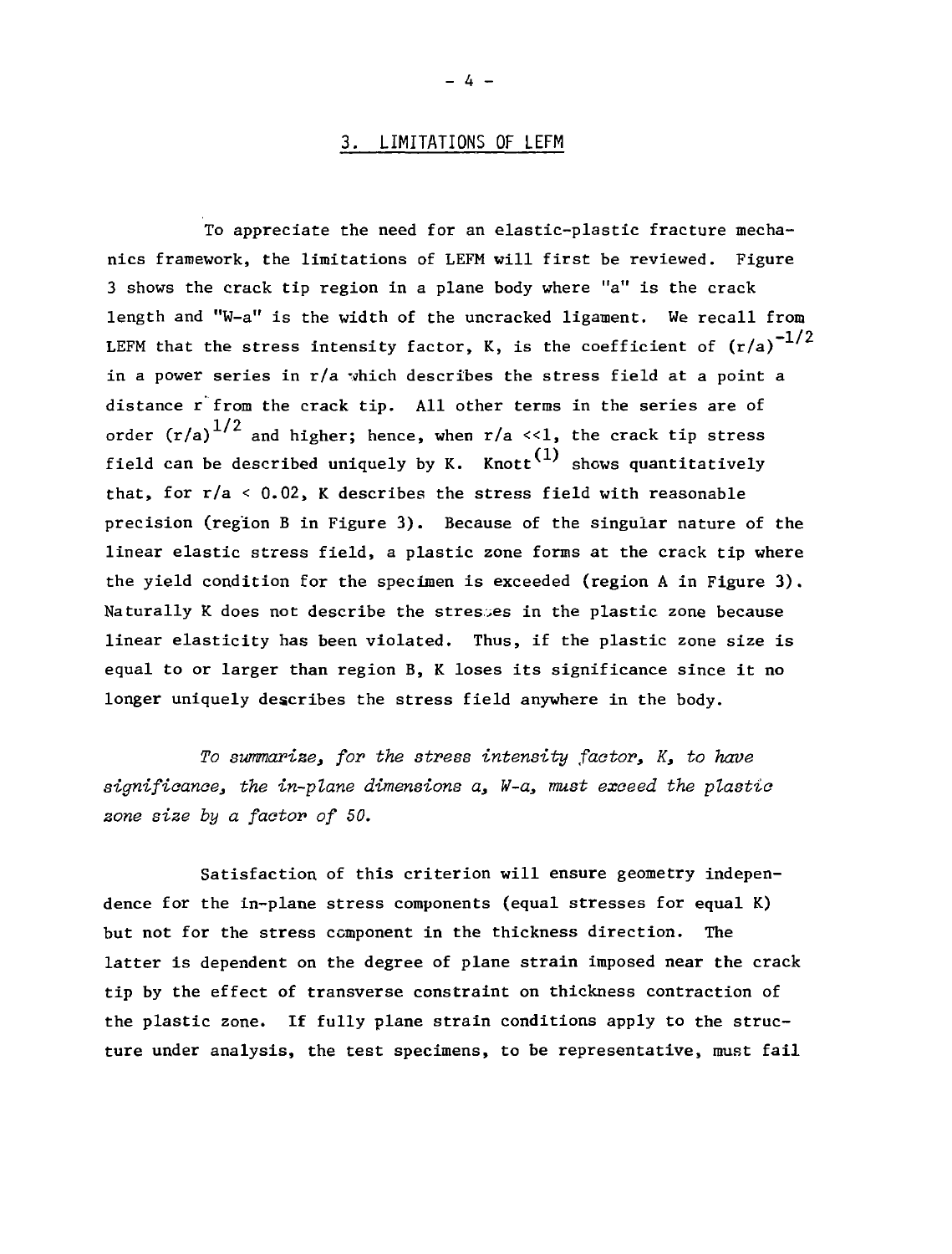under the same conditions. Hence we have the ASTM requirement for thickness, B, that

$$
B > 2.5 \frac{K_{1c}^2}{\sigma_y^2}
$$
 (1)

where  $\sigma_{\mathbf{v}}$  is the yield stress.

y

If the structure does not fail under fully plane strain conditions, K will be thickness dependent and an R-curve approach (to be described later) may be more suitable.

To summarize, to use plane strain fracture toughness,  $K_{Ic}$ , as a fracture criterion the ASTM thickness requirement must be met in<br>specimen and structure in addition to the restrictions on in-plane  $\mathbf{S}$ 

# 4. PLASTIC ZONE CORRECTIONS

Historically, the first attempts at extending fracture mechanics beyond the LEFM limits described above involved making a correction to the crack length to allow for the effect of the plastic zone and continuing to use the LEFM approach. The early corrections proposed by Irwin $^{(2)}$  involved moving the crack tip to the center of the plastic zone, a distance  $r_{v}$ , i.e.

$$
a \rightarrow a + r_{y} \tag{2}
$$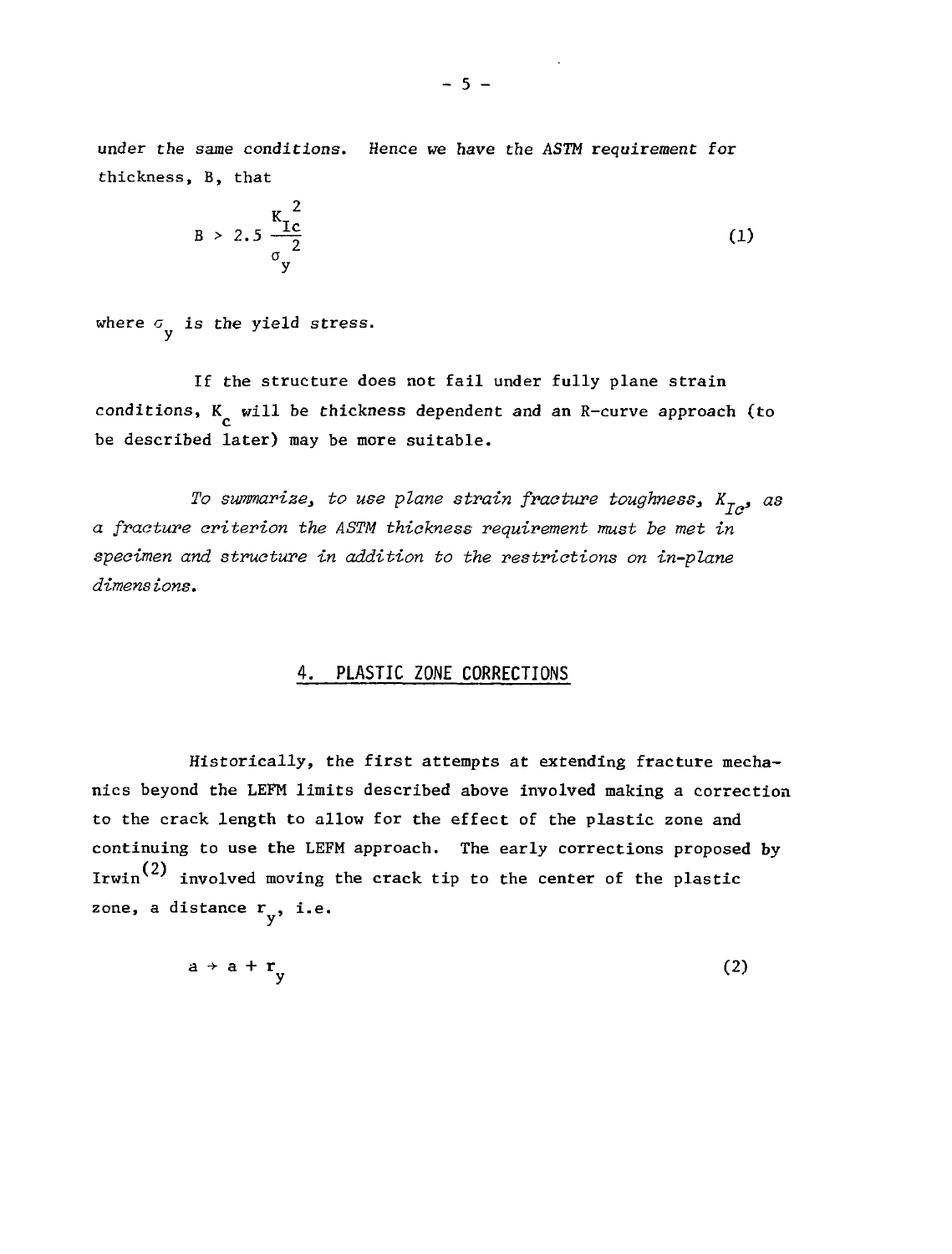where 
$$
r_y = \frac{1}{2\pi} \frac{K_c^2}{\sigma_y^2}
$$
 (plane stress)  
 $r = \frac{2}{3\pi}$ 

 $6\pi$   $\alpha$   $\alpha$   $\alpha$   $\beta$ 

1 I

The extra factor of 3 in the denominator for plane strain was somewhat arbitrarily chosen to allow for elevation of the yield stress at the crack tip by transverse constraint. The difficulty with this approach is that, while it often gives consistent results for smallscale yielding, the limits of its applicability are not clear. The very approximate nature of equation 3 is partially responsible for this.

More rigorous calculations of the plastic zone correction are available. The Dugdale<sup>(3)</sup> model is a useful example and will be discussed in some detail since the result provides the basis for much of the current work in the United Kingdom on elastic-plastic fracture mechanics. Dugdale assumed that yielding occurs in a strip-like zone at the crack tip which extends the crack by a distance  $c-a$  (Figure 4). The stresses in this yielded zone are considered to be a continuous distribution of point loads  $\sigma_{v}$ .dt per unit thickness which act to restrain the crack from opening. By integrating the appropriate Westergaard stress function for point loads in cracks from a to c, an expression for the restraining stress intensity factor is obtained.

$$
K = 2\sigma_y \left(\frac{c}{\pi}\right)^{1/2} \cos^{-1}\left(\frac{a}{c}\right) \tag{4}
$$

The size of the yielded zone is found by allowing equation 4 to oppose exactly the stress intensity factor for the opening of the crack under the applied stress  $\sigma$  and total crack length,  $c$ ,

restraining stress intensity factor is obtained.

- 6 -

(3)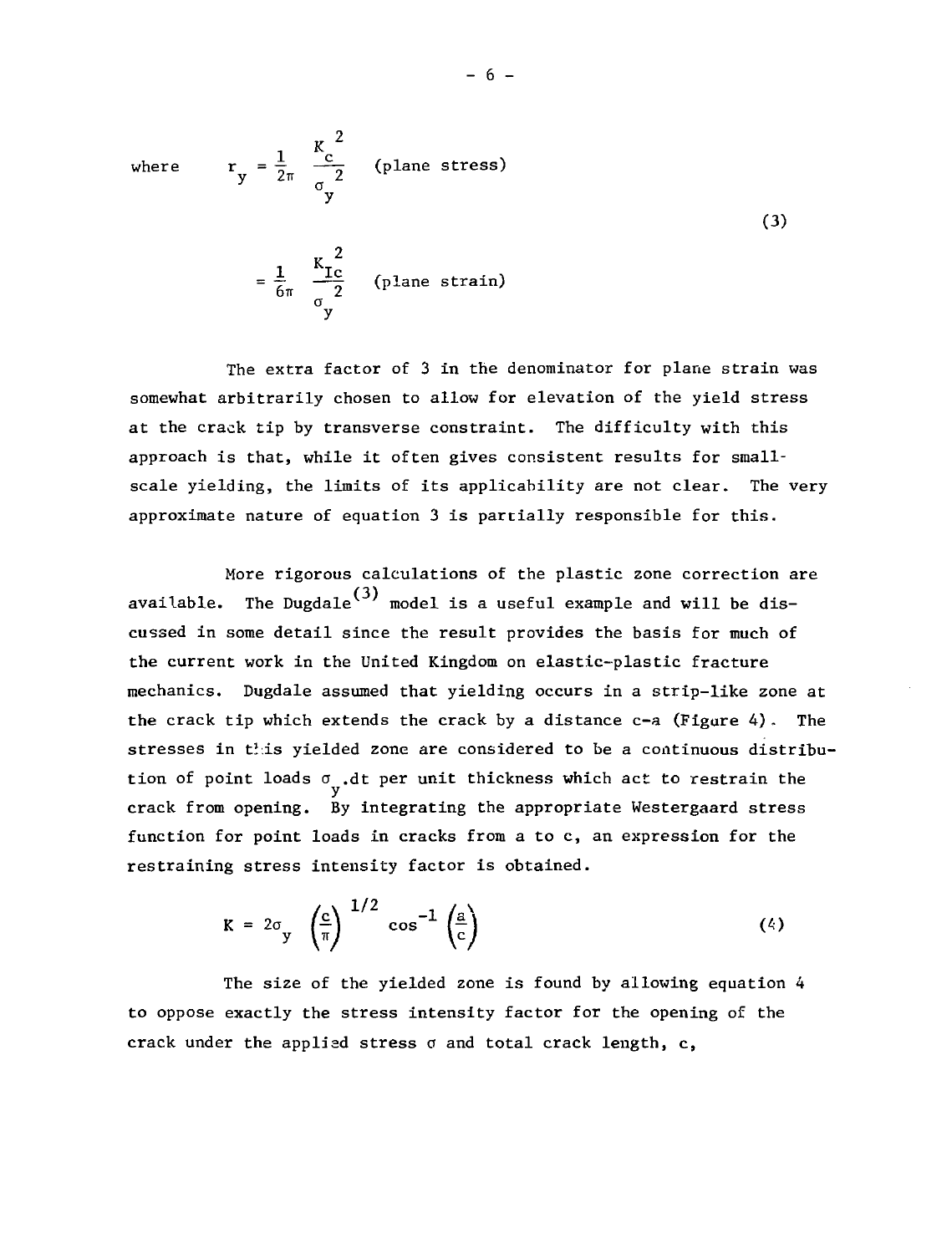$$
X = \sigma \sqrt{\pi c} \tag{5}
$$

*to* give

$$
\frac{a}{c} = \cos \frac{\pi \sigma}{2\sigma} \tag{6}
$$

For  $\sigma \rightarrow \sigma_y$ , a/c  $\rightarrow$  0 and general yielding spreads across the plate. For  $\sigma/\sigma_{\rm v}$  < 1

$$
a/c \rightarrow 1 - \frac{\pi^2 \sigma^2}{8\sigma_y^2} \tag{7}
$$

We can compare this with equation 3 as follows:

$$
d_{y} = 2r_{y} = c-a
$$
\n
$$
\therefore \frac{a}{c} = \frac{a}{a+d_{y}} = (1 + \frac{d}{a})^{-1} \quad \text{and} \quad d_{y} = \frac{1}{a} + \dots
$$
\n(8)

for d *«a*  $y$ <sup>-</sup>

Comparing this with equation 7,

$$
r_y = \frac{d_y}{2} = \frac{\pi}{16} \frac{K^2}{\sigma_y^2}
$$
 (9)

This equation differs from the plane stress plastic zone size in equation 3 by about 20%.

(4) An extension of the Dugdale analysis yields an expression for the displacement normal to the crack plane at the crack tip, &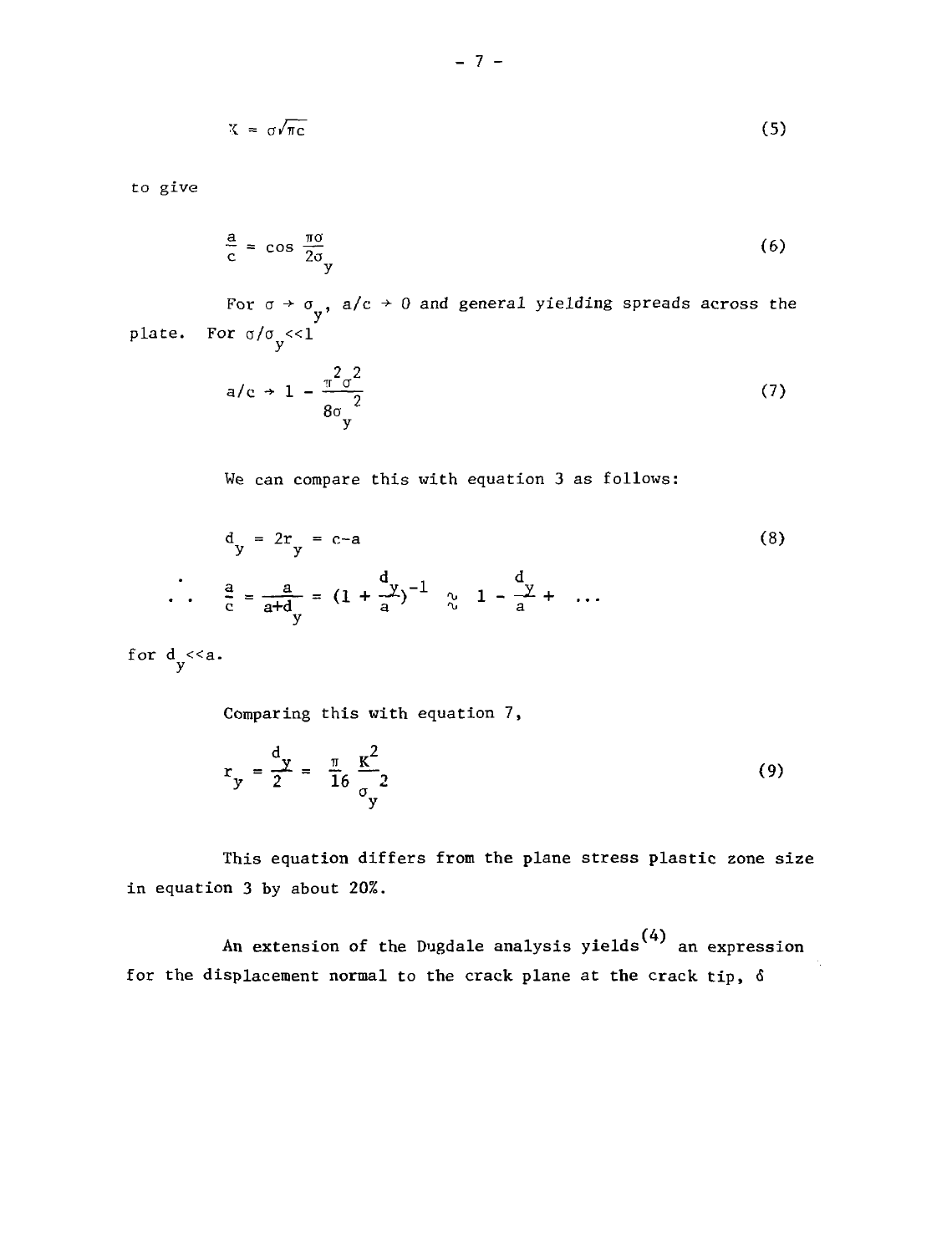$$
\delta = \frac{8}{\pi} \frac{\sigma_y}{E} \text{ a } \ln[\sec \frac{\pi \sigma}{2\sigma_y}]
$$
 (10)

which for  $\sigma/\sigma$ <sub>v</sub> << 1 reduces to

$$
\delta = \kappa^2 / \sigma_{\mathbf{y}} E \tag{11}
$$

The term 6 is known as the crack opening displacement (COD) and is a useful measure of the crack tip strain.

The Dugdale analysis is one of plane stress. As before, plane strain situations can be handled by a modification to  $\sigma_{_{\rm M}}$  to account for yield stress elevation.

# **5. YIELD STRESS ELEVATION IN PLASTIC ZONES**

The maximum shear stress in a body occurs on planes at 45° to the direction of the maximum and minimum principal stresses and is proportional to the difference between them. For instance, using the Tresca yield criterion

$$
\sigma_{\text{max}} - \sigma_{\text{min}} = 2\tau_{\text{y}} = \sigma_{\text{y}}
$$

where  $\tau_{\mathbf{y}}$  is the shear yield stress and  $\sigma_{\mathbf{y}}$  is the uniaxial tensile yield stress. Referring to the stress components in Figure 5a, the thickness component in plane stress,  $\sigma_{33}$ , = 0 and

$$
\sigma_{22} = \sigma_{\text{y}} \quad \text{(Figure 5b)}.
$$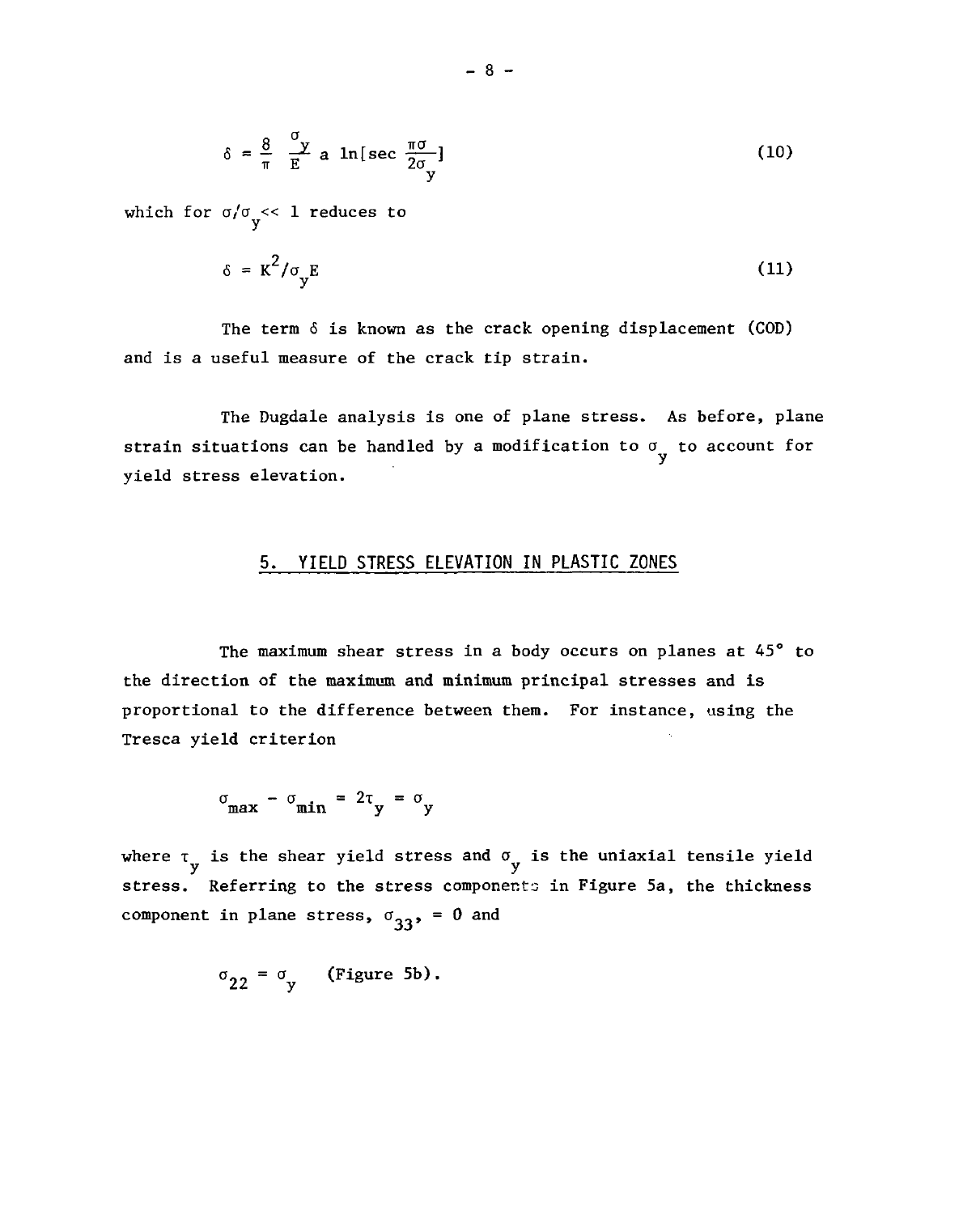However, in a triaxial stress system,  $\sigma_{33} \neq 0$  and the stresses will be similar to those shown in Figure 5c. Because of the free surface at the crack tip,  $\sigma_{11}$  will rise from zero there and the yield condition will be

$$
\sigma_{22} - \sigma_{11} = \sigma_y
$$
  
or 
$$
\sigma_{22} = \sigma_y + \sigma_{11}
$$
 (12)

i.e. the stress component  $\sigma_{22}$  will exceed the uniaxial yield stress by an amount equal to  $\sigma_{11}$ . This elevation of stresses in the plastic zone can be as high as threefold in a perfectly plastic material and even higher for work-hardening materials<sup>(5)</sup>.

Because higher stresses can be sustained, a crack may propagate by cleavage under plane strain but by a ductile process under plane stress where the cleavage stress is not attained. This underlines the importance of maintaining plane strain conditions in small specimens to predict plane strain failure in a structure. It will be seen in the following sections that certain approaches are capable of predicting plane strain behaviour using small specimens that violate the ASTM requirements (equation 1).

#### **6. CRACK OPENING DISPLACEMENT**

#### 6.1 THE CONCEPT

Equation 10 gives an estimate of the crack-tip opening displacement under an applied stress. The concept that the crack will propagate upon attainment of some critical value of  $\delta = \delta_i$  is a logical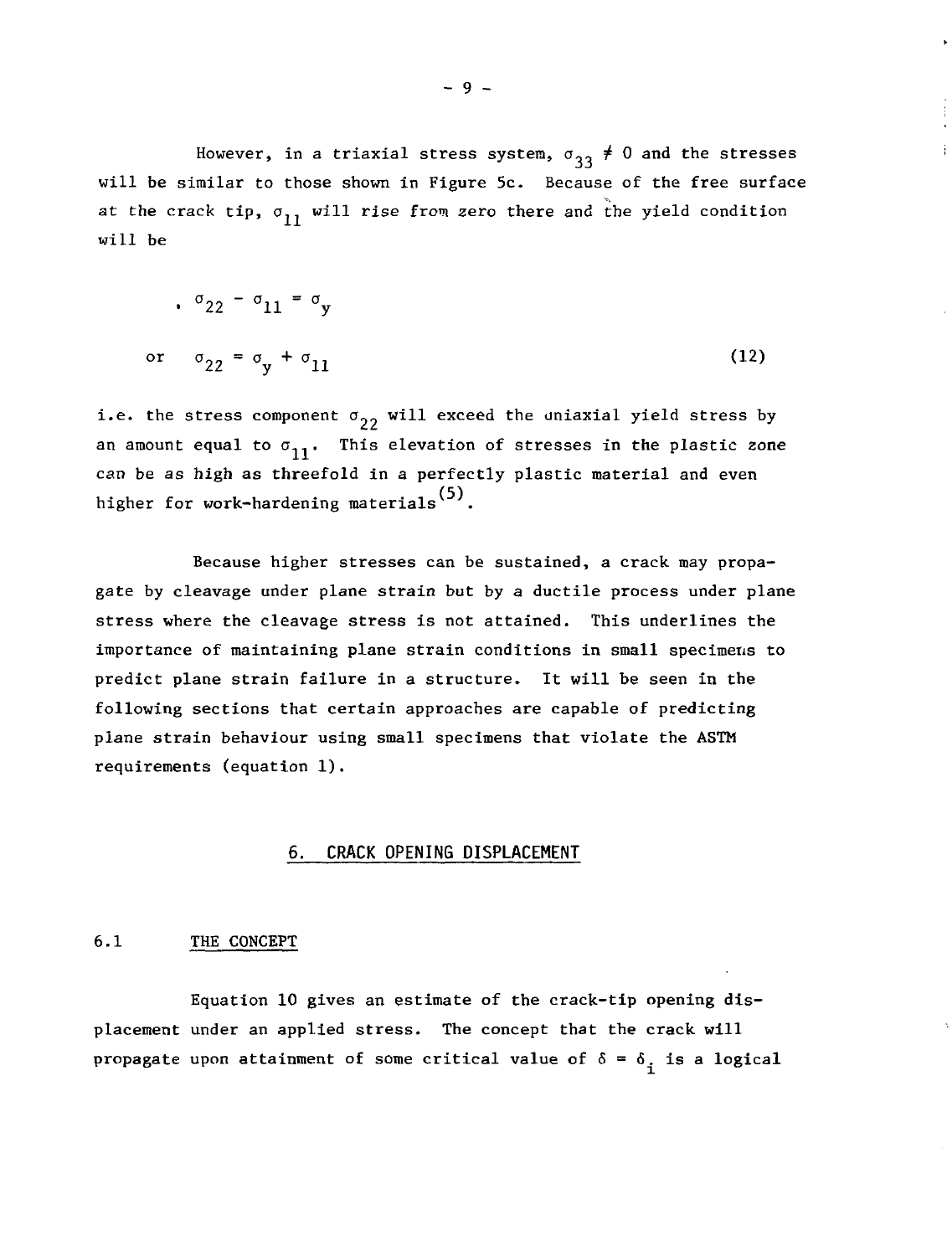one and we have seen in equation 11 that, for limited plasticity,  $\delta$ <sub>;</sub> is related to  $K_{Tc}$ . However, in many materials crack extension is stable under rising load to some much larger value of  $\delta$  (=  $\delta_{\text{max}}$ ) before unstable failure occurs. It is in this latter circumstance that LEFM methods fail and a new approach is desirable.

An example of this stable crack extension is shown as the he it tinted surface in Figure 6. It initiates at the specimen mid-section where the level of transverse constraint is highest. Because the plastic zone size at the specimen surface is larger (Figure 7), the strain there for a given COD is more diffuse. Thus, ligaments remain, restraining further propagation of the stable crack unless the load is raised. As the load is raised, these plane stress ligaments penetrate more deeply, increasing the resistance to crack propagation, until fast fracture eventually occurs. Ultimate failure can occur at any stage or after a complete transition to slant fracture (full penetration of shear lips) depending on the material properties and specimen geometry.

The problem in using COD as a fracture criterion is in choosing the value at which "failure" occurs. The obvious choice for materials which do not show stable cracking behaviour is  $\delta_i$  but materials which show it can often sustain much higher loads than that to reach  $\delta$ , and such an approach may be over conservative. However, the amount of stable crack growth a specimen will tolerate will depend on its thickness and  $\delta_{\text{max}}$  will therefore be geometry dependent. Thus each case must **TUQ.'X.** be judged on an individual basis.

The geometry independence of  $\delta_{\textbf{i}}$  was demonstrated by Knott<sup>(6)</sup> who tested SENB specimens of varying thickness. The  $\delta$ , values showed good agreement except for the 2 mm thickness which was less than two plastic zone diameters (3.4 mm). In this case, sufficient plane strain did not exist at the specimen mid-section to allow initiation at  $\delta_i$ .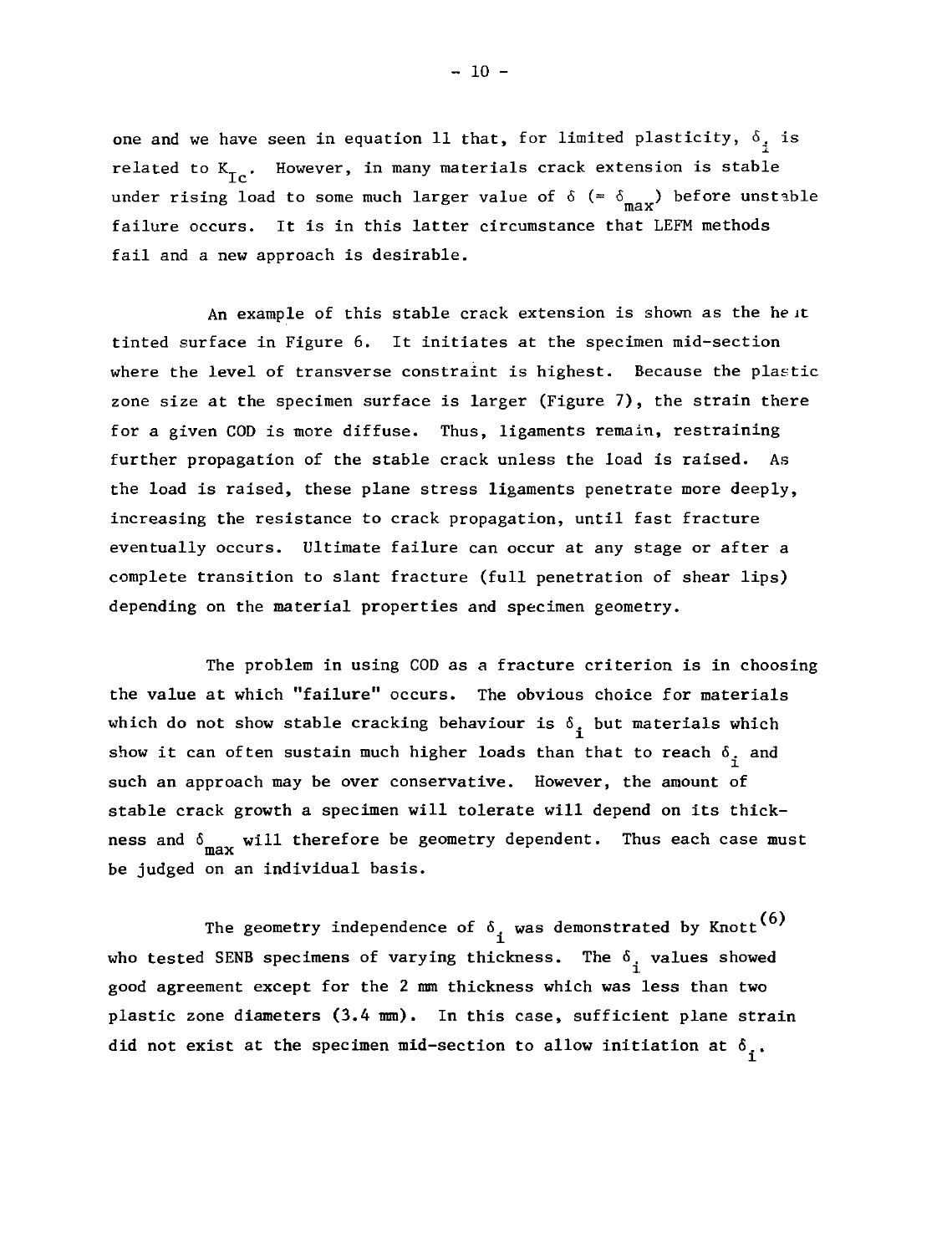Knott<sup>(6)</sup> and others<sup>(7)</sup> have obtained good agreement between  $\delta_{\bf i}$  and  $K_{\bf IC}$ through equation 11, which is good evidence that initiation takes place under plane strain conditions. Thus, support is strong for the use of  $\delta$ , measurements (on small specimens) to predict plane strain failure  $(K_{Tc})$  in structures where the ASTM requirements demand inconveniently large specimens.

In structures where full plane strain conditions are not maintained, the conservatism in using  $\delta$ <sub>i</sub> as a fracture criterion may be undesirable. If a higher value is used, a means of accommodating the geometry dependence must be found. Even maintaining constant thickness is not sufficient since  $\delta_{\text{max}}$  appears to depend on crack length in otherwise identical specimens. The selection of the measurement point (critical value) of  $\delta$  presents difficulties under these conditions since steel, at least, has been found to undergo slow crack extension at constant load where  $\delta_{\textbf{i}} \leq \delta \leq \delta_{\text{max}}^{(8)}$ .

It is not always a simple matter to relate COD in a structure to the applied loads and crack length, especially where the failure criterion is geometry dependent. Often direct calibrations will be necessary on the structure itself as was done in an early study on pressure tube fracture by the United Kingdom Atomic Energy Authority<sup>(9)</sup>.

#### 6.2 MEASUREMENT OF COD

While we have discussed at some length the applications of the COD approach, little has been said about how it is measured. The most common method employs a clip-on displacement gauge at the specimen crack mouth and a calibration between gauge reading and the actual crack tip displacement. It has been found for steels<sup>(10)</sup>, using CT and SENR specimens, that after some initial loading, the crack faces separate as if there was a fixed center of rotation in the specimen ligament. This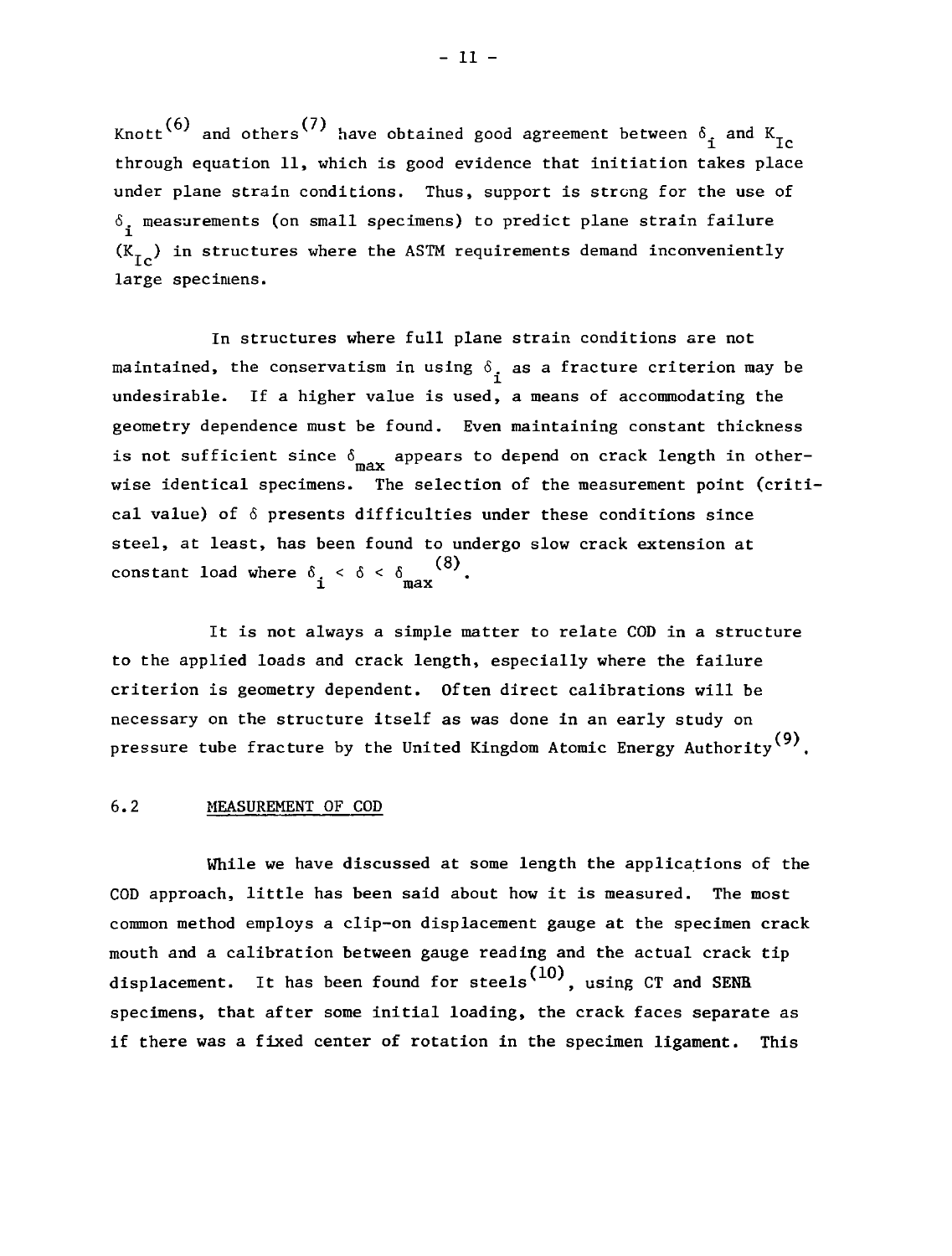center of rotation is determined experimentally by photographing pairs of microhardness indentations on the crack faces as the specimen is loaded. Sets of displacement readings, each corresponding to a given load level, are plotted against distance from the crack tip (Figure 8). Extrapolation of these plots to zero displacement yields the center of rotation. For steels, r, the center of rotation, was found to be  $0.3^{\top}$ to 0.4 after some initial loading and was independent of crack length and specimen size. In such situations,  $\delta$  can be calculated (Figure 8) from

$$
\delta = \frac{Vg}{1 + (a+z)/r(W-a)}
$$
 (13)

Before using this type of calibration, it should be confirmed for each material that r is geometry independent and independent of load level. This is not always the case; in fact zirconium alloys do not exhibit this behaviour  $(11)$ .

Robinson and Tetelman<sup>(7)</sup> used a different technique for calibrating clip gauge readings. They infiltrated the crack mouths of SENB specimens at various load levels with catalytically hardening silicone rubber. When the rubber had set, they broke the specimens open and determined COD directly from the mould.

#### 6.3 MEASUREMENT OF  $\delta$ .

Several methods are available for detecting the onset of stable crack growth so that  $\delta$ , can be determined from a test in which COD is monitored. Smith and Knott's technique<sup>(12)</sup>, Figure (9), involves loading a series of specimens to various stages of the load-defection curve, unloading, marking the extent of stable crack growth by heat

 $^\dagger$ expressed as a fraction of the ligament size, W-a (see Figure 8).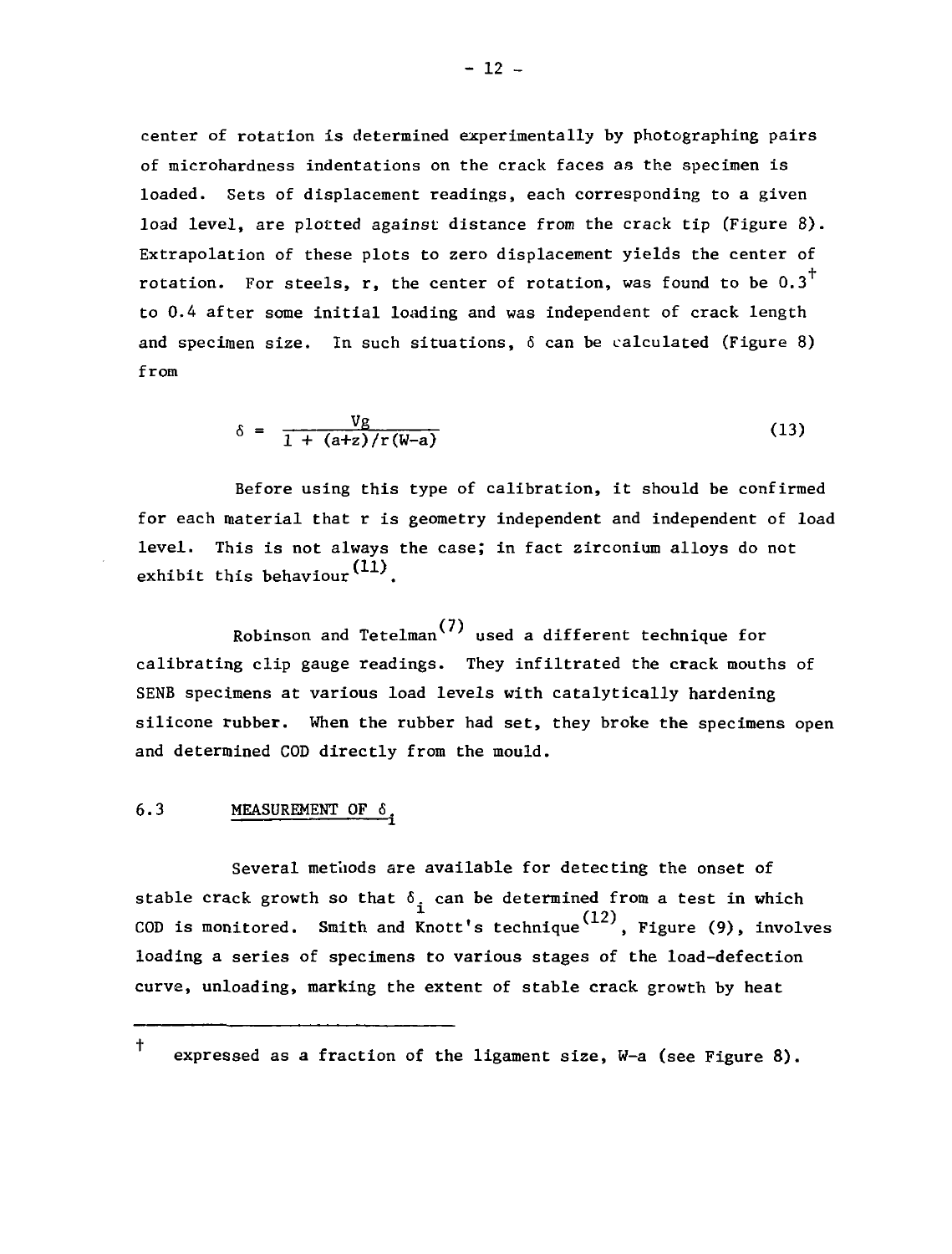tinting, and fracturing the specimen. The extent of stable crack growth is measured and plotted against crack opening displacement as in Figure (9). The zero intercept gives  $\delta$ .

To be accurate, the above technique requires at least five specimens. In some materials,  $\delta_i$  can be detected by measuring the electrical potential drop across a specimen in which a constant electric current is passed. The onset of stable crack growth gives rise to an abrupt change in the specimen resistance.

The term  $\delta_i$  can also be measured directly from the fracture surface of a specimen<sup>(13)</sup>. Generally three regions are visible, the fatigue precrack and the stable crack surface are separated by a band of stretched material inclined about 45° to the crack plane. This is called a stretch zone and is a manifestation of the crack tip deformation during development of the crack opening displacement. The size of the stretch zone projected normal to the crack will be related to  $\delta$ . since the zone stops growing once stable crack extension begins. By averaging a number of measurements taken along the stretch zone, a good estimate of  $\delta_i$  can be obtained. Again, the validity of this method must be confirmed for each material.

# **7. THE J INTEGRAL**

#### 7.1 DEFINITIONS

Consider a body containing a crack as in Figure 10. J.R. Rice $^{\text{(14)}}$  discovered in the 1960's that the following line integral has some very interesting properties when evaluated on a contour,  $\Gamma$ , enclosing the crack tip and running from the lower face to the upper face (Figure 10).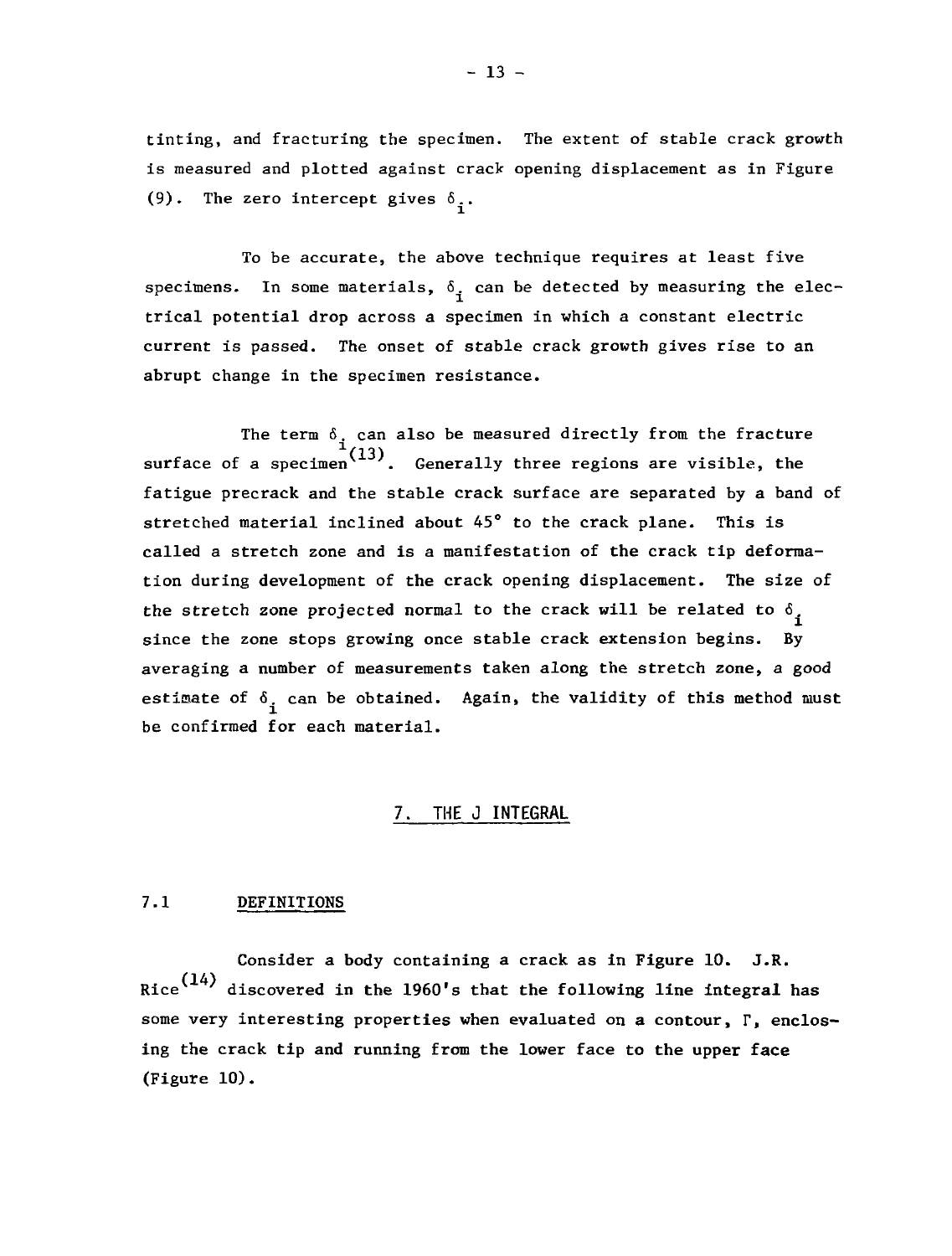$$
J = \int_{\Gamma} [W dy - T i \frac{du_i}{dx} ds]
$$
 (14)

 $i j^{\alpha \epsilon} i j$ where  $W = \int \sigma_{xx} d\varepsilon_{xx}$  (strain energy density for elastic materials),  $T_i$  = tractions on the contour,

 $u_i$  = displacements on the contour.

Rice $^{\rm (14)}$  demonstrated that for a body showing non-linear elastic behaviour, the value of J for a given set of loading conditions and crack geometry was independent of the path of integration. This implies that J is a crack tip parameter since a circuit taken just adjacent to the tip would give the same result as a circuit taken some distance out. Since it is a crack tip parameter, it can be evaluated at some distance from the crack tip where the deformation state is more accurately known. Tf we allow the crack to propagate a small increment, da, moving the contour with it, then / Wdy da is the change in strain energy moving to the new contour and  $f T_i du_i/dx$  ds da is the work done by the tractions in moving. Thus Jda is the total energy flow through the contour for an extension of the crack by da. Because of path independence, we can shrink the contour to one just surrounding the crack tip region and hence J is just the energy made available for crack extension, i.e.,  $J = G$ , the strain energy release rate for linear or non-linear elasticity. Also for linear elasticity

$$
J = G = \frac{K^2}{E} \quad . \tag{15}
$$

Another definition of J is derived below. Referring to Figure 11, the potential energy per unit thickness of a cracked body is given by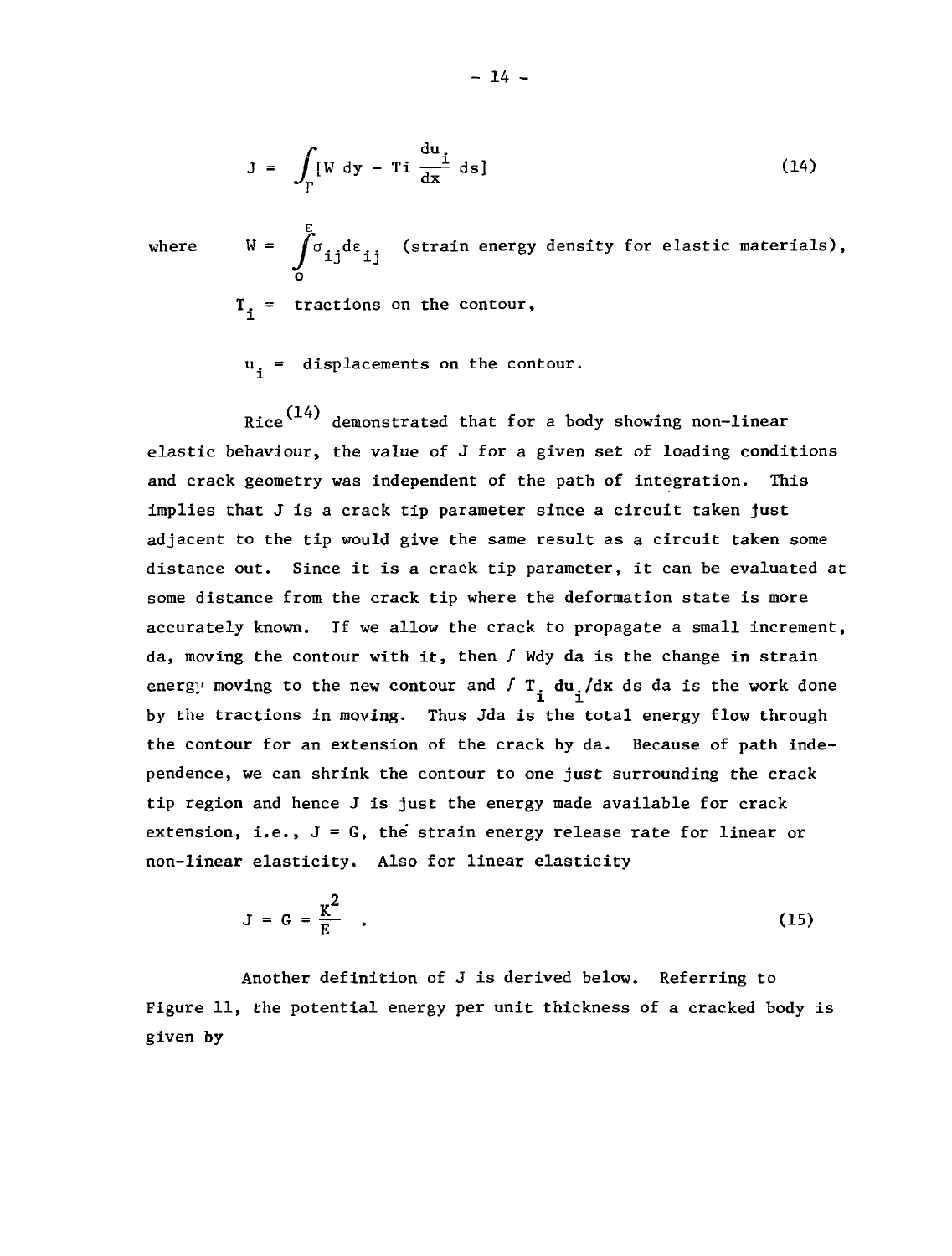$$
U = \int_{A} W dx dy - \int_{S_{T}} T \cdot u ds
$$
 (16)

where A is the in-plane area of the body and  $S_{\sf m}$  is the surface over which tractions are prescribed. By comparing this with equation 14 and recalling that  $dx = -da$ 

$$
J = \frac{-dU}{da}
$$
 (17)

i.e. J is equal to the change in potential energy with crack length. For non-linear elastic bodies, we can show that J is equal to the energy available for crack extension. Figure 11a shows a typical load, P, vs. defection,  $\delta_{n}$ , curve for a specimen showing non-linear elastic behaviour. In the case of specified tractions (fixed load), equation 16 shows that the potential energy, U, is the shaded area in Figure lia. When only displacements are specified (fixed grips),  $S_T$  becomes zero (i.e. it is non existent) and U is simply the strain energy or the area under the P-  $^{\delta} _{\text{p}}$  curve.

In Figure lib, a specimen of crack length, a, is loaded to point A, and crack extension is allowed to proceed at fixed load to point B. The total work done on the specimen is area OABCO. Consider a hypothetical non-linear elastic specimen of initial crack length a+ôa loaded to point B. Its  $P-\delta_n$  curve is obtained by unloading from B to C and is reversible. If we assume that the deformation states are the same in the two specimens at point B, the strain energy will be given by the area under the hypothetical curve. Then the energy available for crack extension in the actual specimen (work done-final strain energy) is the difference in the area under the two curves (shaded in Figure lib). But this is the same as minus the difference in potential energies (areas above the curves as in Figure 11a). Thus, from equation 17, J is the energy available for unit crack extension.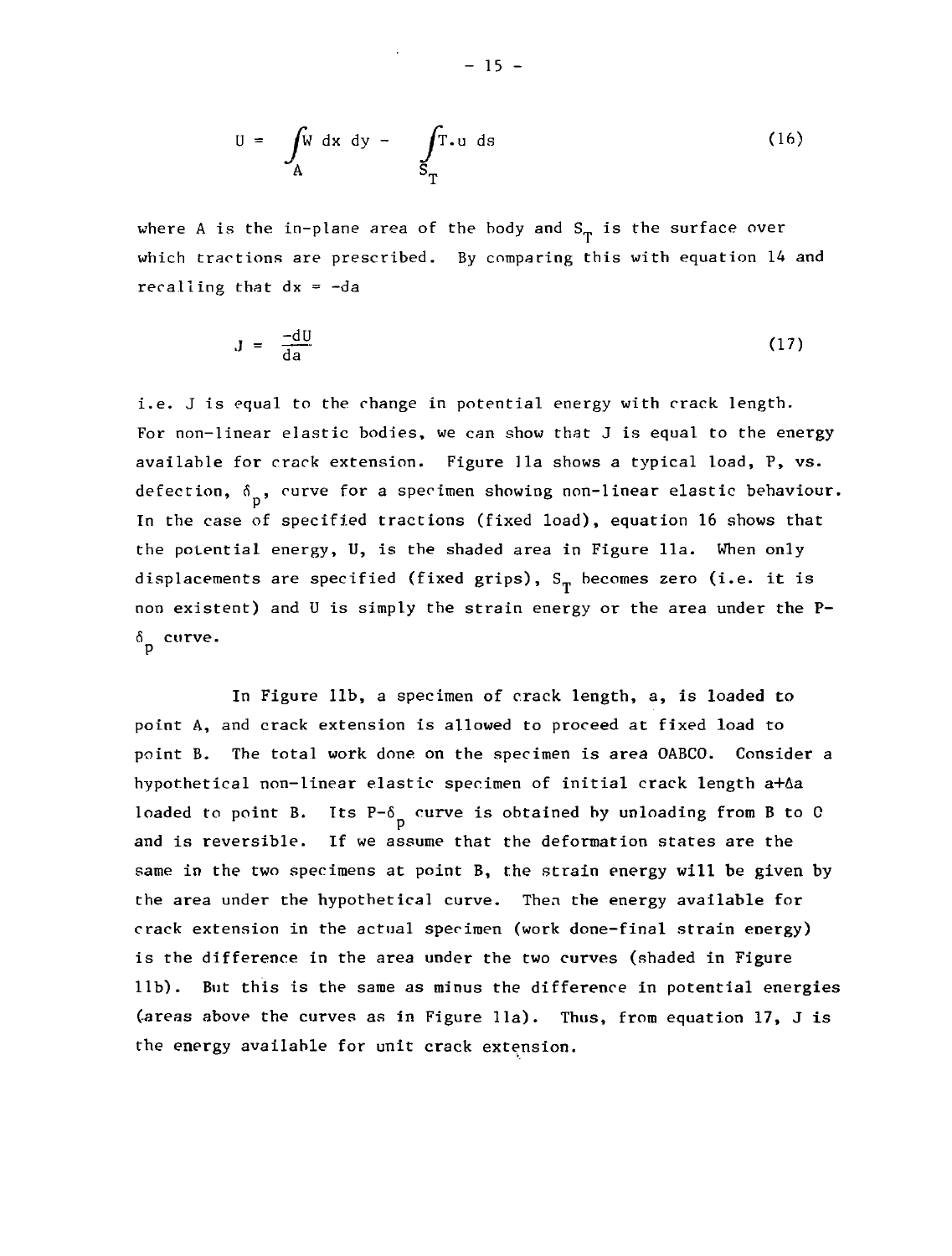For the fixed displacement case, Figure 11c, the strain energy is equal to the potential energy and the equality of  $\Delta U$  to the energy available for crack extension (shaded  $a_1 \circ a$ ) is obvious. The small difference in shaded areas between Figures lib and c is a second order infinitesmal and is negligible.

Using these results we have

$$
J = -\frac{\Delta U}{\Delta a} = -\int \frac{\delta p}{da} d\delta_p = \int \frac{P}{\delta a} dP
$$
 (18)

The derivations above apply to bodies showing non-linear elastic behaviour. Since our problem is to analyze elastic-plastic crack tip environments, we must justify such an extension. Rice proved the path independence of J for bodies obeying the laws of deformation plasticity. This theory relates total strain to the current state of stress and therefore lacks a history dependence. Thus loading in the body must increase monitonically everywhere and unloading, such as during stable crack extension, is prohibited. Since the load deflection curves of non-linear elastic bodies and those conforming to deformation plasticity theory are indistinguishable, equations 17 and 18 are exact for both cases. When plasticity is involved, J simply loses its significance as the energy available for crack extension because of tha **dissipative** component **of** / **Wdy.** This is unfortunate but as we shall see in the next section J retains its significance as a crack tip parameter.

#### 7.2 ELASTIC-PLASTIC CRACK TIP FIELDS

Figure 12 shows the crack tip region for a typical elasticplastic body. In this view a large elastic-plastic field surrounds the crack tip which very near the crack tip will be an intensely non-linear zone associated **with** crack tip **blunting.** It is the **well-behaved outer**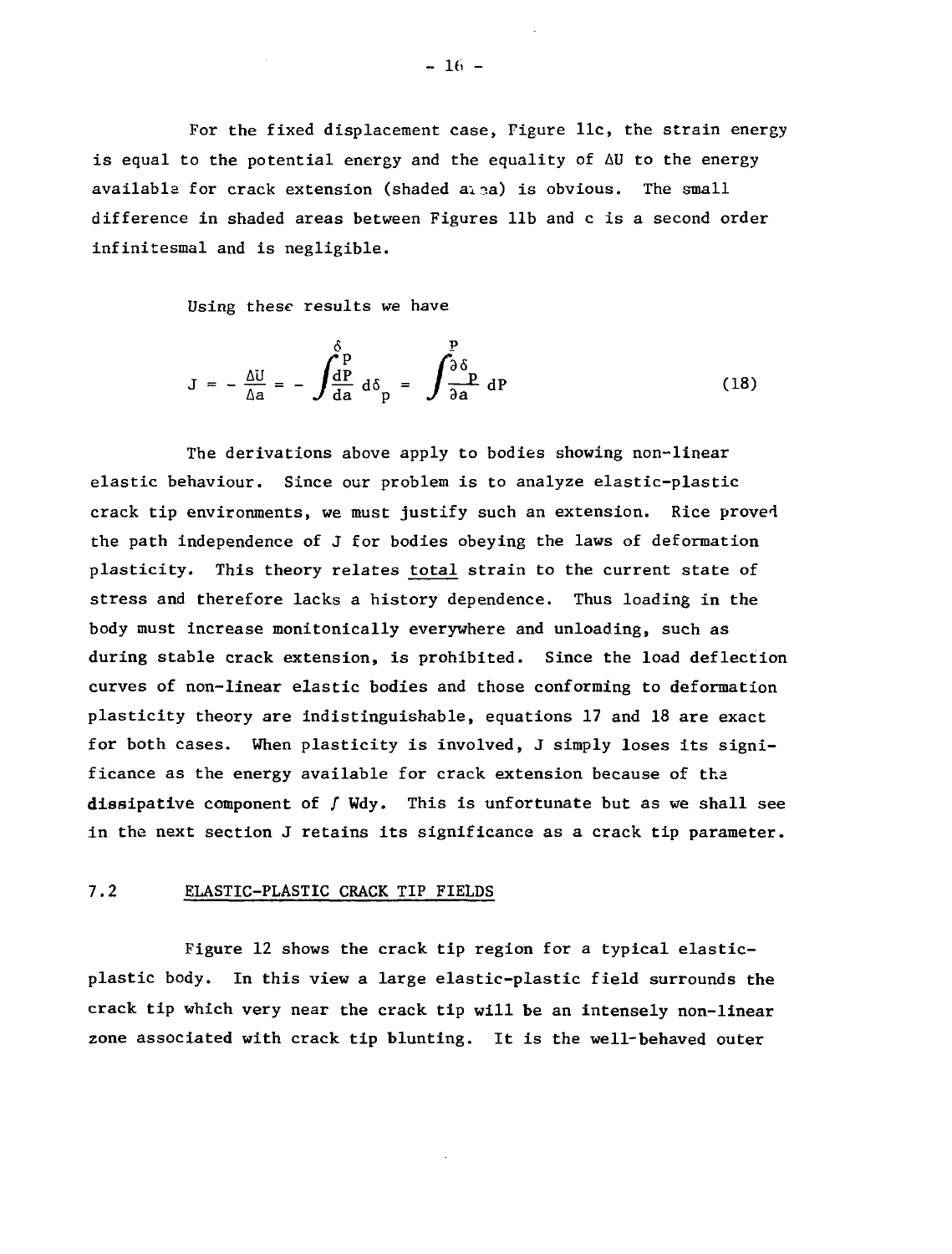elastic-plastic zone which we are concerned with. Just as K was found to describe the linear elastic near-tip stress field in LEFM, Hutchin- $_{\rm son}^{(15)}$  and Rice<sup>(16)</sup> showed that the stress-strain field is described by,

$$
\sigma_{ij} = \sigma_y \left( \frac{J}{r \sigma_y \epsilon_y} \right)^{\frac{N}{N+1}} \quad f_{ij} \quad (r, \theta, N)
$$
\n
$$
\epsilon_{ij} = \epsilon_y \left( \frac{J}{r \sigma_y \epsilon_y} \right)^{\frac{1}{1+N}} \quad g_{ij} \quad (r, \theta, N)
$$
\n(19)

for material obeying a power law work-hardening relationship of the form (refer to stress-strain curve in Figure 12),

$$
\sigma = \sigma_y \left( \frac{\varepsilon}{\varepsilon_y} \right)^N
$$
 (20)

with  $\sigma_y$ ,  $\epsilon_y$  = yield stress and yield strain. Note that for the linear y y elastic case,  $N = 1$ , and equation 19 reduces to the familiar LEFM equations with  $J = K^2/E$ .

To summarize, J is the intensity of the elastic-plastic field surrounding the crack tip.

Just as the size of the plastic zone governs the validity of LEFM, so the size of the intensely non-linear zone restricts the applicability of J. Because of the intense deformations in this zone, accurate plasticity analysis is not possible. Rice and Johnson<sup>(5)</sup> have analyzed it using slip line theory. They show that it contains high hydrostatic stresses, at least three times the uniaxial yield stress. Paris<sup>(17)</sup> shows that if analysis using J is to be relevant, the size of this zone, w, must satisfy

$$
\bar{w} = 2 \text{ J}/\sigma_{w} \ll \text{planar dimensions.}
$$
 (21)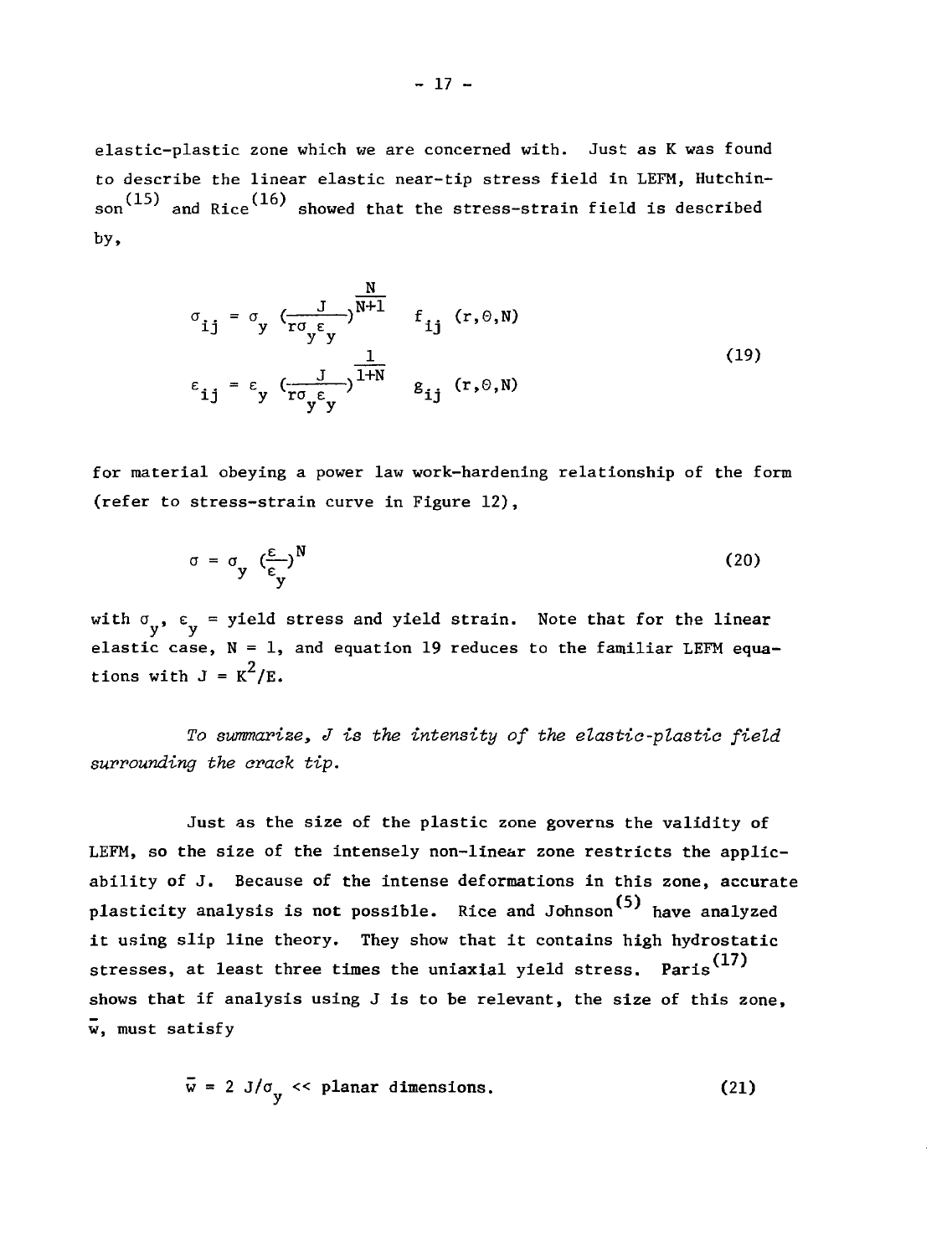Futhermore, if plane strain behaviour is to be maintained, the thickness B must satisfy

$$
B \geq 25 J/\sigma_y. \tag{22}
$$

Note that this restriction is an order of magnitude less severe than the corresponding LEFM requirement in equation 1.

7.3 J AND COD

We have seen that J is fully consistent with the LEFM parameters G and K in elastic fracture conditions. We will now look at the interrelationship between J and  $\delta$ .

We return to the Dugdale concept of a strip-like yielded zone at the crack tip. Barenblatt also considered this model but in a slightly different way (as described by Rice $^{(18)}$ ) in that his restraining forces in the crack tip (cohesive) region were a function of  $\delta$ , as in Figure 13. We calculate J by taking the integration contour just outside the cohesive zone, which is of negligible thickness, so that dy  $\sim 0$ . Then,

$$
J = - \int_{\Gamma} \Gamma_1 \frac{\partial u_1}{\partial x} ds = - \int_{\sigma} \sigma_{22} \frac{\partial}{\partial x} (U_2^{\dagger} - U_2^{\dagger}) dx
$$
  

$$
= - \int_{\sigma} \frac{\partial \delta}{\partial x} dx = - \int_{\sigma} \frac{\partial}{\partial x} [f \sigma(\delta) d\delta] dx
$$
 (23)  

$$
= \int_{\sigma}^{\delta} t \sigma(\delta) d\delta
$$

where  $\delta_{\dagger}$  is COD.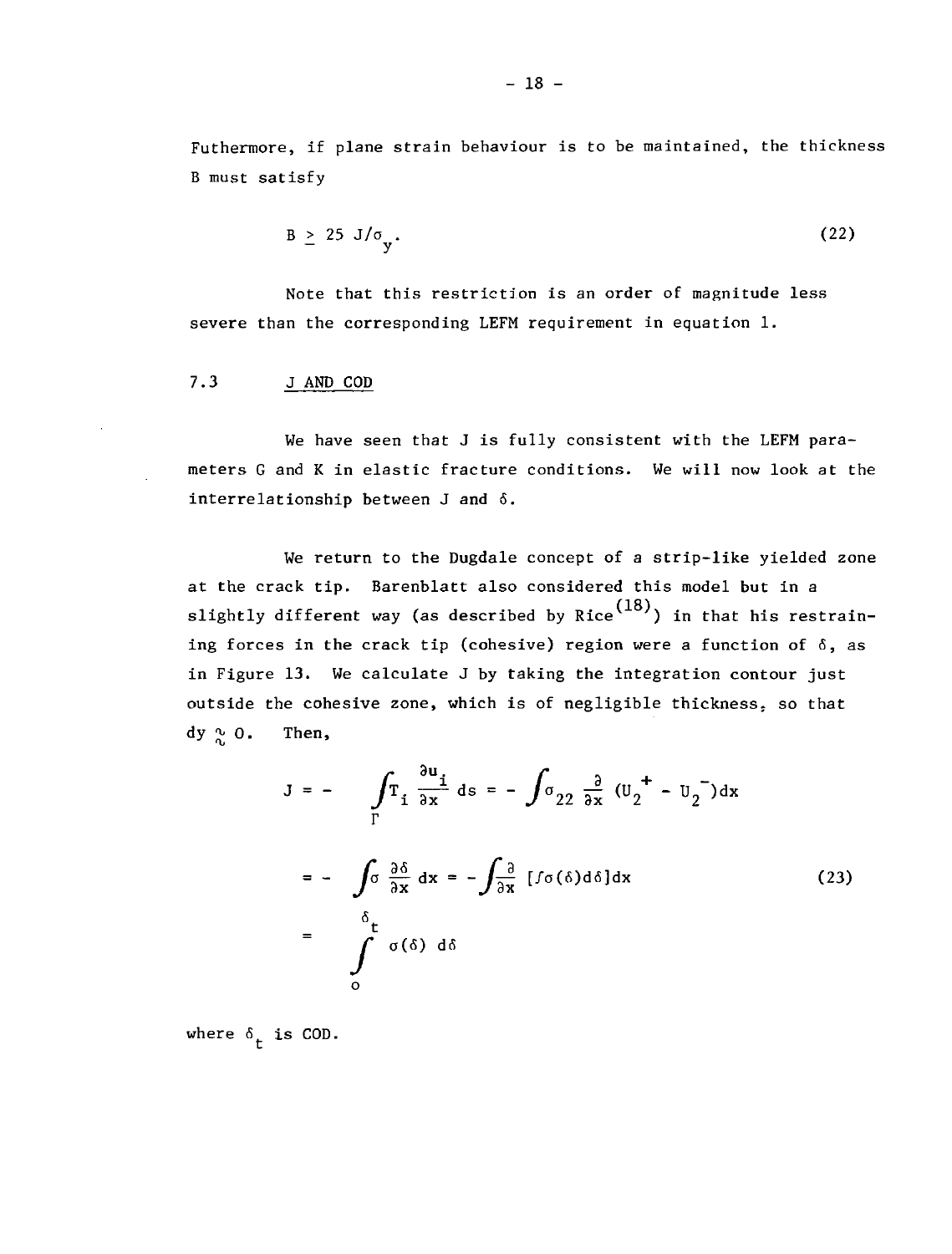For the Dugdale model where  $\sigma(\delta) = \sigma_{v}$ ,

$$
J = \sigma_y \delta_t.
$$
 (24)

Again, in the limit of small scale yielding we have

$$
J = G = \frac{K^2}{E} = \sigma_y \delta_t \tag{25}
$$

which gives a consistent picture of the interrelationship of the various crack tip parameters.

The value of J is in its ability to serve as a geometry independent fracture criterion under much less stringent conditions of crack tip plasticity (equations 21 and 22) than LEFM methods. The most predominant application at present is in using small specimens, in which  $K_{T,c}$  $\tilde{ }$ cannot be determined, to determine a valid J. Equation 25 is then used to calculate  $K_{T_c}$  in thick structures where plane scrain fracture occurs. Work in this area so far is very promising  $(19)$ . Its application to prediction of ductile fracture in structures, while not as well developed, seems attractive since J can be calculated for most structures as a function of crack size and loading by finite element analysis and equation  $14$ . The suitability of this method, however, will depend on the demonstration of geometry independence for the critical J value and it may be more appropriate to use an R-curve technique as described in a later section.

#### 7.4 APPLICATIONS OF J-INTEGRAL

We have seen that J is the change in potential energy in a specimen per unit increment of crack extension and can be calculated from the difference in areas under two load deflection curves for indentical specimens of slightly differing crack length. Begley and Landes<sup>(19)</sup>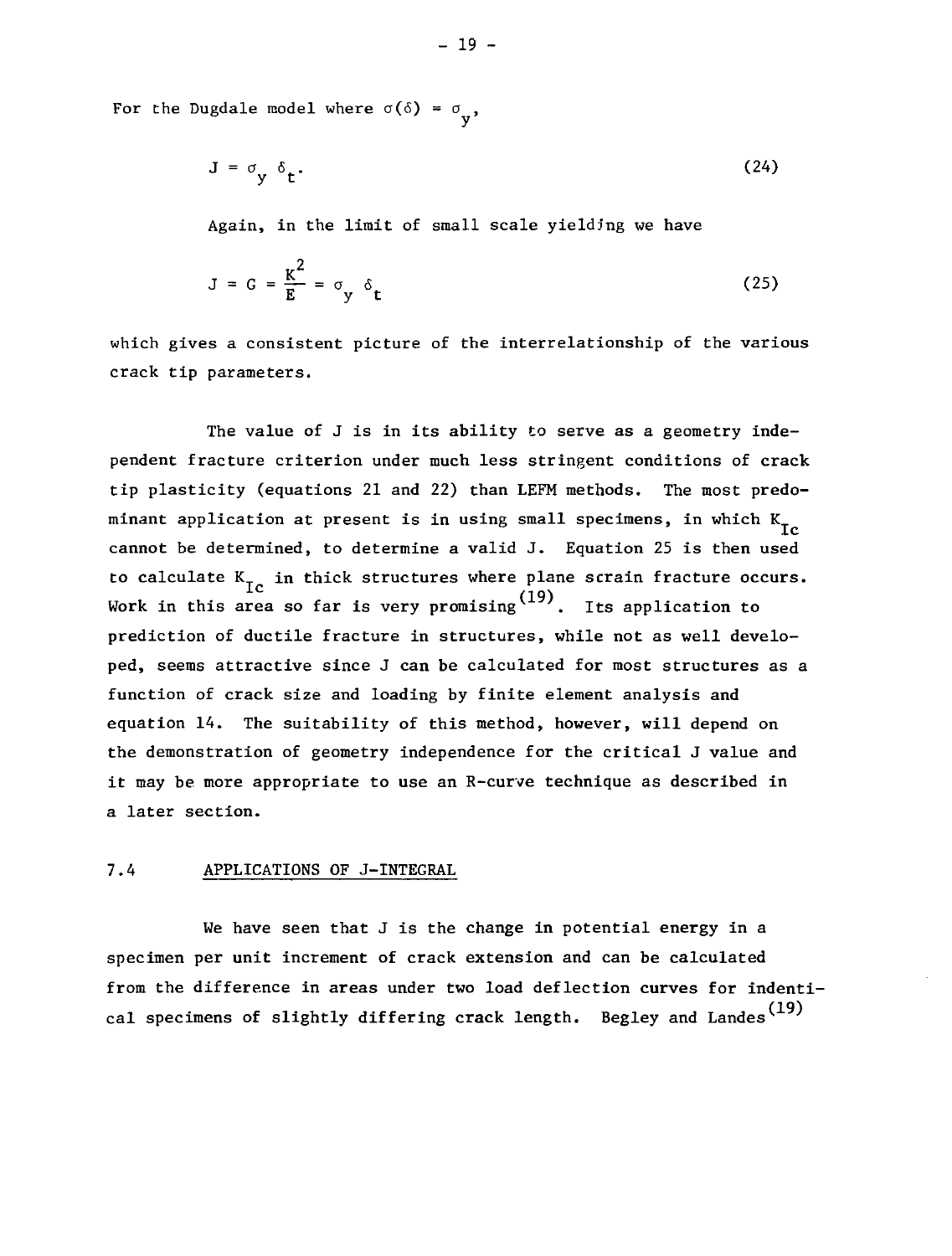used this definition to measure  $J_{T_c}$  on (sub ASTM size) compact tension specimens of low and medium strength steels. A series of specimens of differing crack lengths were loaded to failure and the load/load-point deflection curves were determined. At various stages of deflection the work expended (area under P- $\delta_{\rm p}$  curve) was calculated and plotted against crack length as in Figure 14a. The slopes of these curves yielded  $dU/da = J$  and, using the set of curves, J was plotted as a function of  $\delta_{\rm p}$  in Figure 14b. It was fortuitous in this case that the critical deflection and hence the J- $6\degree$  curve did not depend on crack length; however, this is not a restriction on the technique. The value of J at however, this is not a restriction on the technique. The value of J at failure (crack initiation in this case) and  $\frac{1}{\sqrt{2}}$  agreed very closely with K as

The above method consumes a large number of specimens, which diminishes the advantage of using J to estimate  $K_{\text{TC}}$  (small specimens). However, more recently, methods have been developed for determining J on certain single specimen geometries<sup>(20)</sup>. Consider a CT specimen of unit thickness deeply cracked so that deformation is primarily in bending. From equation 18,

$$
J = \int_{0}^{P} \frac{\partial \delta}{\partial a} dP
$$
 (18)

For bending we substitute moment M for P and angular deflection  $\theta$  for displacement.

$$
J = \int_{0}^{M} \left(\frac{\partial \theta}{\partial a}\right) M \quad \text{on} \tag{26}
$$

where  $\theta = \theta$  crack  $+\theta$  no crack  $\theta_{\text{crack}}$  = deflection due to presence of crack  $\theta$  no crack = deflection in absence of crack.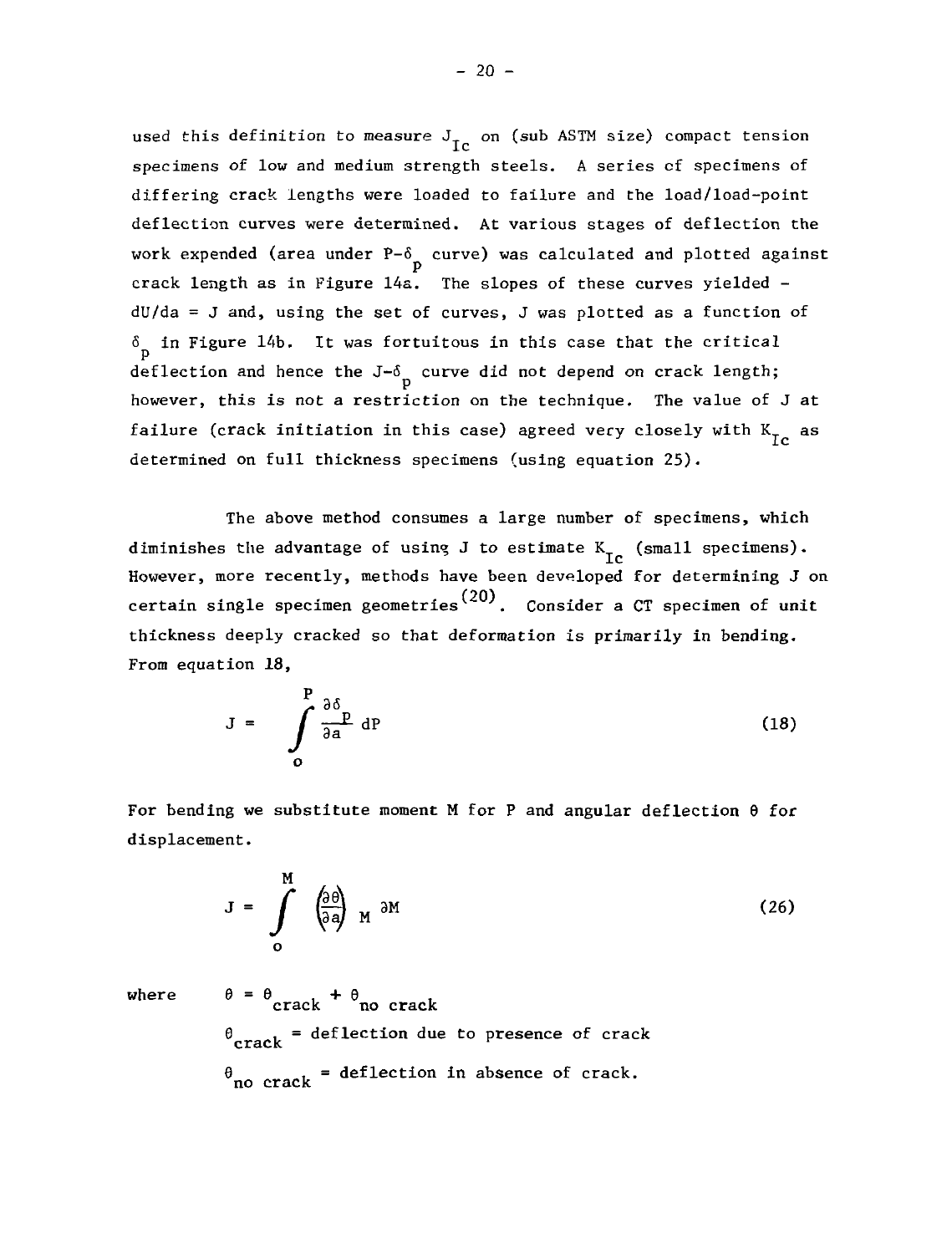A dimensional argument shows that

$$
\theta_{\text{crack}} = f\left(\frac{M}{(W-a)^2}\right) \tag{27}
$$

where W-a is the uncracked ligament length. Then

$$
-\frac{\partial \theta}{\partial (W-a)} = -\frac{\partial \theta}{\partial (W-a)} \operatorname{crack} = \frac{2M}{(W-a)^3} f' \left(\frac{M}{(W-a)^2}\right) \tag{28}
$$

$$
=\frac{2M}{W-a} \qquad \frac{\partial \theta_{\text{crack}}}{\partial M} \tag{29}
$$

P

Substitution of 29 into 26 gives

$$
J = \frac{2}{W-a} \int_{0}^{\theta \text{crack}} M d\theta_{\text{crack}} \tag{30}
$$

If the ligament forces are primarily bending (deep crack) but the moment is applied by a force P, we may substitute P,  $\delta_-$  for M,  $\theta$ ,

$$
J = \frac{2}{W-a} \int_{0}^{\delta_{\text{crack}}} P \delta_{\text{crack}} \tag{31}
$$

Now for the deeply cracked CTS,  $\delta_{\text{crack}} \sim \delta$  so that  $\delta_{\text{no crack}}$ need not be determined and subtracted from the load displacement curve,  $n_{\text{max}}$ 

$$
J = \frac{2A}{W-a} \tag{32}
$$

where  $A = area$  under the load displacement curve.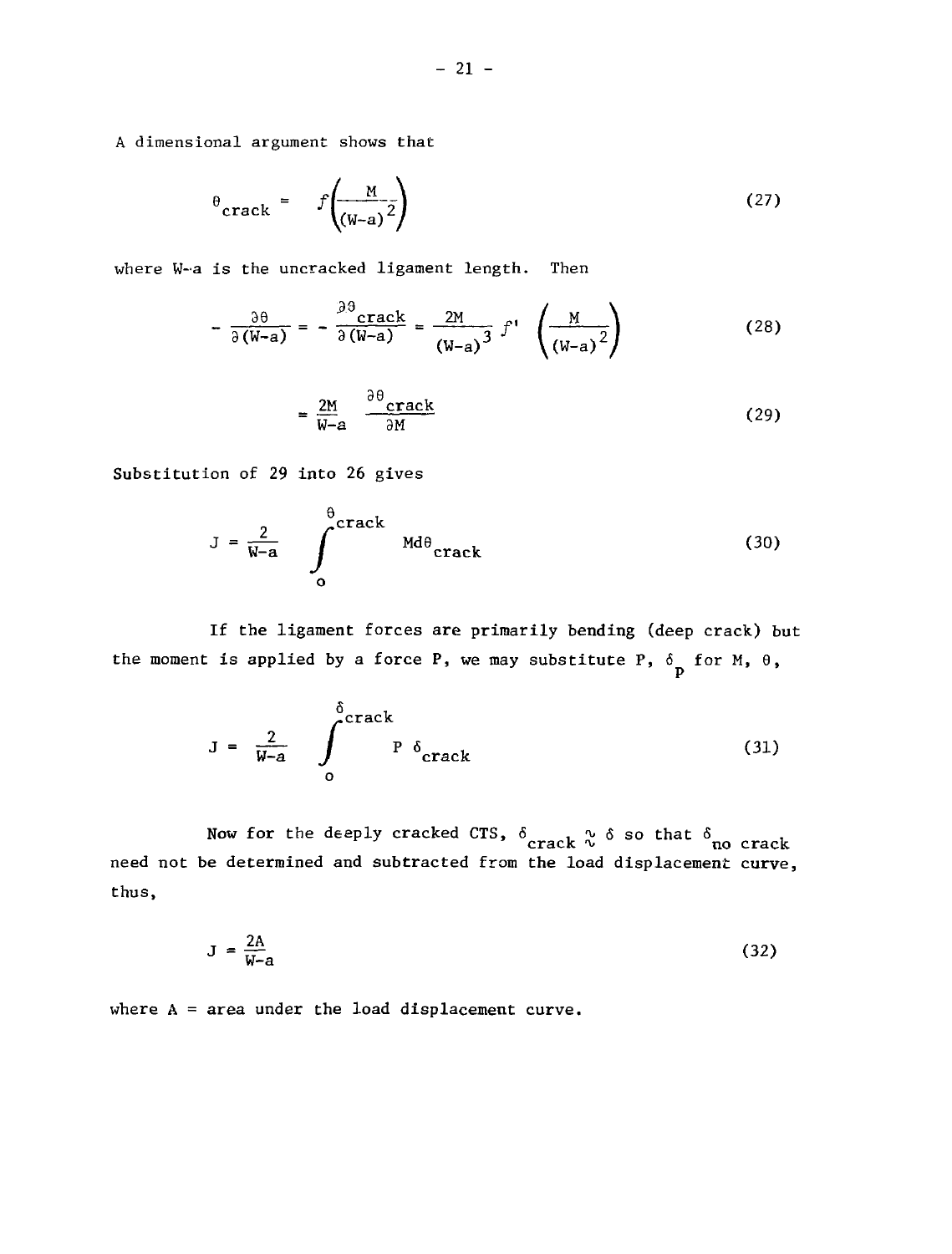Generally, the requirement for deep cracks is satisfied if a/W > 0.6 although a more general expression of the requirement for deep cracks is that plasticity be confined to the ligament area.

Equation 32 is now widely used in determination of J values.

#### 7.5 J AND STABLE CRACK EXTENSION

While the definition of J does not apply to situations where unloading occurs at the crack tip, there are at least two areas where it is desirable to extend J to this situation. One is cyclic fatigue at high load levels such that the LEFM description of cyclic load (AK) no longer is valid. Dowling and Begley $^{(21)}$  using A533B steel calculated  $\Delta J$ from the loading portion of the  $P-\delta_n$  curve for each load cycle using equation 32. The crack growth correlated very well with valid LEFM data taken at lower load levels when both sets were plotted against AJ as in Figure 15. This is, therefore, strong evidence that the J integral may be adaptable to situations where unloading occurs.

Another area of interest is to calculate J in materials showing stable crack growth. When J at crack initiation provides an overly conservative failure criterion, it would be useful to be able to calcu late it after a degree of crack extension. Garwood et al $^{(22)}$   $_{\rm suggested}$ a method based on the assumption that J for a specimen in which the crack has extended from a to a +  $\Delta a$  (curve 1 in Figure 16) is the same as for a non-linear elastic specimen of initial crack length  $a + \Delta a$  and loaded to the same values of load and deflection. The actual and hypothetical load-deflection curves are shown in Figure 16. Initiation occurs at P and continues to point Q on curve 1. The energies  $U_1$ ,  $U_2$ ,  $U_3$  and  $U_L$  are represented by areas OPRS, ORQTS, OPQR, and PQTSR respectively.

 $- 22 -$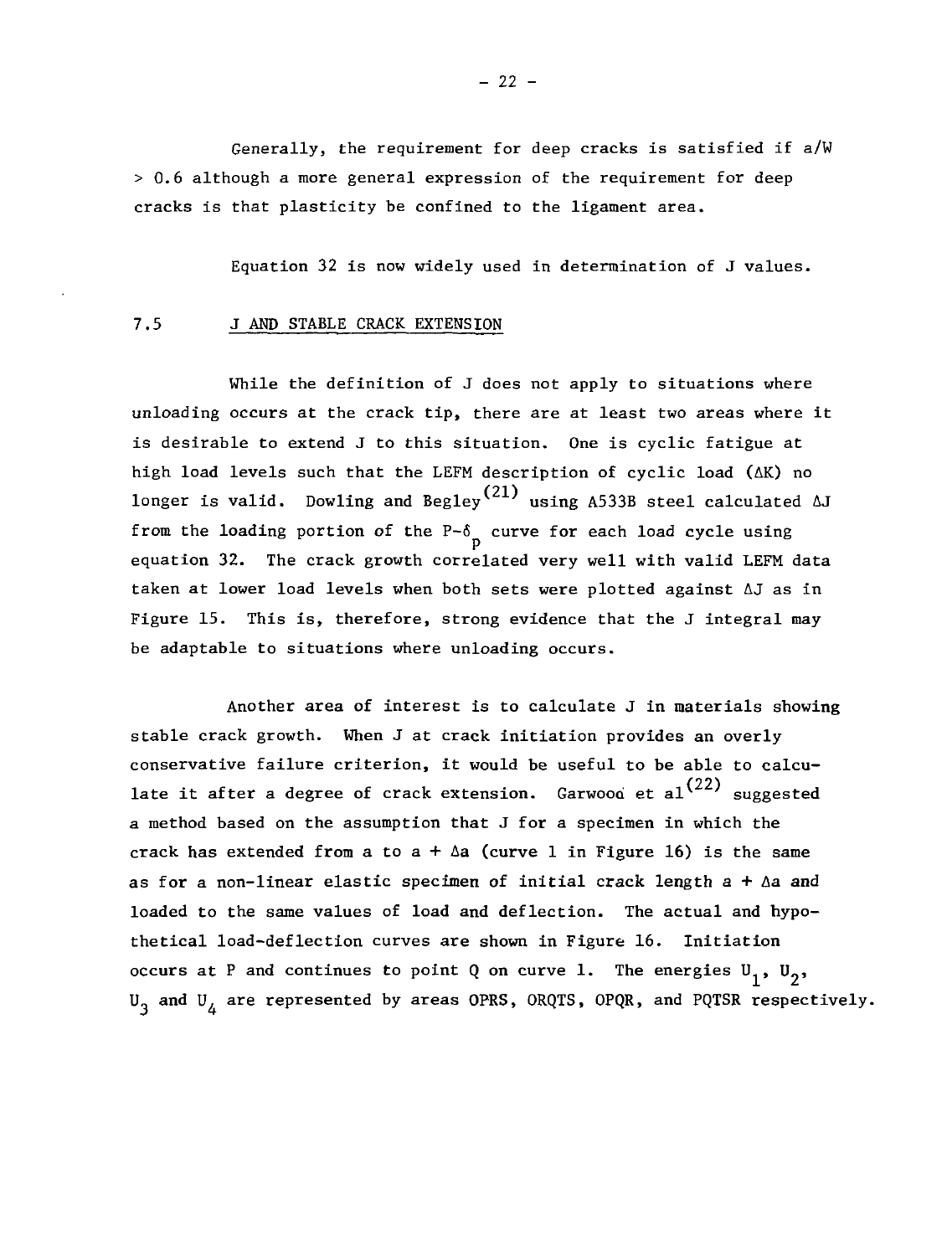Now 
$$
U_1 + U_4 = U_2 + U_3
$$
 (33)

From equation 32,

$$
U_1 = \frac{J_0^B}{2} (W - a_0)
$$
 (34)

$$
U_2 = \frac{J_1 B}{2} (W - a_1)
$$
 (35)

The thickness B appears because equation 30 deals with unit thickness.  $\mathrm{J}_{_{\mathbf{O}}}$  is the value of J at initiation and  $\bm{\mathsf{U}}_{_{\mathbf{A}}}$  can be measured from the record so that  $J_1$  can be calculated if  $U_3$  is known. It is assumed that the  $U_2$  energy is entirely consumed by crack growth, hence, for  $s$ mall  $\Delta a$ 

$$
U_3 = \frac{J+J_1}{2} BA
$$
 (36)

Substituting this back into equation 33 gives

$$
J_1 = J_0 \frac{W-a_1}{W-a_0} + \frac{2U_4}{B(W-a_0)}
$$
 (37)

Generalizing to successive increments of crack extension, we can calculate  $J_n$ , the value of J after the nth increment.

$$
J_n = J_{n-1} \frac{W-a_n}{W-a_{n-1}} + \frac{2(U_n - U_{n-1})}{B(W-a_{n-1})}
$$
(38)

This approach has yet to be proven theoretically sound but the success with the earlier fatigue correlations in unloading situations gives encouragement to this type of investigation.

We have seen that the J integral method is a very powerful technique for extending fracture mechanics beyond the LEFM boundaries. We have also seen that some of the theoretical limitations on its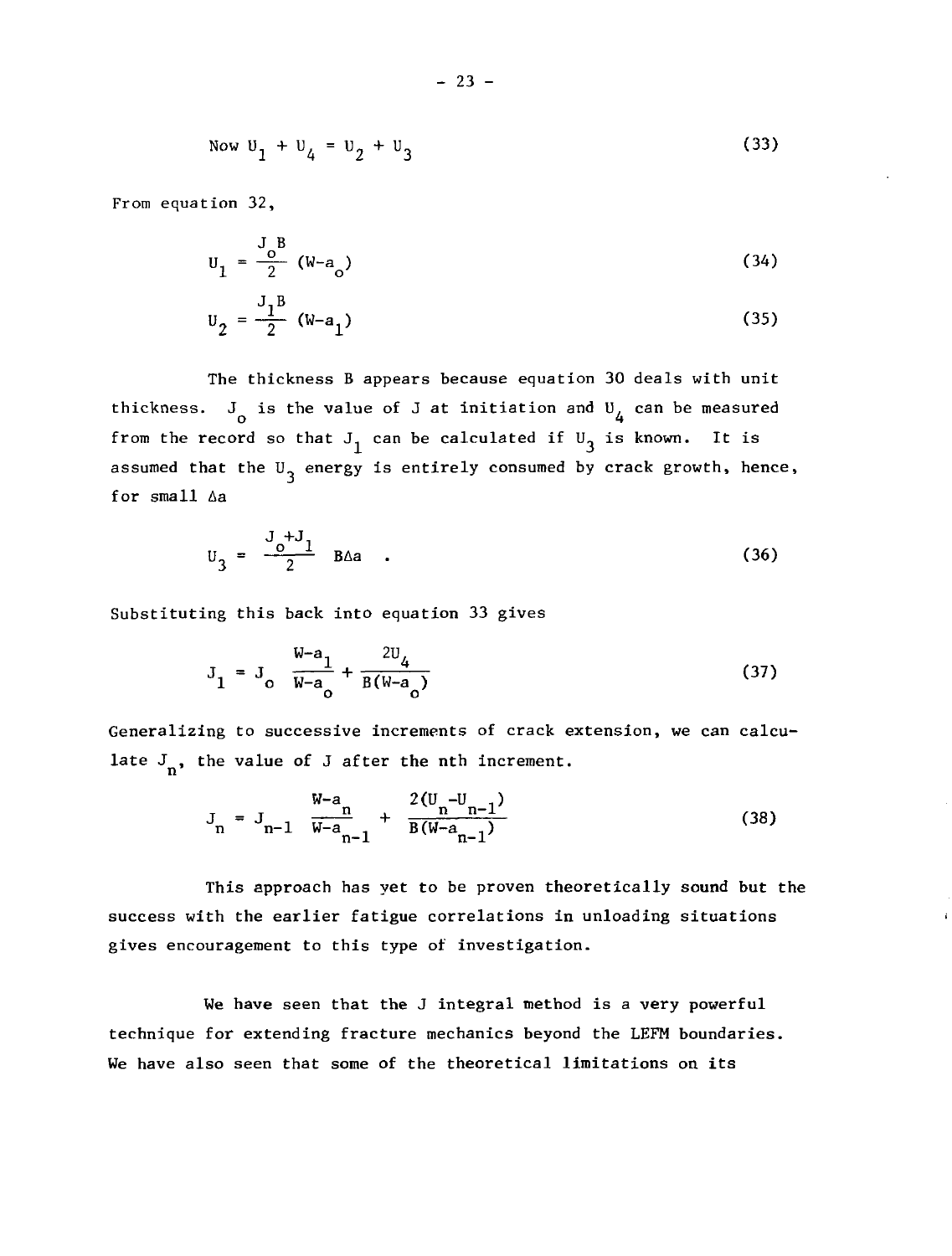validity may not be too severe. This is an active field of research at the moment with new developments appearing constantly. The reader should therefore be wary of applications applying some of the techniques to new or previously untested materials without very careful analysis including cross-checks of obtained J values against other fracture parameters for consistency, if possible.

#### 8. R-CURVE TECHNIQUES

The J integral and COD methods discussed so far have shown their major successes in relating their values at the initiation of crack extension to  $K_{Tc}$  as measured in full-size structures which fail under plane strain conditions. We have seen much evidence that initiation occurs under plane strain conditions in small specimens which explains the success of COD and J in predicting  $K_{T_c}$ . However, many structures do not fail under fully plane strain conditions but will accomodate a significant amount of stable crack growth, usually under rising load. This is normally due to an increase in the proportion of plane stress fracture as the transverse stresses relax (described at the beginning of section 6). We have seen that  $\delta_{\text{max}}$ , the COD at instability, can be much larger than that for initiation. Similarly, it appears from section 7.5, that  $J_n$  will continue to increase after crack initiation in some materials. Since these parameters will probably be geometry dependent after crack initiation, a new technique is required to normalize the results from various geometries. The R-curve has been proposed by many as a means of normalizing the failure behaviour of different geometries. The only restraint is that the specimen and the structure be of  $t$  tries. The only restraint is that the specimen and the structure be of the structure be of the structure be of the structure be of the structure be of the structure be of the structure be of the structure be of the st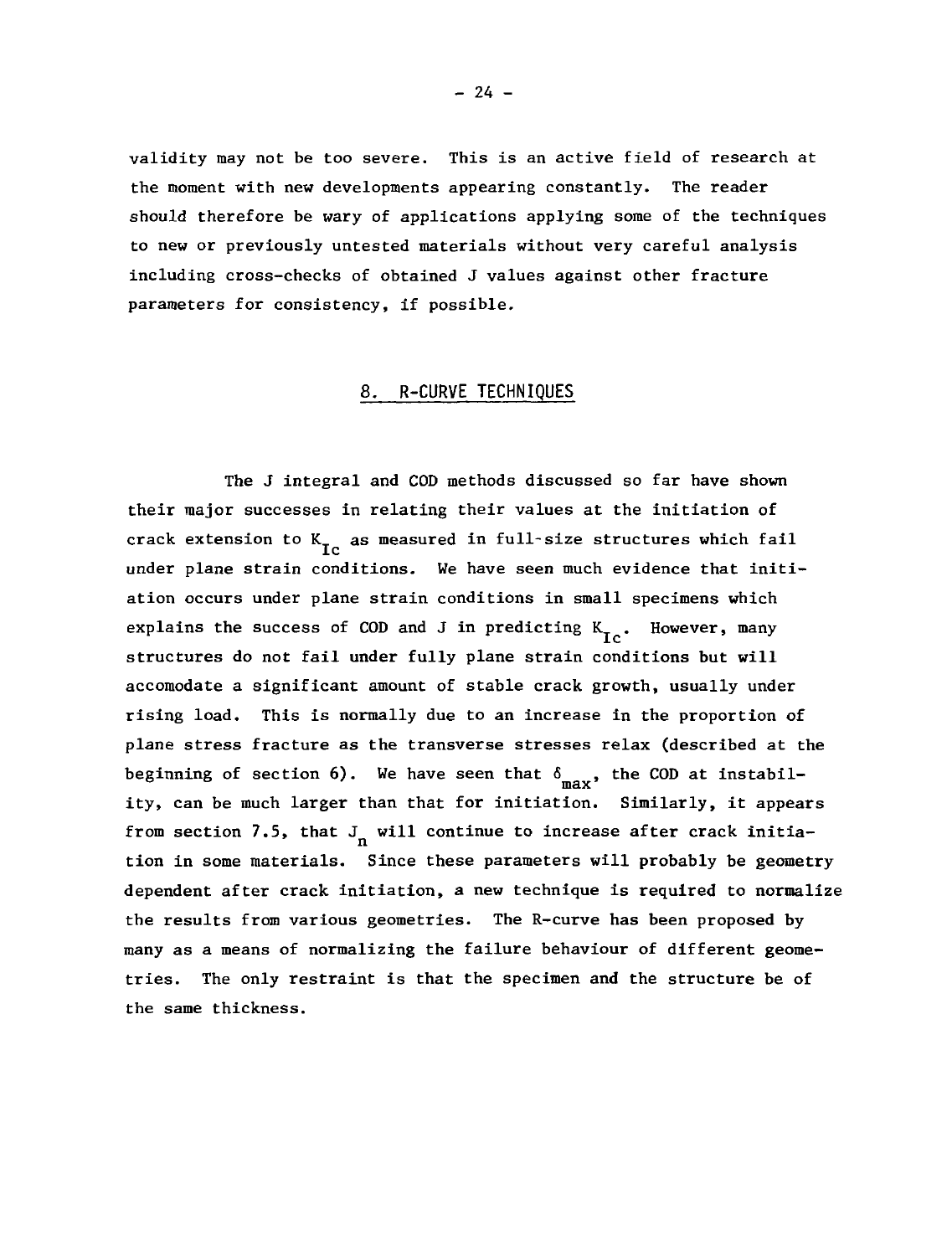Consider a CT specimen with in-plane dimensions sufficientlylarge that K describes the in-plane stresses but where the thickness is less than that required for plane strain fracture. Figure 17 shows a typical R curve for a specimen at initial crack length =  $a_1$ . As we load the specimen, K increases to point, P, at which stage crack initiation commences. As the crack extends further under rising load, K continues to rise until fast fracture occurs or it reaches a maximum. This plot of K vs crack extension is called the R-curve (for resistance curve) because it measures the resistance to further crack extension as a function of crack growth. K, so plotted, is often subscripted  $K_p$  and called crack growth resistance. There is a school of thought (and a considerable body of supporting evidence) which maintains that the  $R$ curve is independent of specimen geometry for a given thickness of material. The fracture criterion used with R-curves states that when the strain energy release rate G  $(a, \sigma)$  is sufficient to cause instability, failure will occur. Thus, one plots a family of G-curves at various applied stresses  $\circ_1^{},\,\circ_2^{}$  etc. (converted to  $\mathrm{k}_{\mathrm{G}}^{},$  the crack driving force, via equation 25) as a function of crack length for the geometry in question. These are generally calculated from a stress analysis for the cracked structure. The stress  $\sigma$ <sub>2</sub> in Figure 17, just sufficient to give tangency between the G curve and the  $K_p$  curve, will be the critical failure stress for an initial crack length,  $a_0$ . Instability occurs because at tangency the energy release rate,  $K_{\rm c}$  always exceeds  $K_{\rm p}$  for futher crack extension. Because different geometries will have differently shaped  $K_c$  curves the point of tangency and hence the critical  $K_p$ value will be geometry dependent.

The need to express the R-curve in terms of  $K_{\rm R}$  usually demands very large plate-like specimens to meet the in-plane dimensional requirements. Much of the current research on R-curves now is directed towards expressing crack growth resistance in terms of J or COD so that more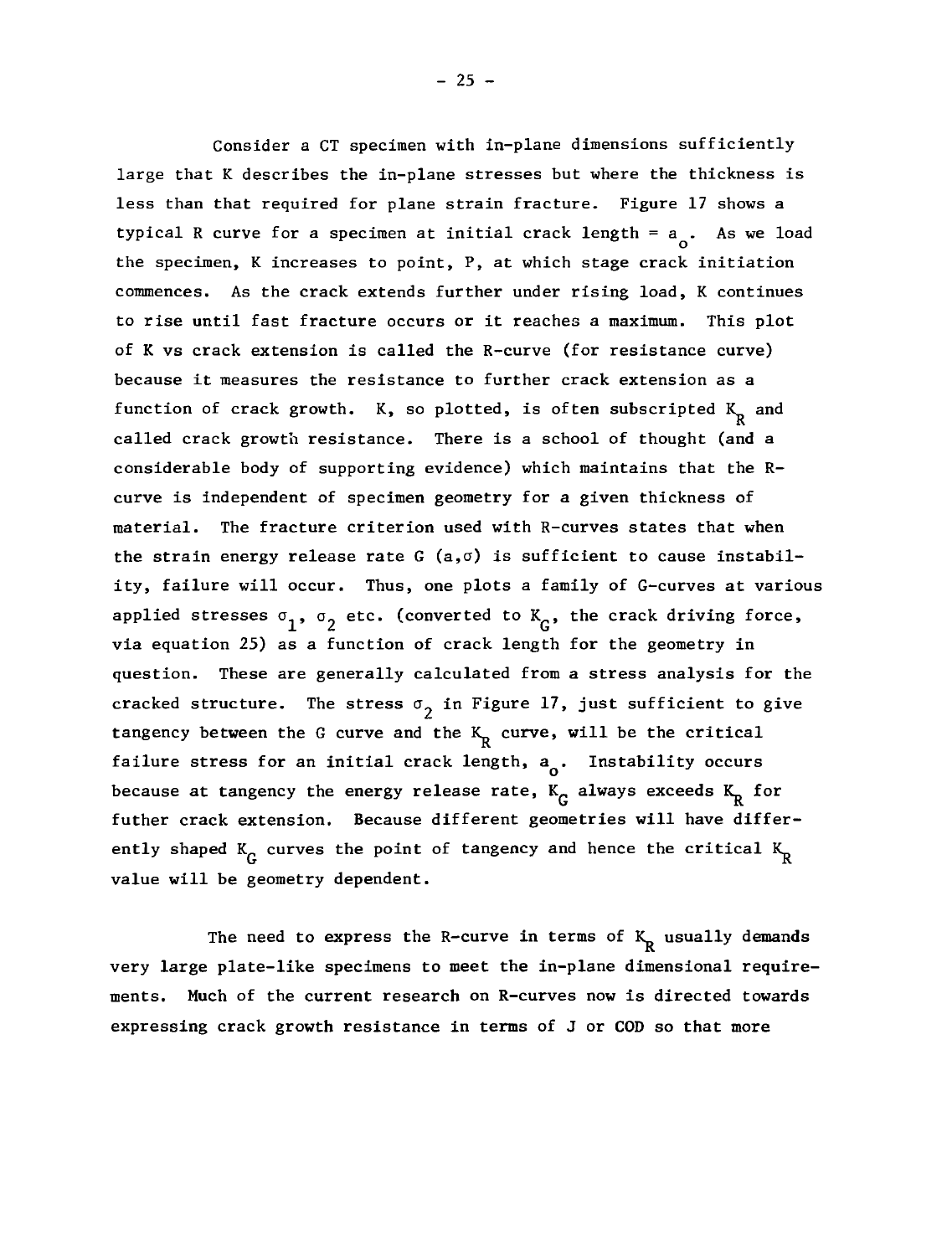reasonable specimen sizes can be used. New ideas in this area are evolving almost daily so the reader is referred to the current litera ture for updating  $\left(11,21,22\right)$  ,

#### 9. SUMMARY

The preceding has been an attempt to introduce to the reader, who is already familiar with basic LEFM concepts, some of the approaches for dealing with fracture of a more ductile nature. No claim for completeness is made, rather I have attempted to describe the more widely used approaches for dealing with elastic-plastic fracture. Some of the concepts are difficult to understand at first reading and the interested reader is advised to give careful study to the references cited in this work. I cannot hope to impart a full understanding of elastic-plastic fracture in these brief descriptions, but rather only hope to whet the reader's appetite for more knowledge.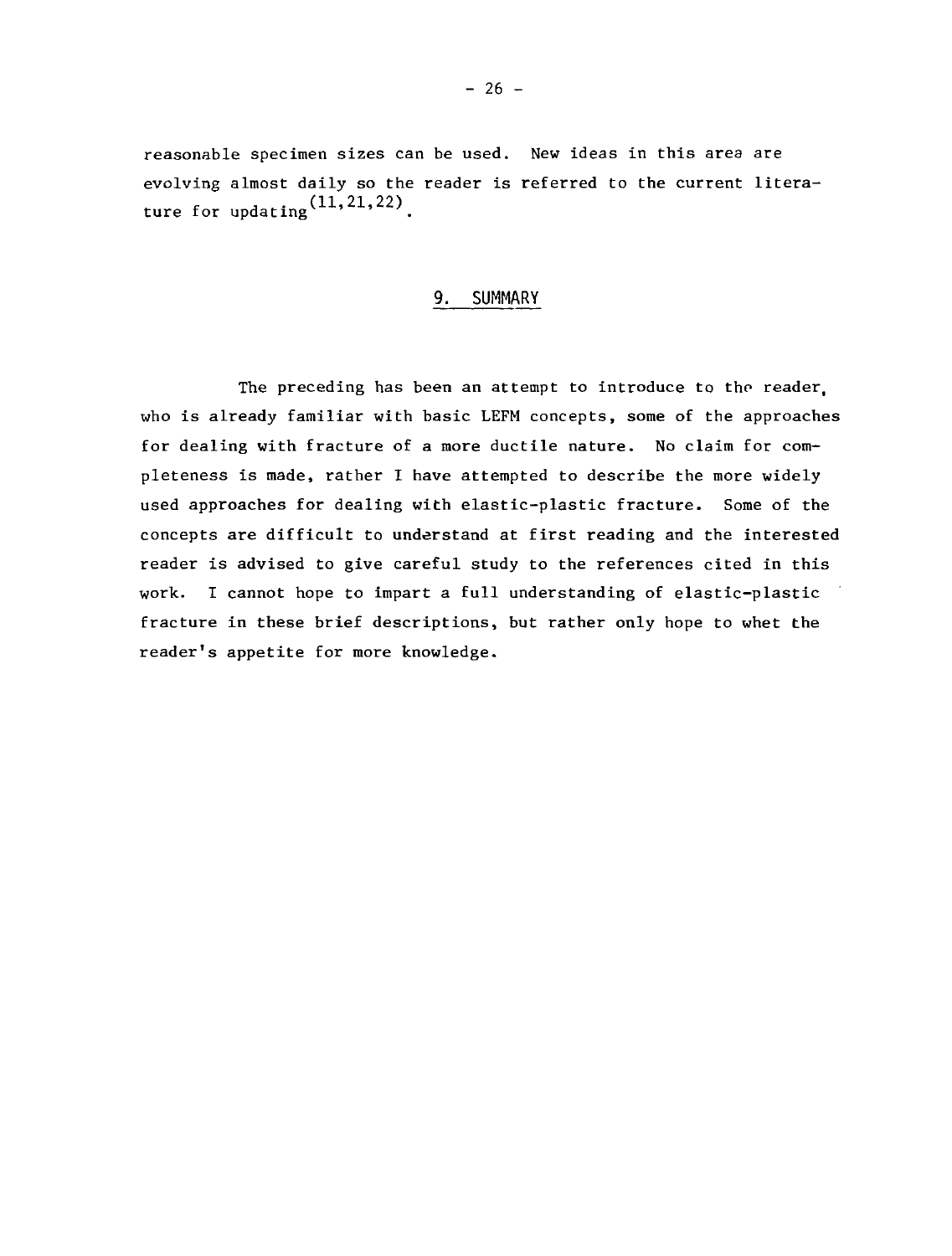#### REFERENCES

Ņ,

- 1. Knott, J.F., "Fundamentals of Fracture Mechanics", Wiley, New York, p. 134 (1973).
- 2. McClintock, F.A., Irwin, G.R., "Fracture Toughness Testing and its Applications", ASTM STP 381, American Society for Testing and Materials (1965).
- 3. Dugdale, D.S., J. Mech. Phys. Solids, 8, p. 100 (1960).
- 4. Bilby, B.A., Cottrell, A.H., Swinden, K.H., Proc. Roy. Soc. A272, p. 304 (1963).
- 5. Rice, J.R., Johnson, M.A., "Inelastic Behaviour of Solids", M.F. Kanninen, W.F. Adler, A.R. Rosenfield, R.I. Jaffee, eds. , McGraw Hill, p. 641 (1970).
- 6. Knott, J.F., "Fundamentals of Fracture Mechanics", Wiley, New York, p. 162 (1973).
- 7. Robinson, J.N., Tetelman, A.S., "Fracture Toughness and Slow Stable Cracking", ASTM STP 559, Am. Soc. for Testing and Materials, p. 139 (1974).
- 8. Green, G., Knott, J.F., J. Mech. Phys. Solids, 23, p. 167 (1975).
- 9. Fearnehough, G.D., Watkins, B., Int. J. Fracture Mech., 4, p. 233 (1968).
- 10. Ingham, T., Egan, G.R., Elliot, D., Harrison, T.C., "Practical Applications of Fracture Mechanics to Pressure Vessel Technology", Inst. Mech. Eng., London, p. 200 (1971).
- 11. Simpson, L.A., Clarke, C.F., ASTM Symposium on Elastic-Plastic Fracture, Atlanta, Nov. 1977, to be published as an ASTM Special Technical Publication.
- 12. Smith, R.F., Knott, J.F., "Practical Applications of Fracture Mechanics to Pressure Vessel Technology", Inst. Mech. Eng., London, p. 65 (1971).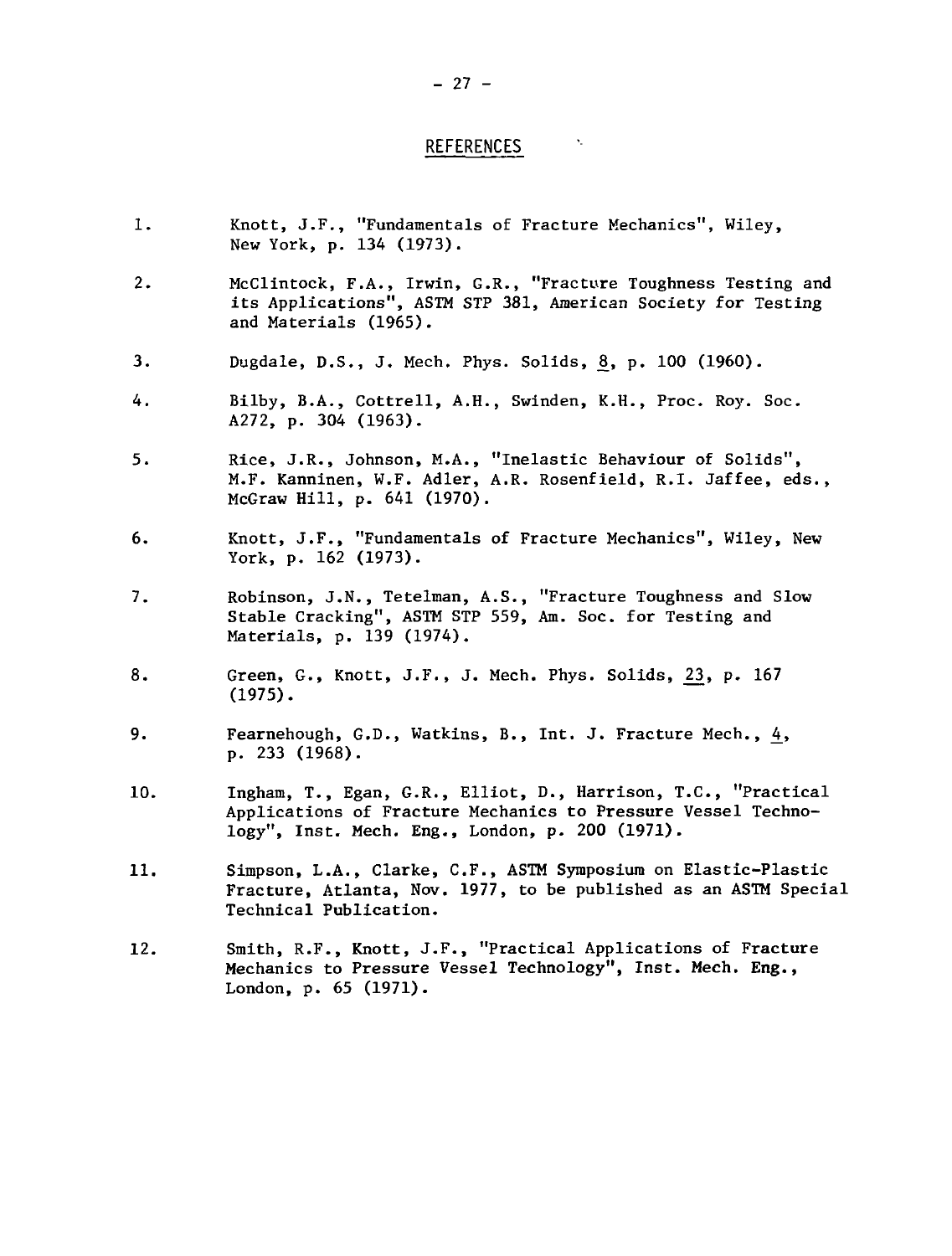- 13. Simpson, L.A., Fracture 1977, 3, University of Waterloo Press, p. 705 (1977).
- 14. Rice, J.R., J. Appl. Mech. (Trans. ASME), p. 379 (June 1968).
- 15. Hutchinson, J.W., J. Mech. Phys. Solids 16, p. 13 (1968).
- 16. Rice, J.R., Rosengren, G.F., ibid., p. 1.
- 17. Paris, P.C., "Flaw Growth and Facture", ASTM-STP 631, p. 3, 1976.
- 18. Rice, J.R., "Fracture", H. Liebowitz ed., Academic Press, 2, p. 234 (1968).
- 19. Begley, J.A., Landes, J.D., "Fracture Toughness", ASTM STP 514, Am. Soc. for Testing and Materials, p. 1 (1972).
- 20. Rice, J.R., Paris, P.C., Merkle, J.G., "Progress in Flaw Growth and Fracture Toughness Testing", ASTM STP 536, Am. Soc. for Testing and Materials, p. 231 (1973).
- 21. Dowling, N.E., Begley, J.A., "Mechanisms of Crack Growth", ASTM STP 590, Am. Soc. for Testing and Materials, p. 82 (1976).
- 22. Garwood, S.J., Robinson, J.N., Turner, C.E., Int. J. of Fracture, 2, p. 528 (1975).
- 23. McCabe, D.E., 10th National Symposium on Fracture Mechanics, Philadelphia, Pa., 1976, to be published as an ASTM STP.
- 24. Garwood, S.J., Turner, C.E., "Use of the J-integral to Measure the Resistance of Mild Steel to Slow Stable Crack Growth", in Fracture 1977, Vol. 3, D.M.R. Taplin éd., U. of Waterloo Press, Waterloo, Canada.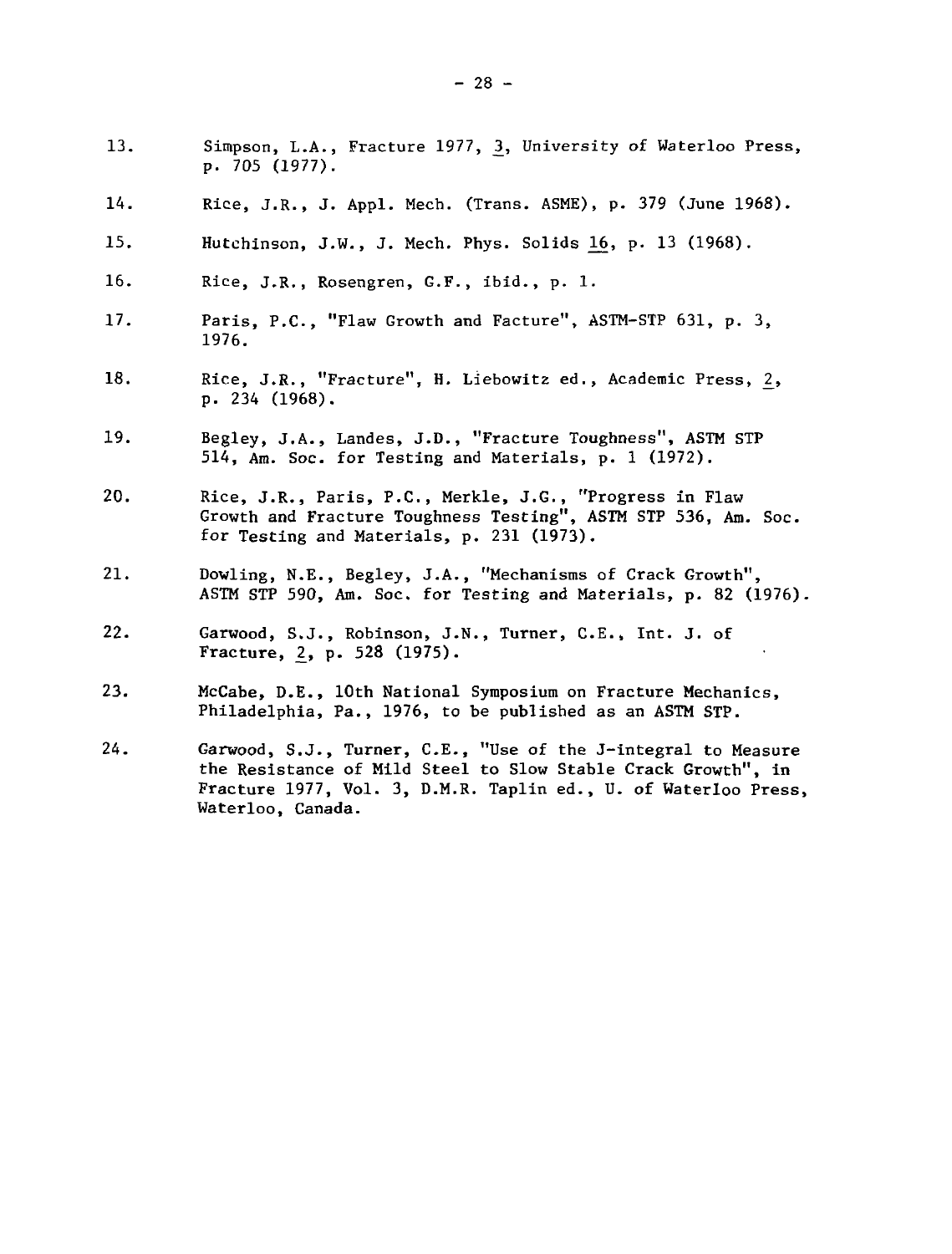



 $\overline{\phantom{a}}$ 

**FIGURE 1: Compact Tension Specimen (a) and Single-Edge Notched Bend specimen (b) showing dimensions in standard (ASTM) nomenclature.**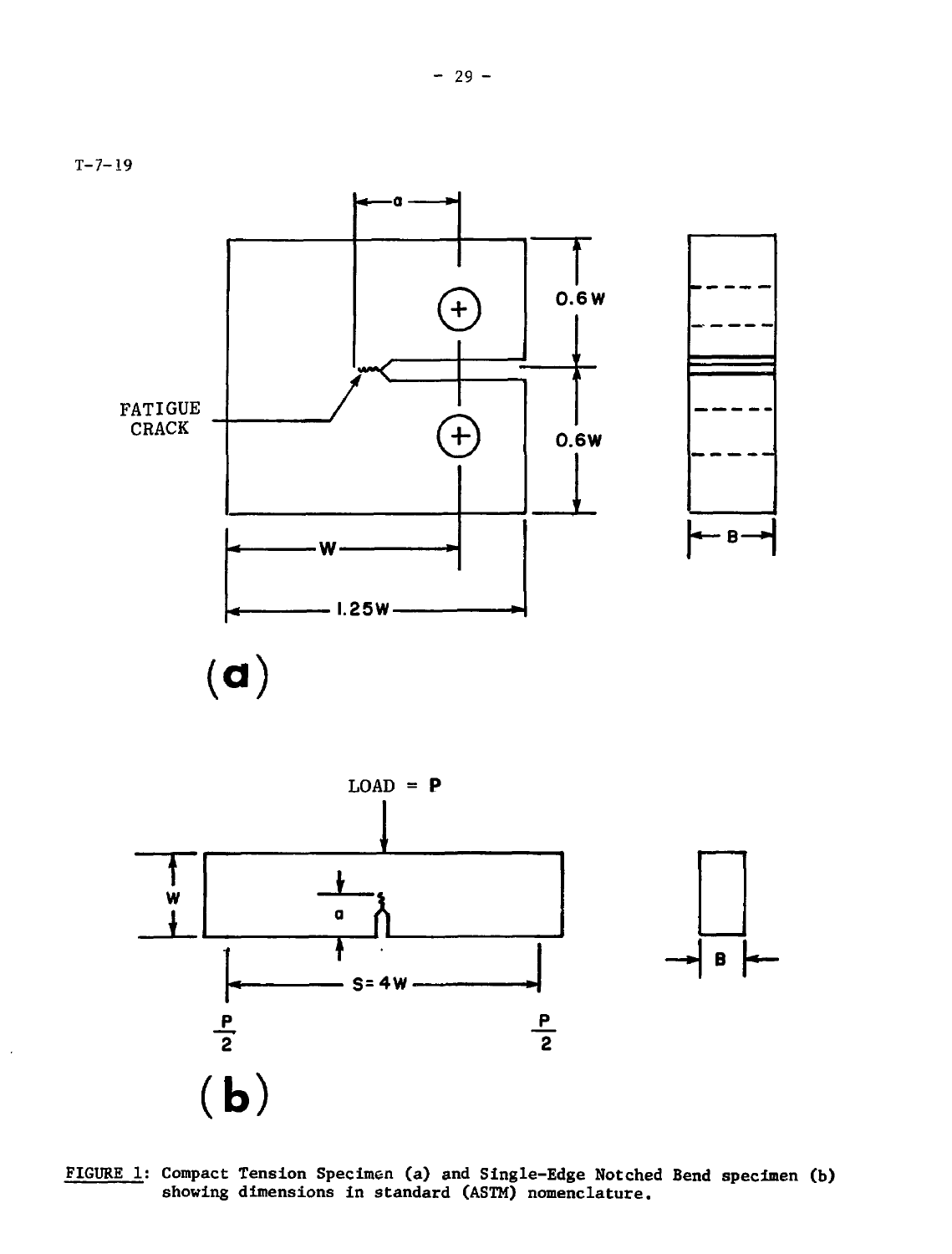

**FIGURE 2: Schematic load (P)-load point deflection (6 ) curves for fracture mechanics specimen with increasing amounts <sup>p</sup>of ductility.**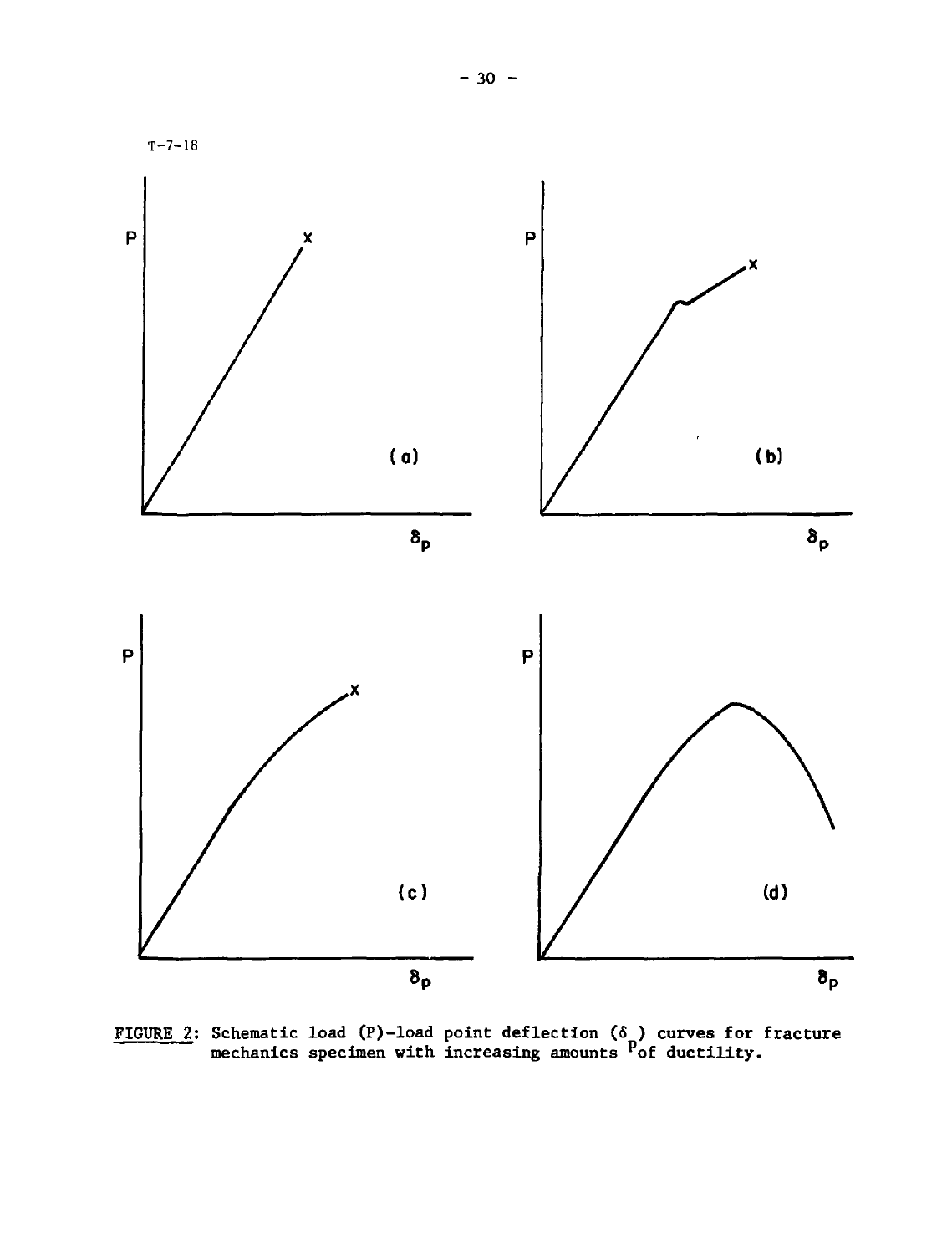

FIGURE 3; Crack tip region where K provides a one-parameter description of the stress field, a, W as in Figure 1.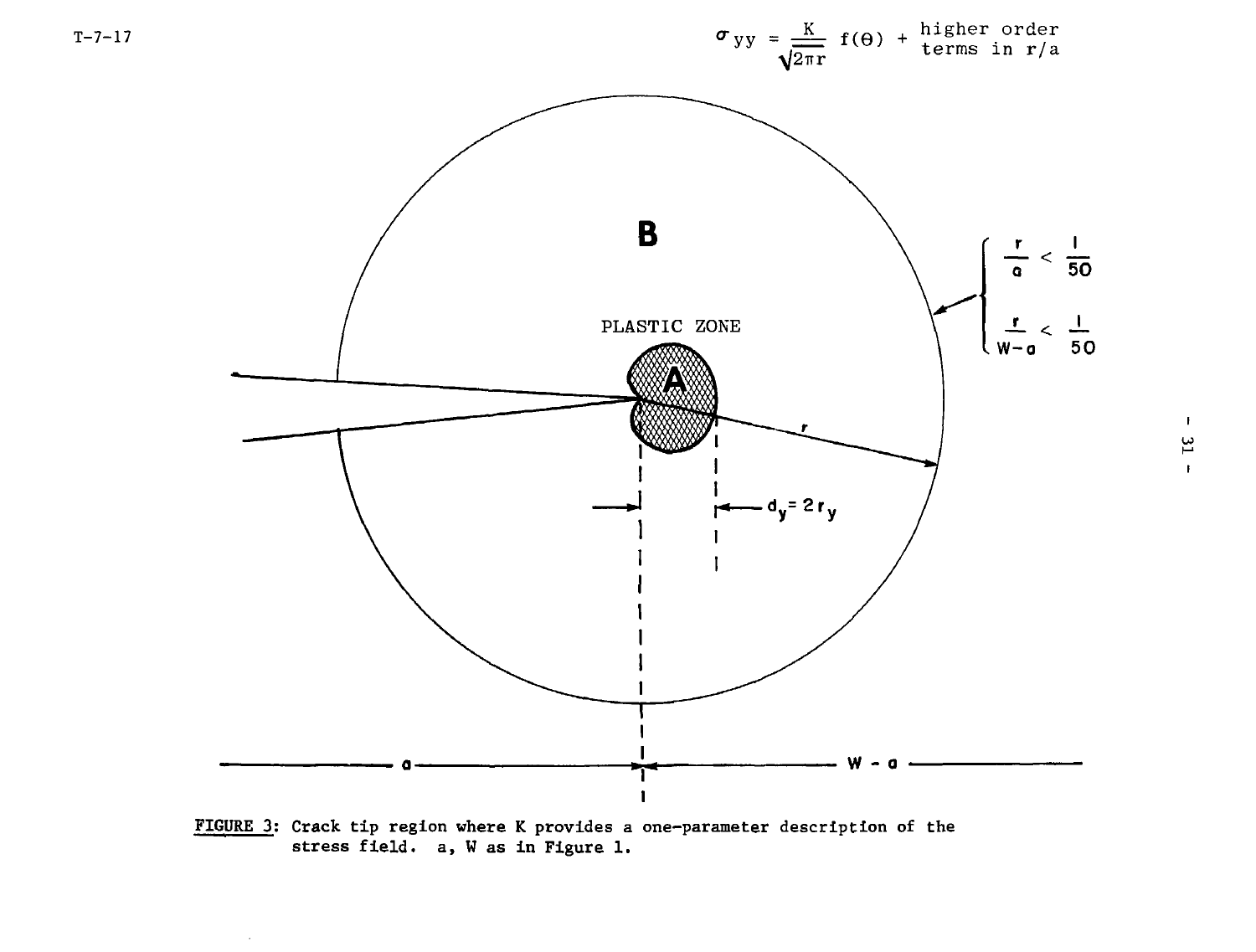

FIGURE 4; Dugdale model of "strip-yield" plastic zones under applied stress a. Plastic zone size is c-a.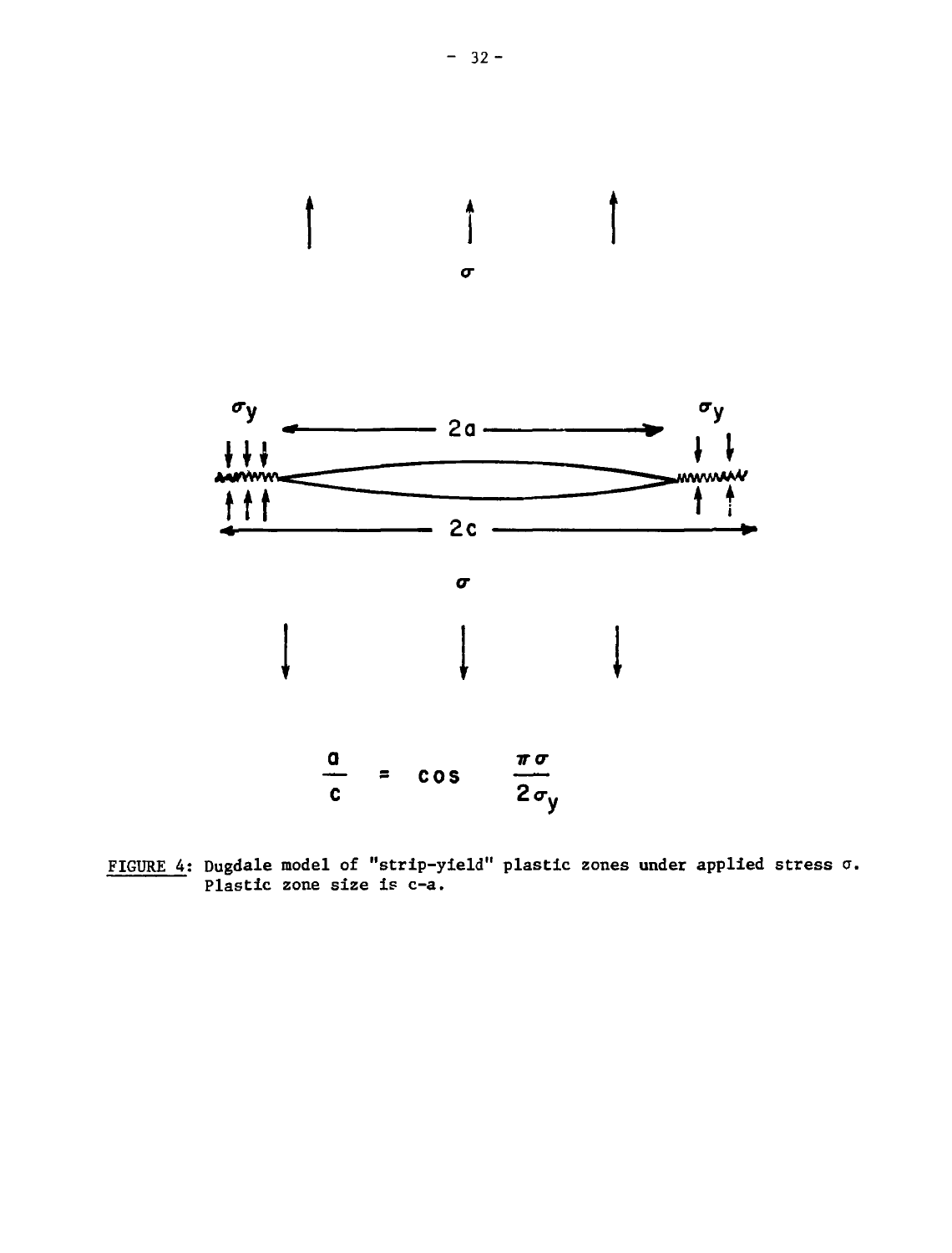

**I K2 P.Z.R. - ry= g ^**

**FIGURE 5; Crack tip stress fields In plastic zone region as a function of distance, r, from the tip.**

- **(a) Coordinates**
- **(b) Plane stress**
- **(c) Plane strain**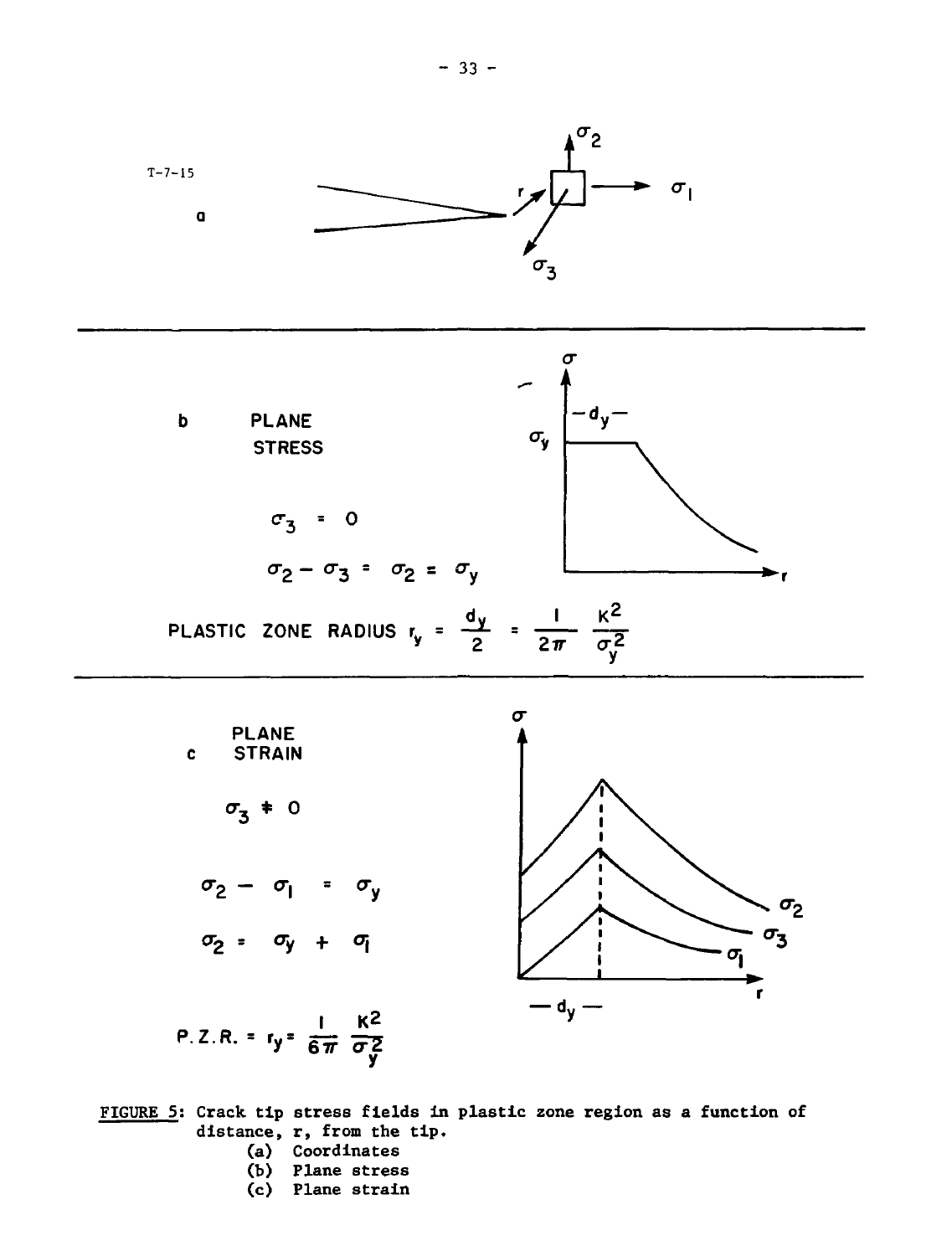

FIGURE 6: Fracture surface of Zr 2.5% Nb CTS which has undergone stable crack extension (region S).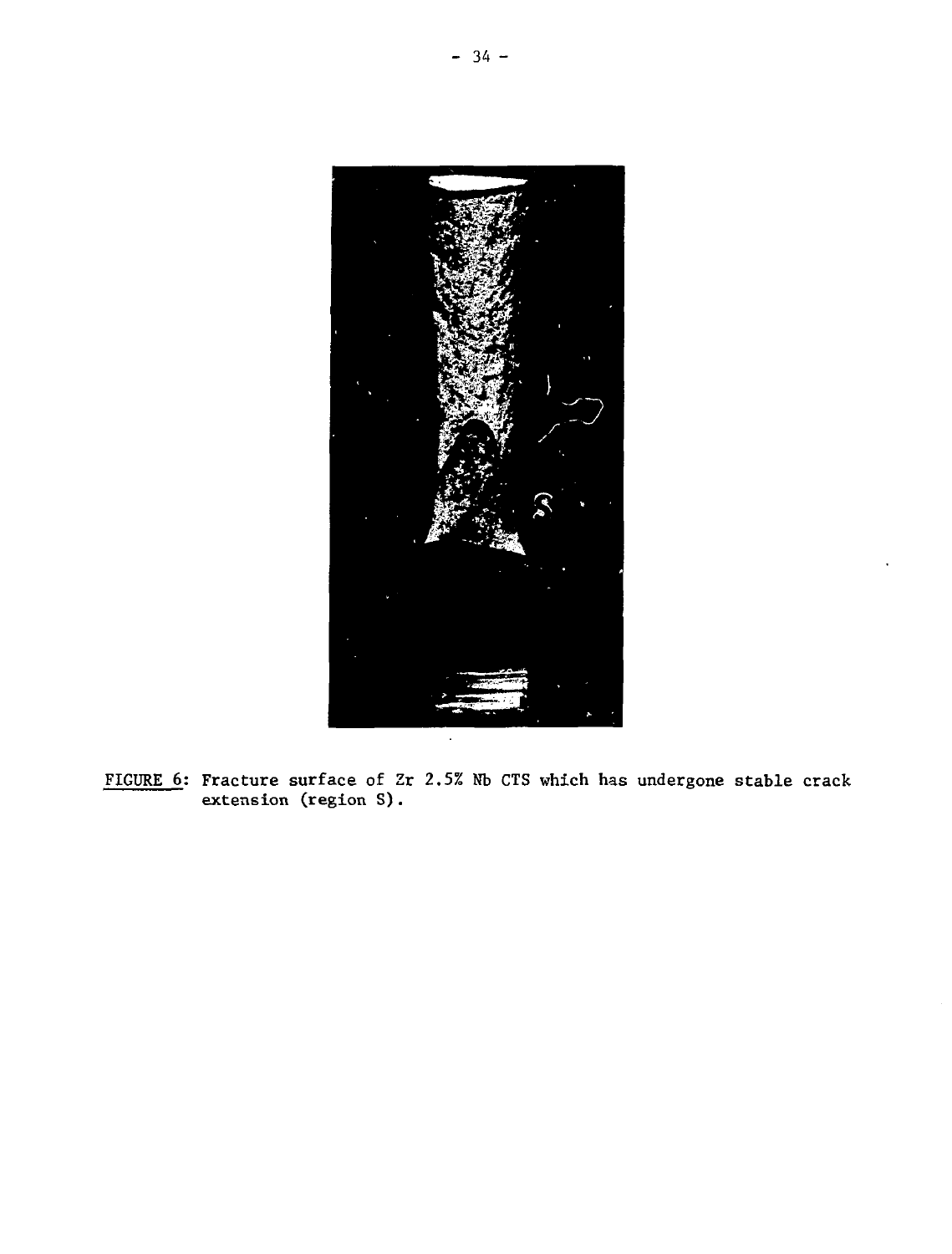

FIGURE 7 Shape of the plastic zone through the test specimen thickness Reproduced with permission, from Fundamentals of Fracture Mechanics, p. 120, John Wiley and Sons, Inc. (reference 1).

 $\mathbf{I}$ 35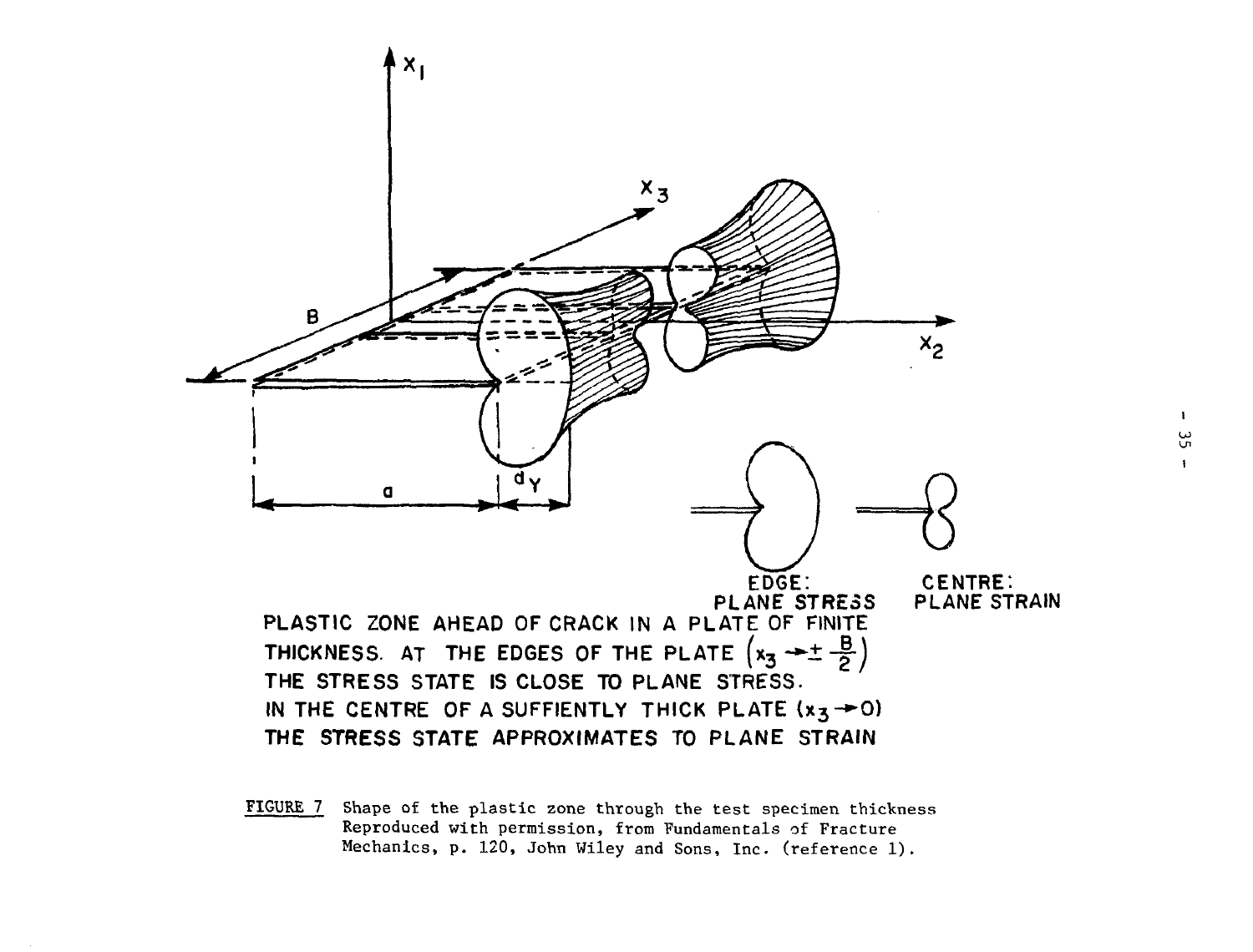

**FIGURE 8: Method of calibrating clip gauge reading to give COD based on a fixed center of rotation Reprinted by permission of the Council of the Institution of Mechanical Engineers from Practical Applications of Fracture Mechanics to Pressure Vesoel Technology (reference 10).**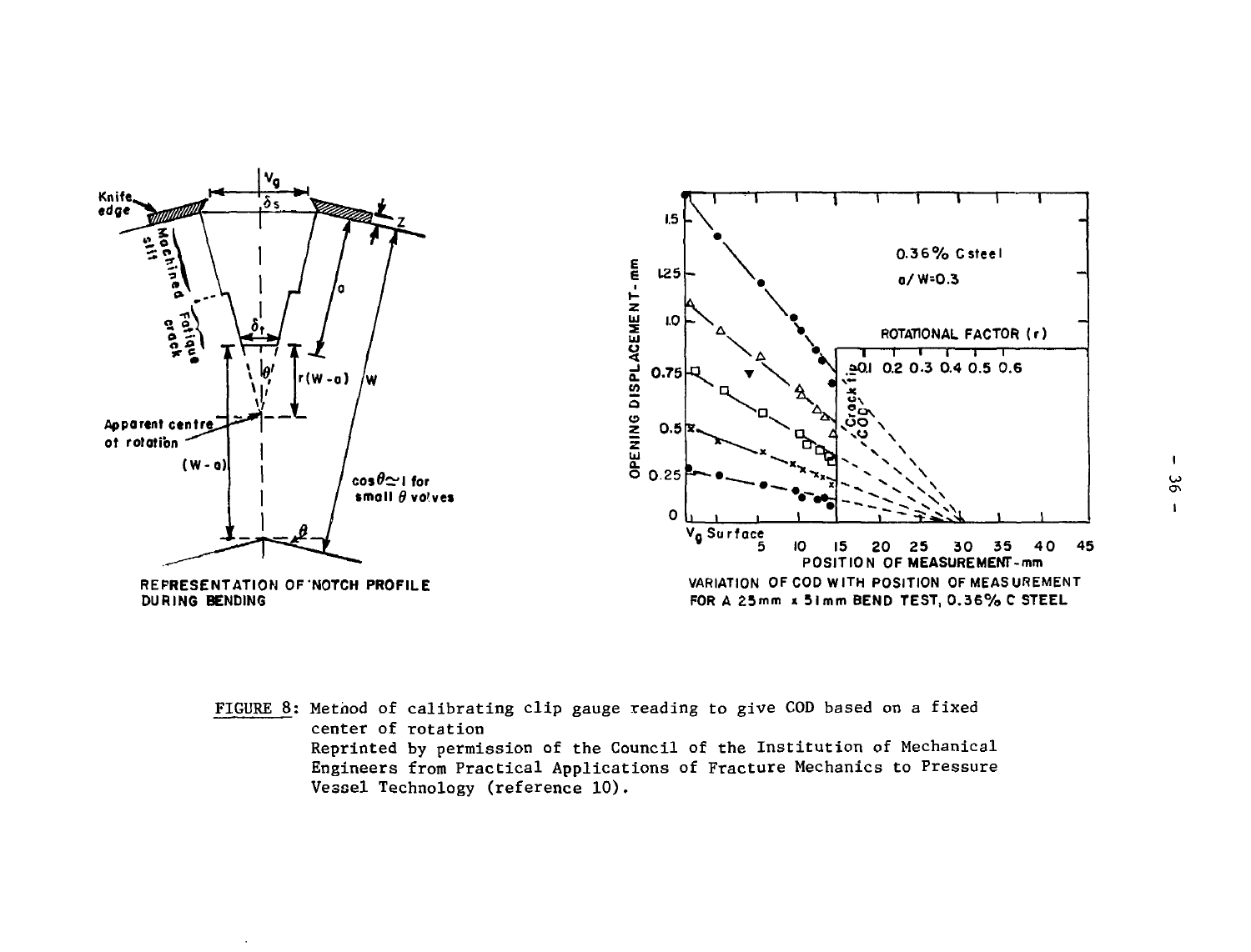

FIGURE 9: Application of the Smith and Knott method of determining 6i to Zr 2.5% Nb pressure tube material<sup>(13)</sup> (CT specimens).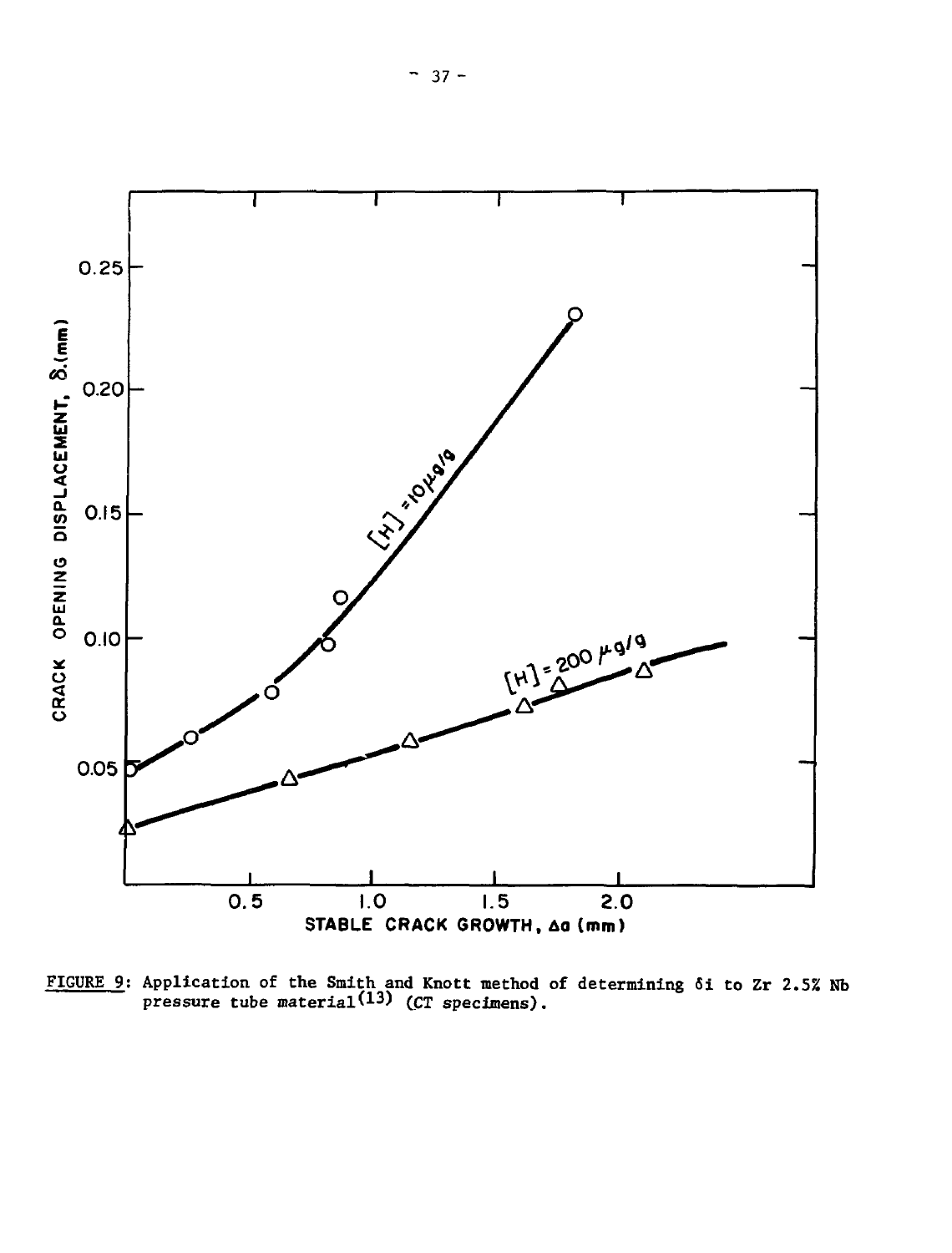

 $\hat{\boldsymbol{\epsilon}}$  $\ddot{\phantom{a}}$ 



FIGURE 10: Typical path of integration, T, used in calculating the J-integral.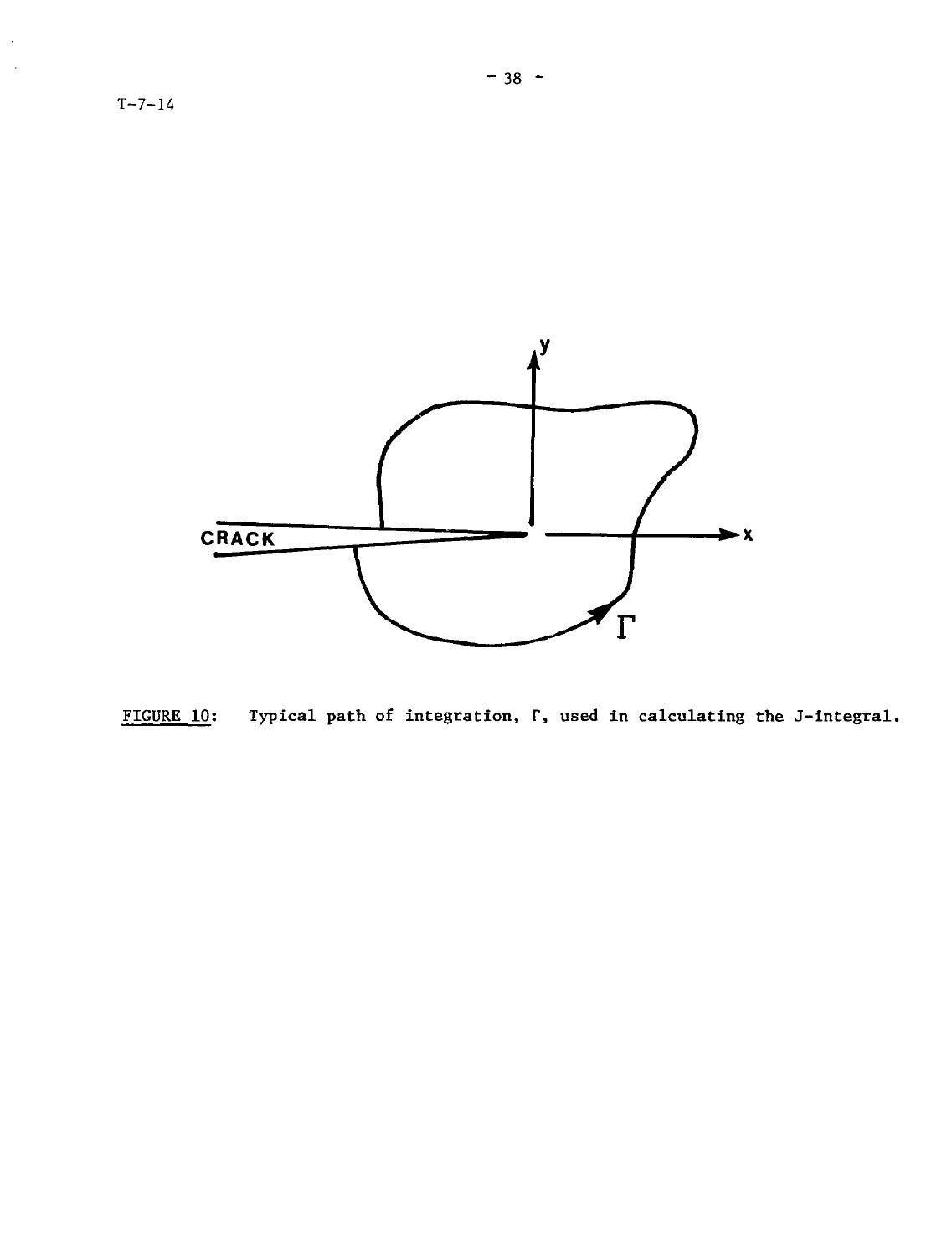

FIGURE 11: Load (P) point deflection  $(\delta_{\bf n})$  curves showing potential energy changes with crack extension (Reference 17)

- (a) U for situation where tractions are prescribed (fixed load)
- (b) AU for fixed load case
- (c) AU for fixed displacement case.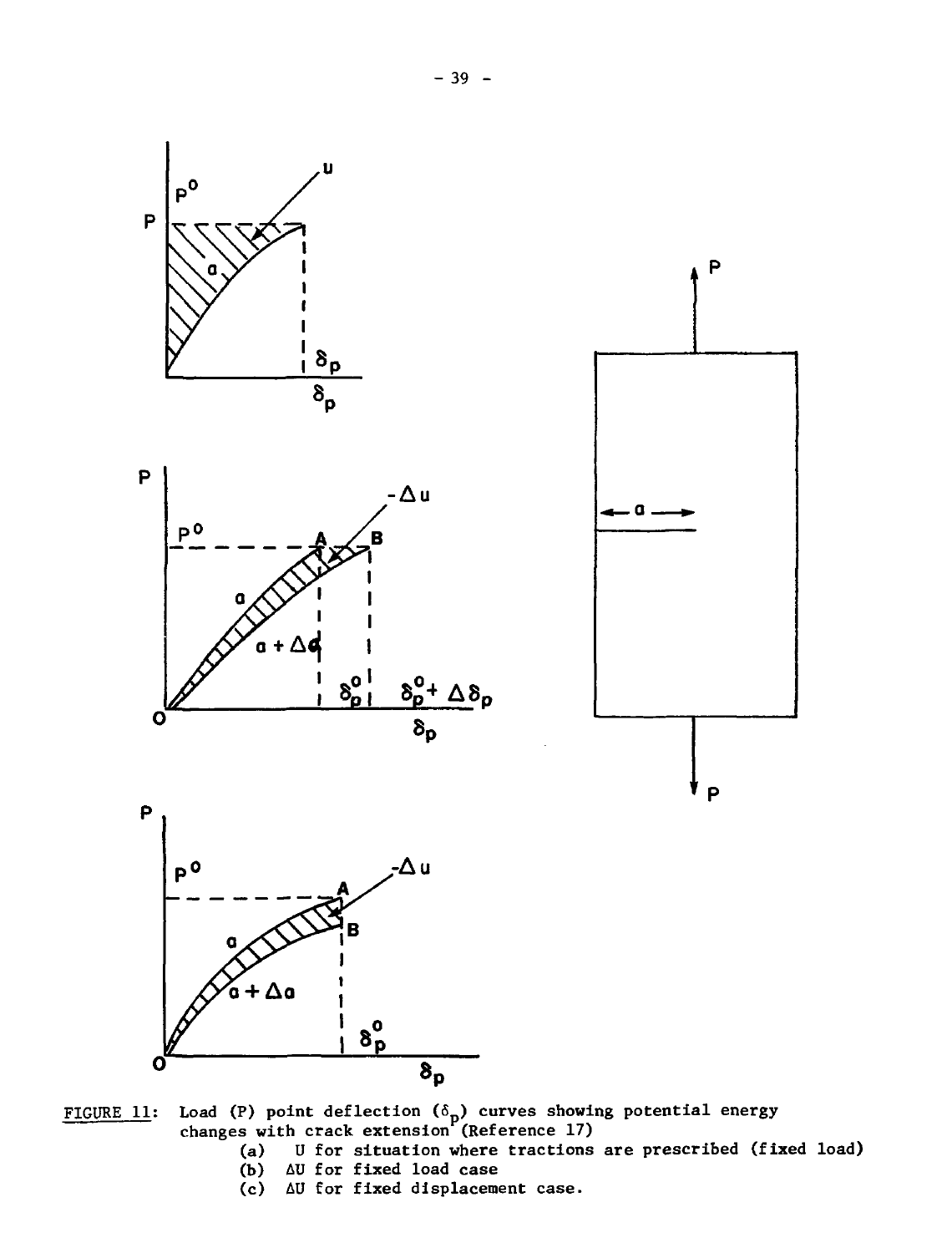$$
\sigma_{ij} = \sigma_y \left( \frac{J}{r \sigma_y \epsilon_y} \right)^{\frac{N}{N+1}} f_{ij} (r \theta N)
$$
\nPlASTIC FIELD

\nCHAPTERSETV DEFORMED ZONE

\n
$$
\overline{w} \approx 2 \frac{J}{\sigma_y} \ll a, w-a
$$
\nwhere  $\sigma_y$  is the probability of  $\frac{C}{\epsilon_y}$  and  $\sigma_z$  is the probability of  $\frac{C}{\epsilon_y}$  and  $\frac{C}{\epsilon_y}$  is the probability of  $\frac{C}{\epsilon_y}$ .

FIGURE 12: Elastic plastic crack tip deformation fields.

 $-40$ 1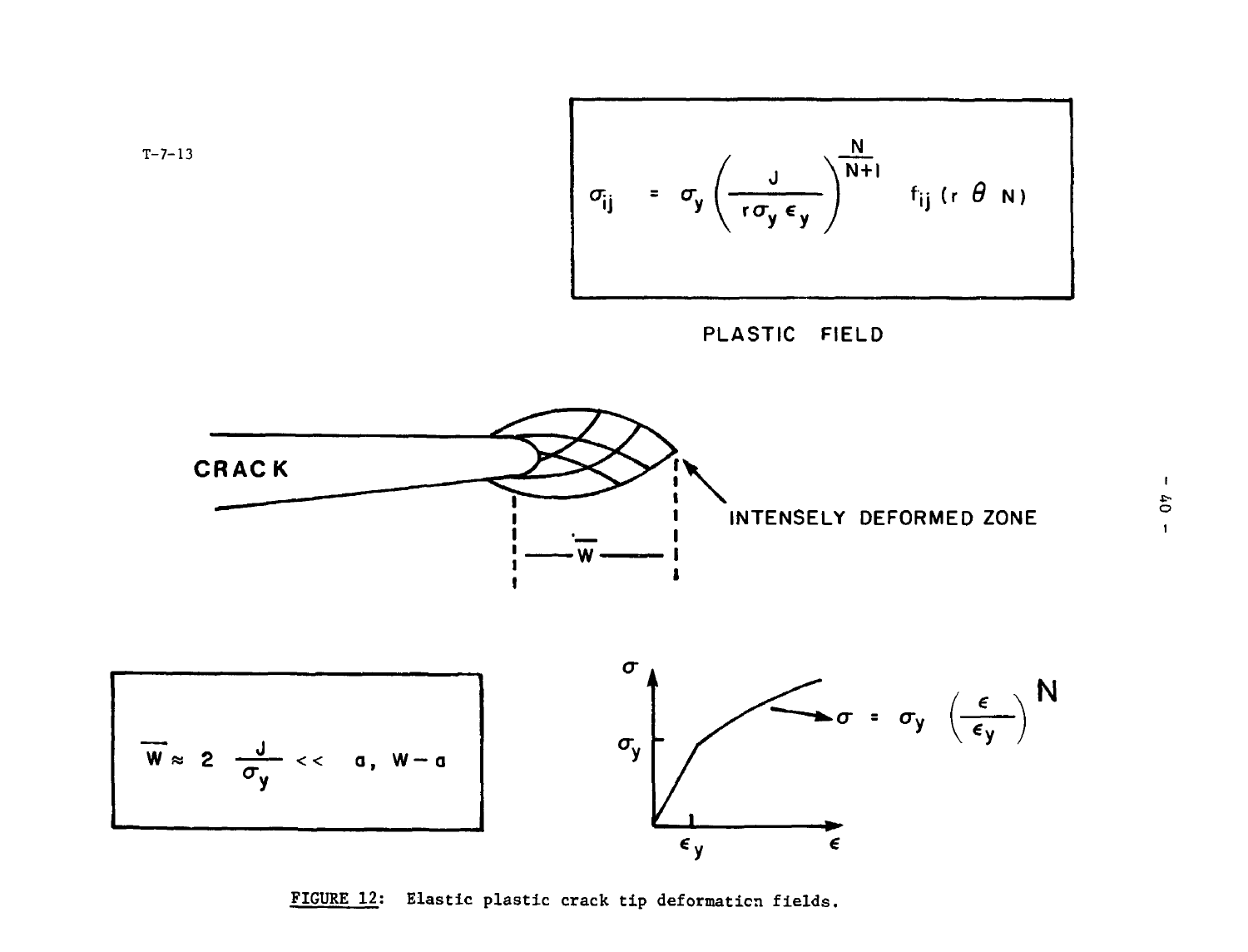

FIGURE 13; Barenblatt cohesive force model of a crack tip showing circuit for J calculation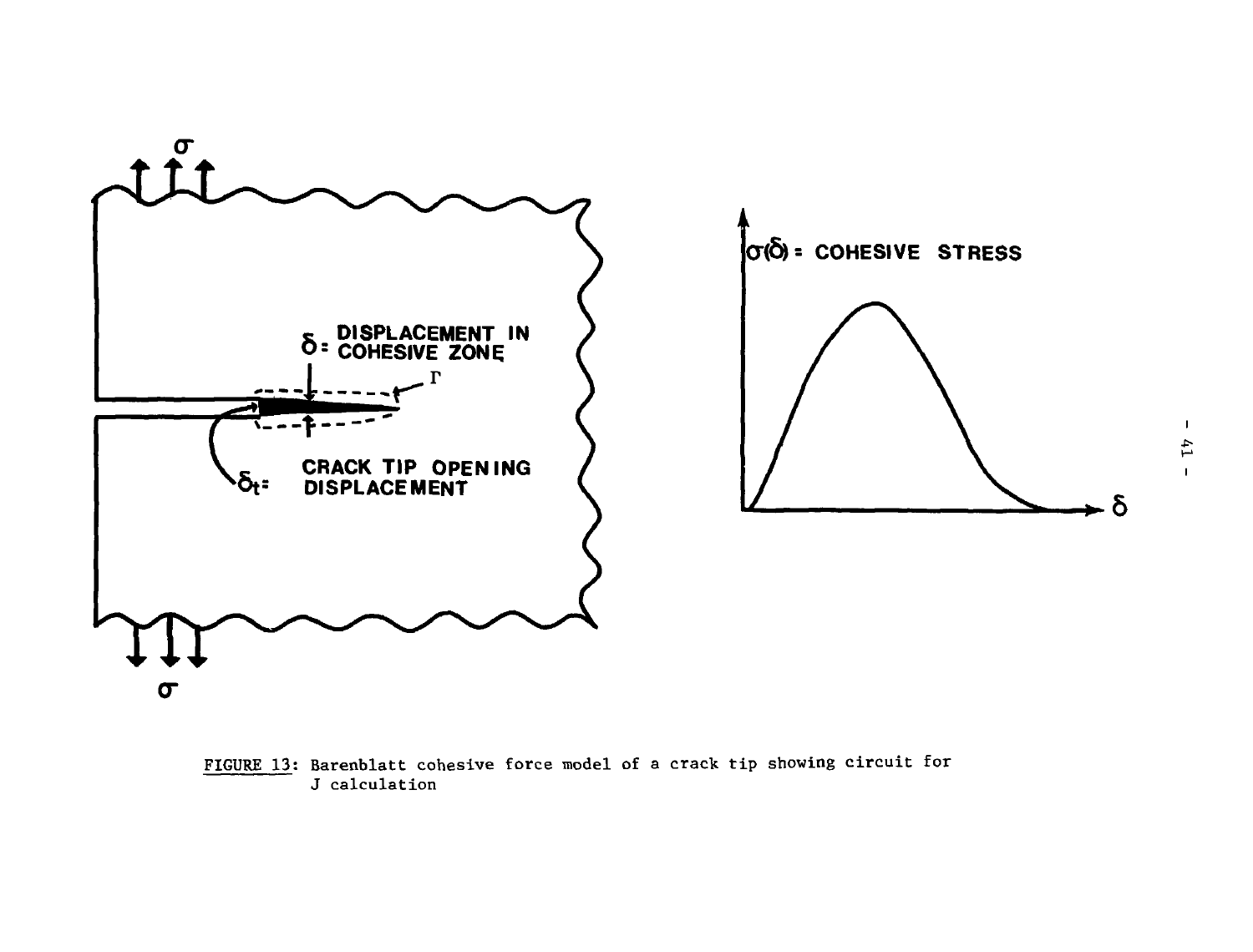

FIGURE 14: J-integral determination on steel by Begley and Landes<sup>(19)</sup><br>(a) Energy adsorbed at a given deflection versus crack

(a) Energy adsorbed at a given deflection versus crack length J volume as a function of deflection

Reprinted by permission of the American Society for Testing and Materials, copyright.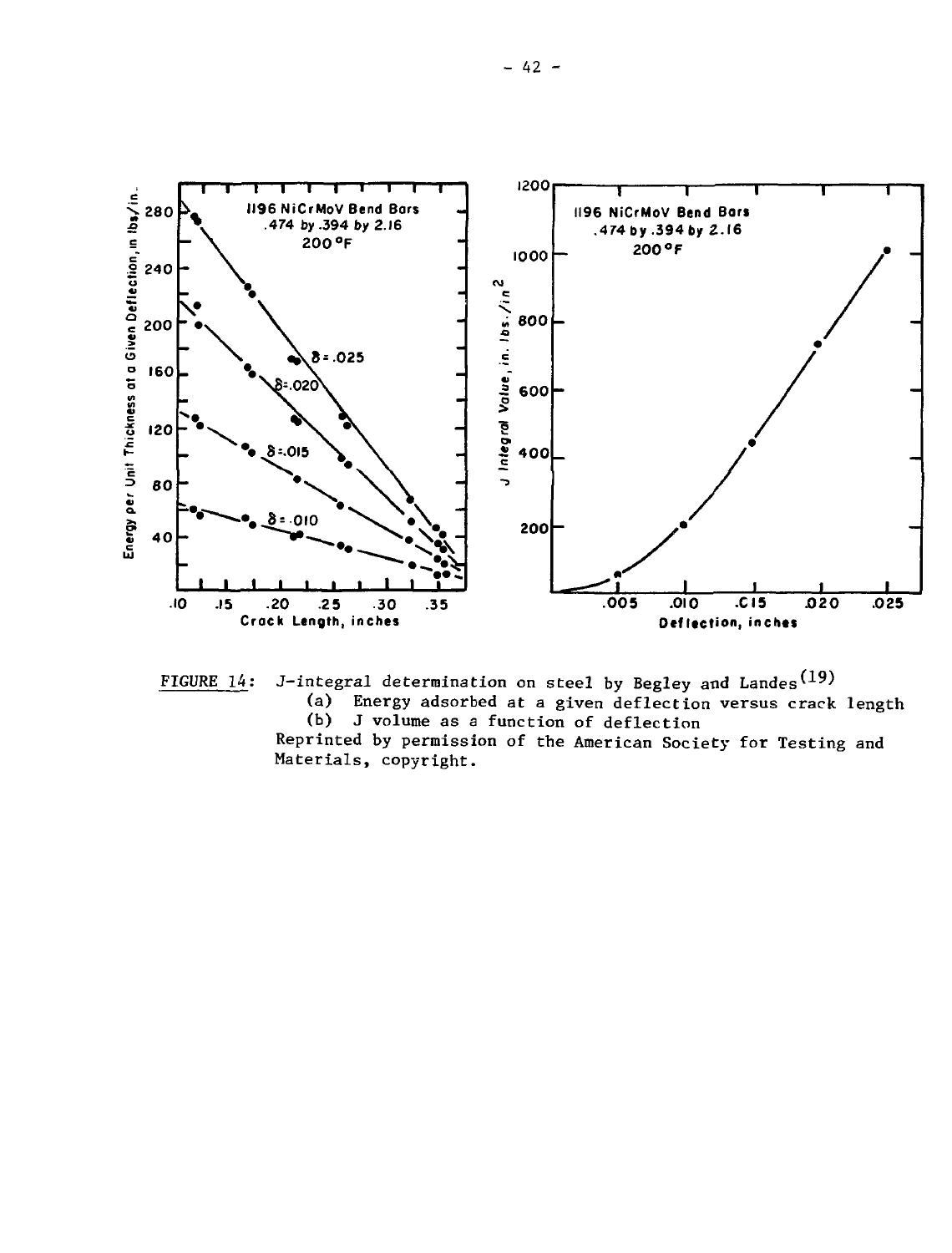

FIGURE 15: Comparison of fatigue crack growth rates during gross plasticity with linear elastic data(21). Reprinted by permission of the American Society for Testing and Materials, copyright.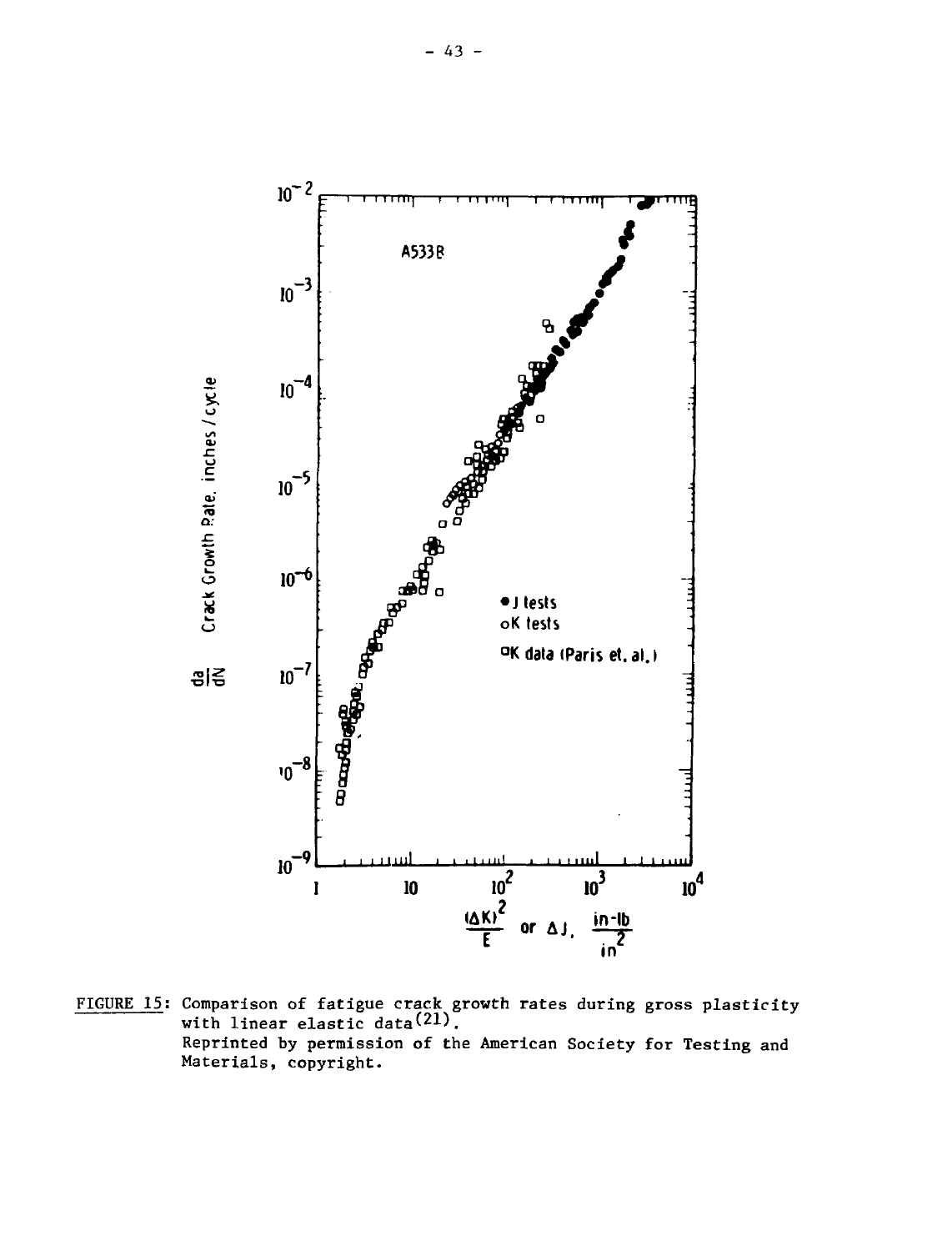

**FIGURE 16: Actual (OPQ) and hypothetical (ORQ) load-deflection curves for determination of J subsequent to stable crack growth.**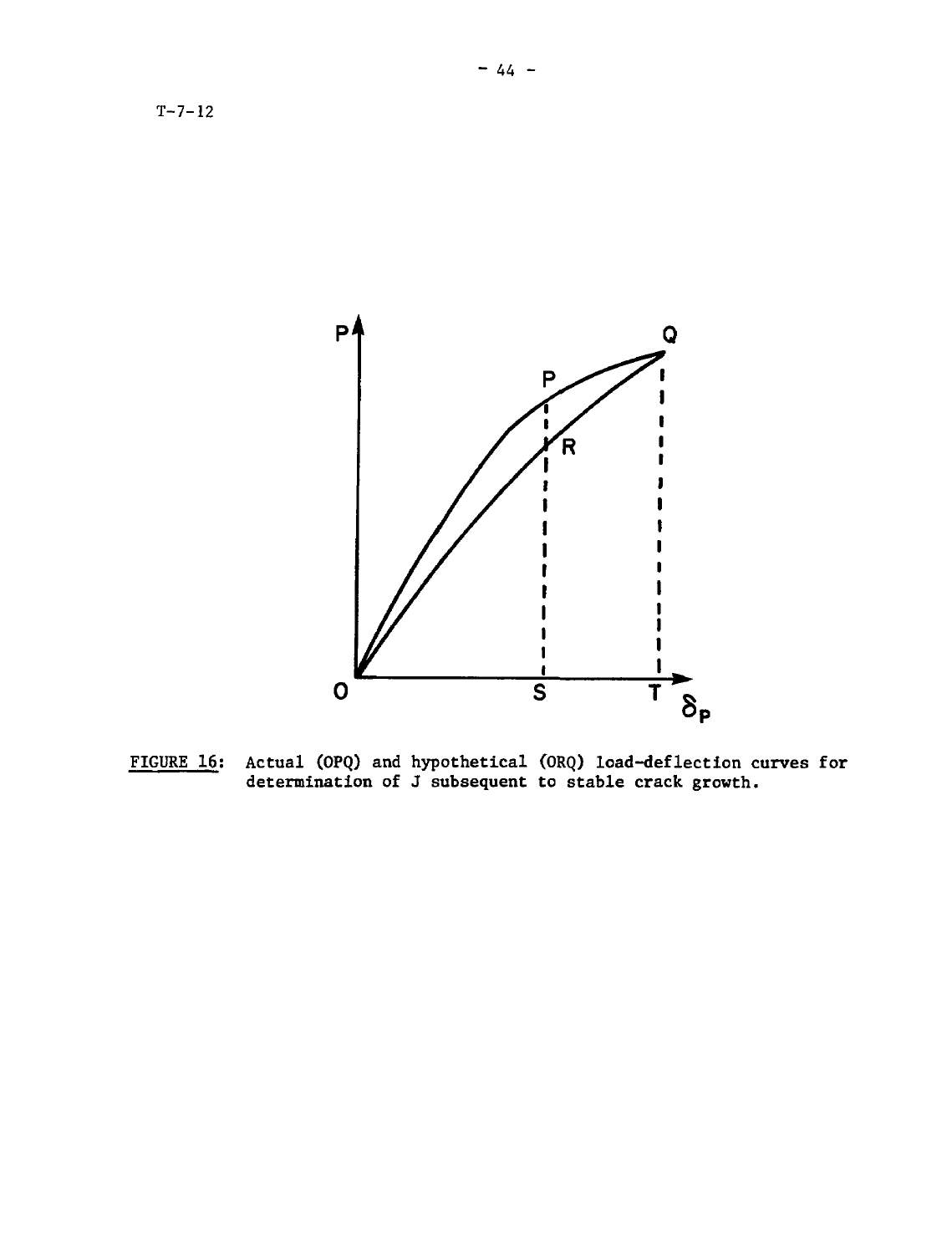

FIGURE 17: Matching of an R curve to crack driving force curves to determine the critical stress.